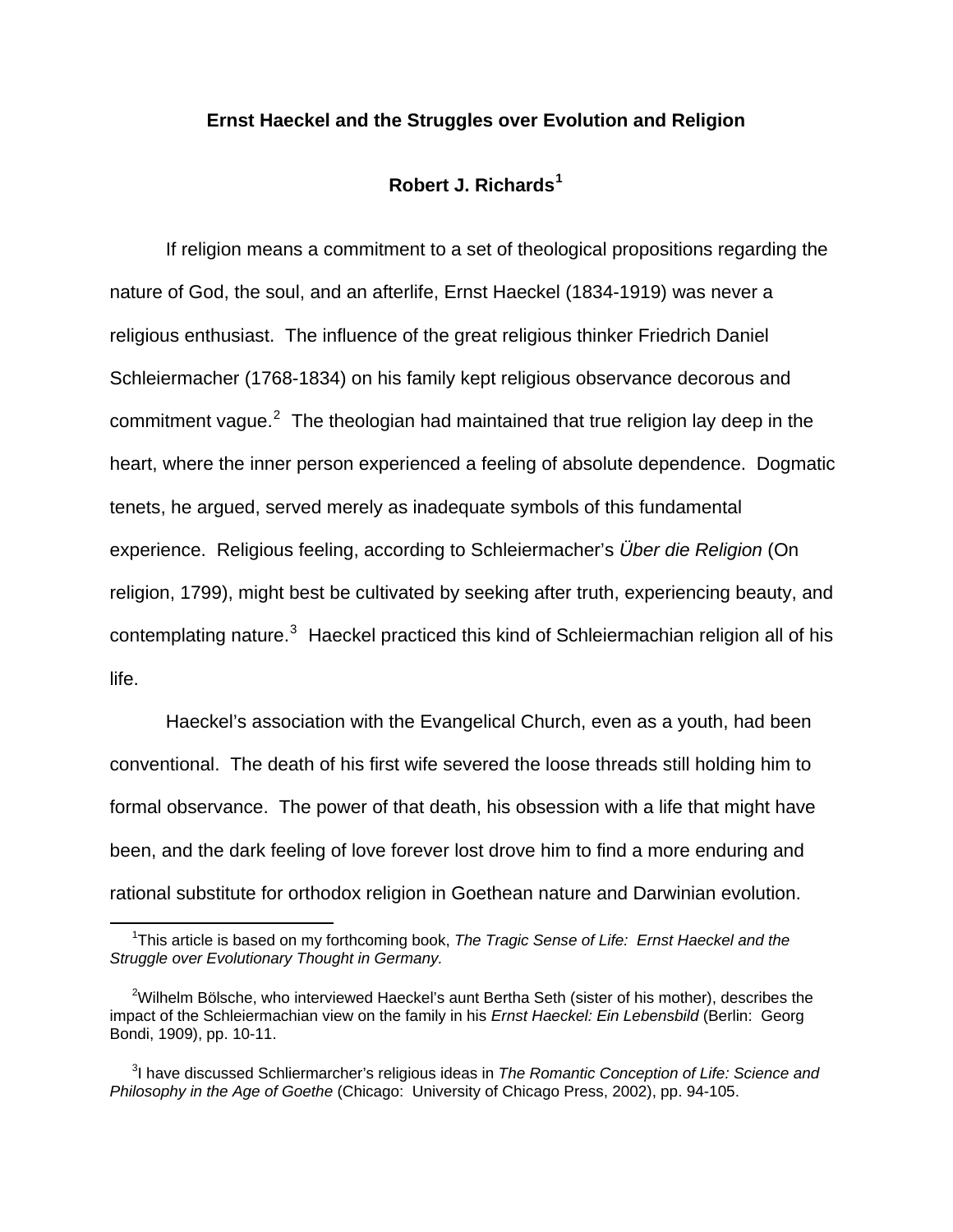The passions that had bound him to one individual and her lingering shadow became transformed into acid recriminations against any individual or institution promoting what he saw, through Darwinian eyes, as cynical superstition.<sup>[4](#page-1-0)</sup> The antagonism between conservative religion and evolutionary theory, brought to incandescence at the turn of the century, and burning still brightly in our own time, can be attributed, in large part, to Haeckel's fierce broadsides launched against orthodoxy in his popular books and lectures. These attacks and reactions to them were brought to a new level of intensity during the period from 1880 to his death in 1919.

## **"Science Has Nothing to Do with Christ"—Darwin**

 On April 21, 1882, Haeckel finally reached his home in Jena after a six-month research trip to India and Ceylon, where his sensitivity to religious superstition had been brought to a higher pitch. Upon his return, he immediately learned that his friend and mentor, Charles Darwin (1809-1882), had died three days before, on April 19. Later, that October, Haeckel traveled to Eisenach, a morning's train ride away, to attend the fifty-fifth annual meeting of the Society of German Natural Scientists and Physicians, during which he would celebrate his friend's great contributions to science. The plenary lecture that Haeckel gave sang a hymn to Darwin's genius and to the extraordinary impact of his theory on all realms of human thought, emancipating that thought for a rational approach to life.<sup>[5](#page-1-1)</sup> Haeckel argued that the Englishman followed upon the path

<span id="page-1-0"></span><sup>&</sup>lt;sup>4</sup>I have discussed the impact of the death of Haeckel's first wife on his science and on his rejection of orthodox religion in "The Aesthetic and Morphological Foundations of Ernst Haeckel's Evolutionary Project," in Mary Kemperink and Patrick Dassen (eds.), *The Many Faces of Evolution in Europe, 1860- 1914* (Amsterdam: Peeters, 2005).

<span id="page-1-1"></span><sup>5</sup> Ernst Haeckel, "Ueber die Naturanschauung von Darwin, Göthe und Lamarck," *Tageblatt der 55.*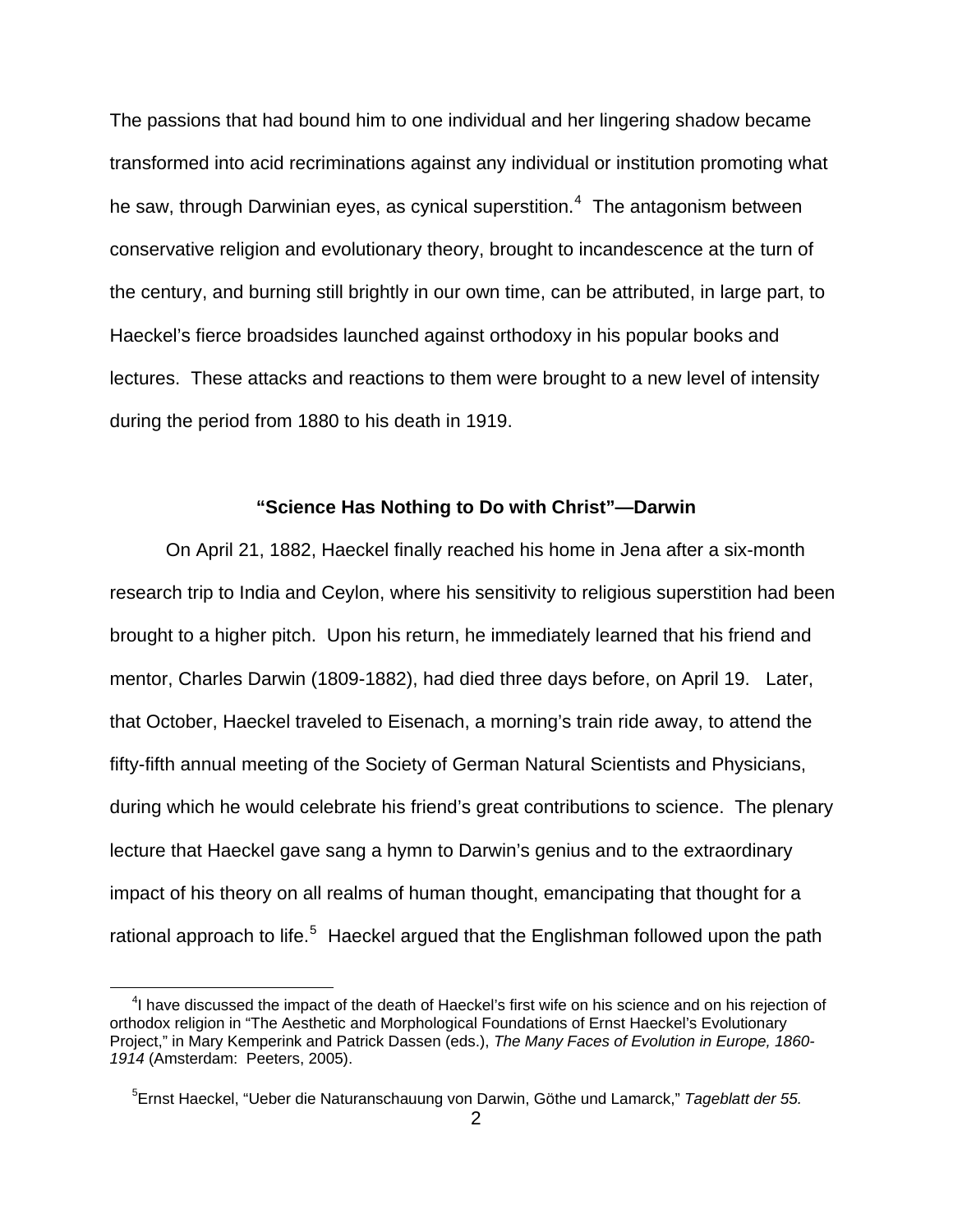

**Figure 1: Haeckel in Ceylon, 1881- 1882** 

first hacked through the jungle of religiously overgrown biology by the likes of Lessing, Herder, Goethe, and Kant. Indeed, Darwin had solved the great problem posed by Kant, namely "how a purposively directed form of organization can arise without the aid of a purposively effective cause."<sup>[6](#page-2-0)</sup> In his encomium, Haeckel, like the devil, could appeal even to scripture—or at least to one who translated scripture in the very city of Eisenach: just as Martin Luther, who "with a mighty hand tore

asunder the web of lies by the world-dominating Papacy, so in our day, Charles Darwin, with

comparable over-powering might, has destroyed the ruling, error-doctrines of the mystical creation dogma and through his reform of developmental theory has elevated the whole sensibility, thought, and will of mankind onto a higher plane."<sup>[7](#page-2-1)</sup>

 Haeckel certainly advanced no new ideas in his lecture—something his close friend Hermann Allmers (1[8](#page-2-2)21-1902) observed after reading the text<sup>8</sup>—but he did eloquently reinforce four points: that Darwin fulfilled the promise of higher German

 $^6$ lbid., p. 82.

l

 $^7$ lbid., p. 81.

*Versammlung Deutscher Naturforscher und Aerzte in Eisenach, von 18. bis 22. September 1882* (Eisenach: Hofbuchdruckerei von H. Kahle, 1882), pp. 81-91.

<span id="page-2-2"></span><span id="page-2-1"></span><span id="page-2-0"></span><sup>8</sup> Hermann Allmers to Ernst Haeckel (January, 1883), in *Haeckel und Allmers: Die Geschichte einer Freundschaft in Briefen der Freunde*, pp. 149-50.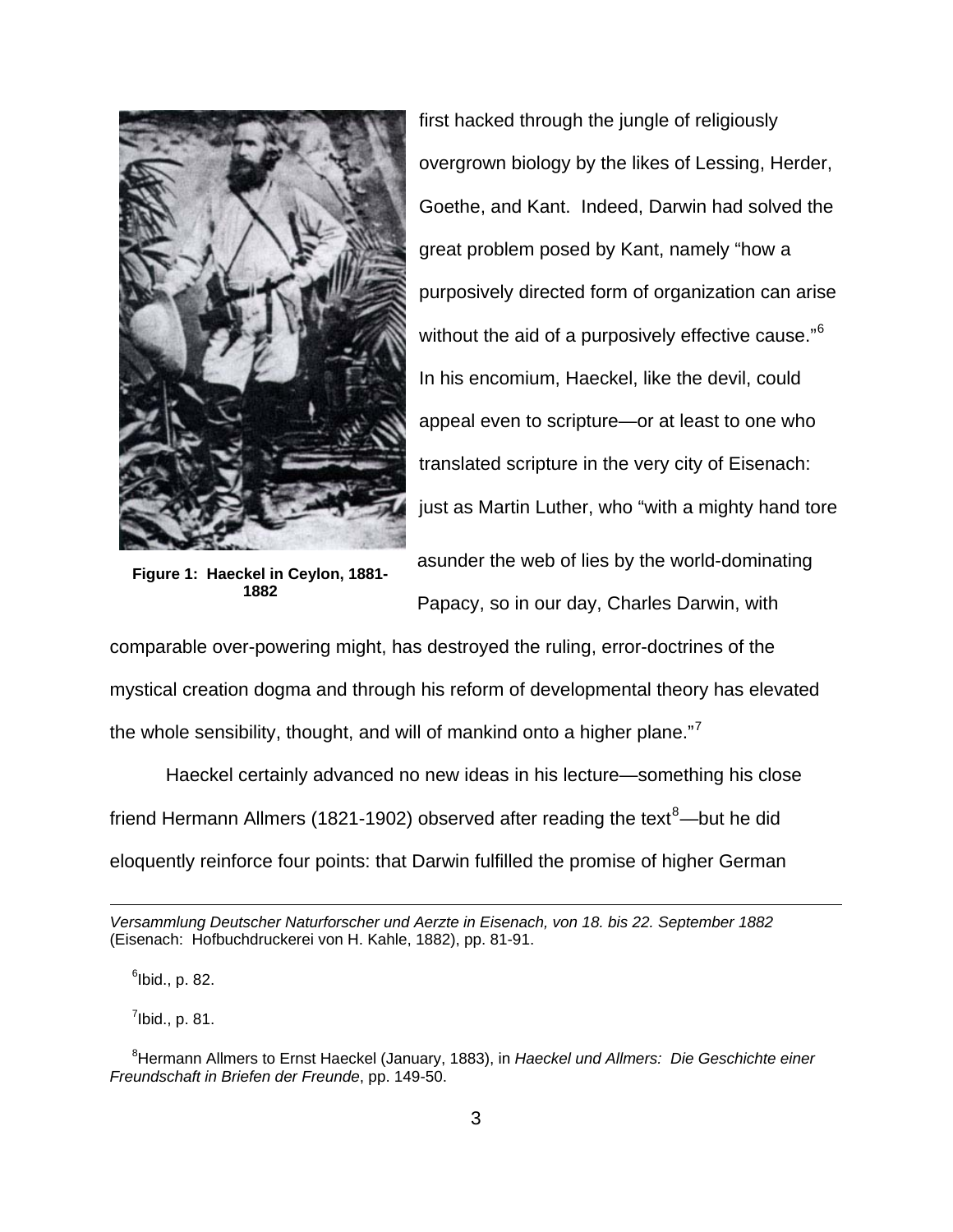thought—especially that of Goethe; that the evolutionary theories of Goethe, Lamarck, and Darwin were as vital to modern culture and as substantial as the locomotive and the steamship, the telegraph and the photograph—and the thousand indispensable discoveries of physics and chemistry; that Darwinism yielded an ethics and social philosophy which balanced altruism against egoism; and, in summary, that Darwinian theory and its spread represented the triumph of reason over the benighted minions of the anti-progressive and the superstitious, particularly as shrouded in the black robes of the Catholic Church. In Haeckel's analysis, then, Darwinism was thoroughly modern, liberal, and decidedly opposed to religious dogmatism. To drive his message home, Haeckel read to the audience a letter Darwin had sent to a student of Haeckel, a young Russian nobleman who had confessed to the renowned scientist his bothersome doubts about evolutionary theory in relation to revelation. The letter read:

Dear Sir:

l

I am much engaged, an old man, and out of health, and I cannot spare time to answer your questions fully,--nor indeed can they be answered. Science has nothing to do with Christ, except in so far as the habit of scientific research makes a man cautious in admitting evidence. For myself, I do not believe that there ever has been any revelation. As for a future life, every man must judge for himself between conflicting vague probabilities.

Wishing you happiness, I remain, dear Sir, Yours Faithfully,

Charles Darwin<sup>[9](#page-3-0)</sup>

<span id="page-3-0"></span><sup>&</sup>lt;sup>9</sup>Haeckel, "Ueber die Naturanschauung von Darwin, Göthe und Lamarck," p. 89. Haeckel translated the letter into German. A copy of the original, which I have used here, is held in the Manuscript Room of Cambridge University Library. The letter was from Nicolai Alexandrovitch Mengden.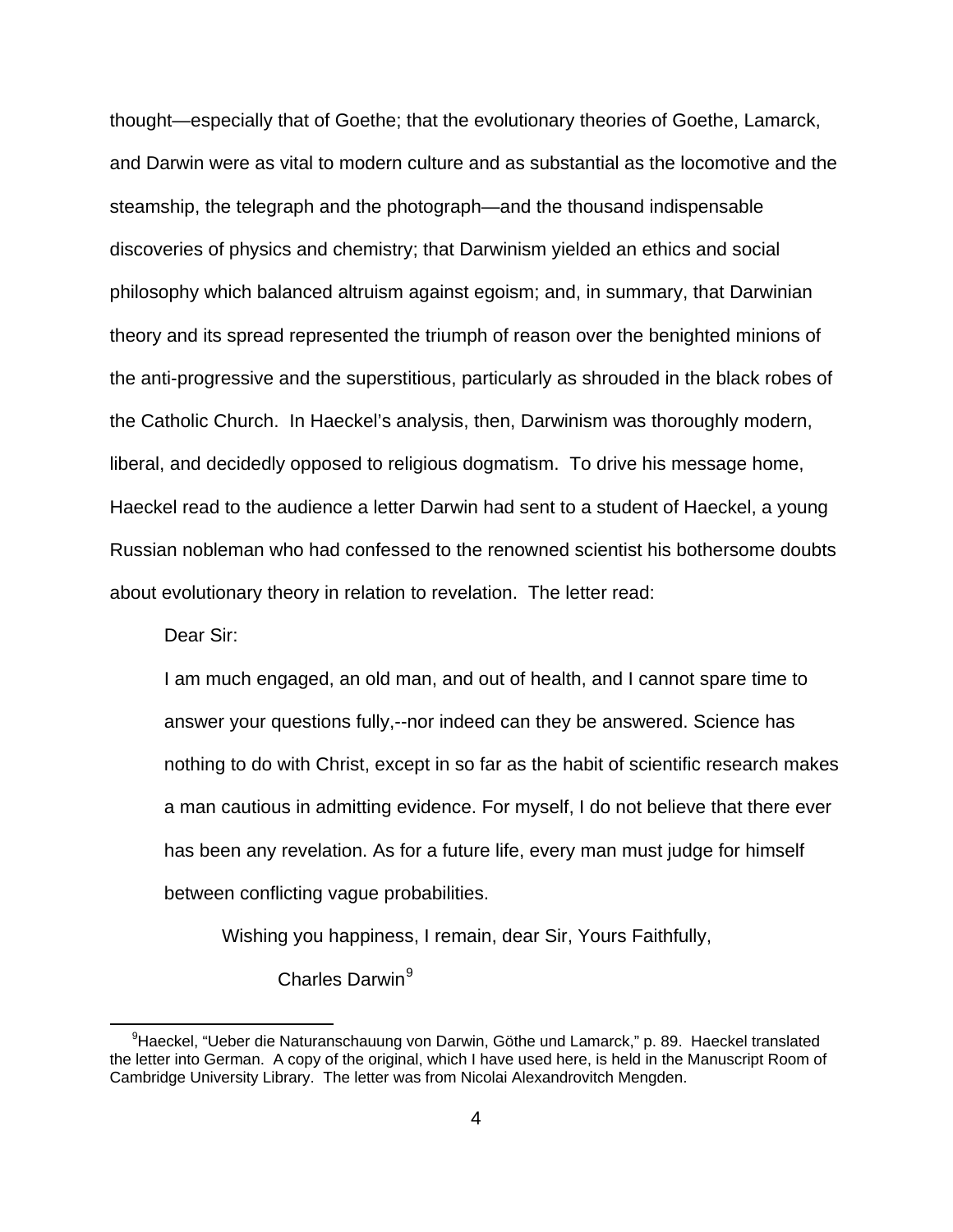What Darwinism offered instead of traditional orthodoxy, Haeckel contended, was Goethe's religion: a "monistic religion of humanity grounded in pantheism."<sup>[10](#page-4-0)</sup> This declaration of rationalistic faith would hardly be the recipe to satisfy those who yet hungered after the old-time convictions.

 For the assembled at Eisenach—and for those many others that read the published text of Haeckel's lecture—the recitation of Darwin's letter functioned as a kind of anti-Bridgewater treatise; it drove a wedge into the soft wood of compatibility between science and traditional religion, utterly splitting the two. The lecture revealed that an aggressive, preacher-baiting German was not the only evolutionary enemy of faith but that the very founder of the theory had also utterly rejected the ancient beliefs. Several English authorities complained that Haeckel had committed a great indiscretion in communicating Darwin's private letter even before the earth had settled around his grave.<sup>[11](#page-4-1)</sup> But indiscrete or not, the message could hardly be planner: Darwinian theory was decidedly opposed to that old-time religion. And as Haeckel discovered during the next three decades (and as we are still quite aware), that old-time religious was decidedly opposed to modern Darwinian theory.

### *Monistic Religion*

<sup>&</sup>lt;sup>10</sup>Haeckel, "Ueber die Naturanschauung von Darwin, Göthe und Lamarck," p. 89.

<span id="page-4-1"></span><span id="page-4-0"></span><sup>&</sup>lt;sup>11</sup> Haeckel mentioned to Allmers the unfavorable response coming from England at the publication of Darwin's letter. See Ernst Haeckel to Hermann Allmers (26 December 1882), in *Ernst Haeckel: Sein Leben, Denken und Wirken*, ed. Victor Franz, 2 vols. (Jena: Wilhelm Gronau, 1943-1944), 2: 81. Edward Aveling, consort of Karl Marx's daughter and translator of *Das Kapital* into English, wrote Haeckel to describe the cowardly reaction of the British press to Haeckel's exposition of the letter. See Edward B. Aveling to Ernst Haeckel (6 October 1882), in Ernst Haeckel, *Die Naturanschauung von Darwin, Goethe und Lamarck* (Jena: Gustav Fischer), pp. 62-64.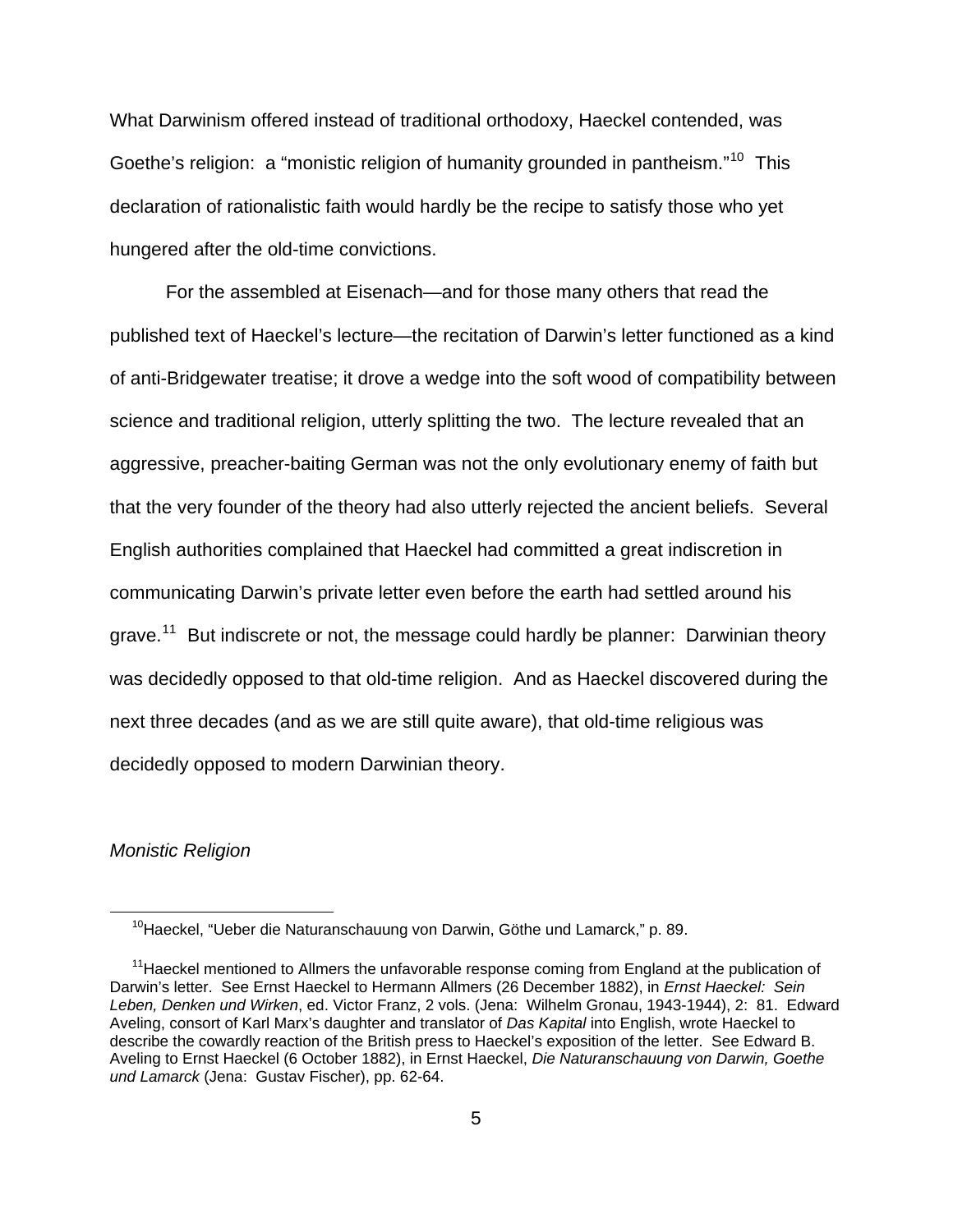Haeckel had, over the course of a quarter of a century, expressed his own religious views both negatively and positively. The negative critique attacked orthodox religion, dismissing its belief in an anthropomorphic Deity and deriding its view of an immaterial human soul. Haeckel was an equal opportunity basher of all orthodox doctrines—that of Christianity, Judaism, Muslimism, and the faiths of the East. Yet he still thought of himself as a religious person; though his was the religion of Spinoza and Goethe. He took opportunity to synthesize his negative and positive critiques when invited to Altenburg (thirty miles south of Leipzig) to help celebrate the seventy-fifth anniversary of the *Naturforschende Gesellschaft des Osterlandes* (The Natural Research Society of the Eastern Region). At the meeting on October 9, 1892, Haeckel was preceded by a speaker who said something rather irritating about the relationship of science and religion. Haeckel tossed aside his prepared text and gave a lecture extemporaneously, which he wrote down the next day from memory, augmenting where necessary. The lecture was published in the popular press and as a small monograph, *Der Monismus als Band zwischen Religion und Wissenschaft* (Monism as the bond between religion and science)—a book that would reach a seventeenth edition just after Haeckel's death. It became the foundation for the even more successful *Die Welträthsel* (The world puzzle), which would be published in 1899.

 In his small tract, Haeckel argued for a unity of the world, in which homogeneous atoms of matter expressed various properties through the fundamental powers of attraction and repulsion. These atoms propagated their effects through vibrations set up in an ocean of ether. From the inorganic, through the simplest organisms, right up to man, no unbridgeable barriers arose; rather a continuous, law-governed unity ran

6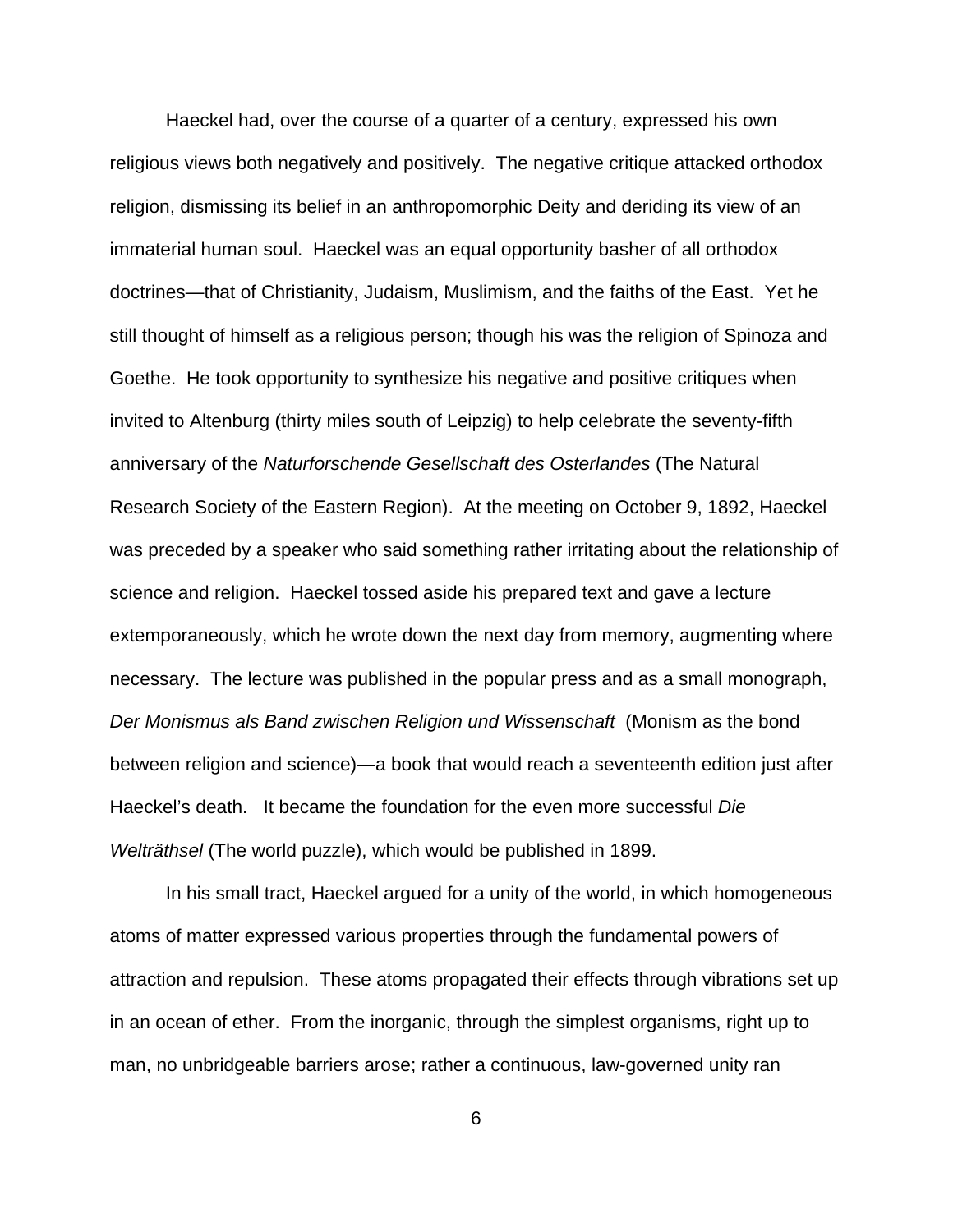through the whole. Even what might be called man's soul—his central nervous system—appeared over the course of ages by slow increments out of antecedents in the lower animals. Though Haeckel's enemies thought this cosmology to be the sheerest materialism, he yet maintained his was a strict monism: all matter had its mental side, just as all examples of mind displayed a material face. This meant that the elements of perception and thought could be traced right down to the simplest organisms—every one-celled protist could thus boast of a "soul"—after a manner of speaking. This sort of conception gave the comparative psychologist, according to Haeckel, permission to discover the antecedents of human cognitive ability in animal life. The great unity pervading the universe, a universe governed by ineluctable law, could be understood materially as nature in her organized diversity and spiritually as God; or as Spinzoa expressed it: *deus sive natura*.

 While Haeckel wished to whisk away all anthropomorphisms from religion, he thought something was yet worth preserving from the old dispensation. This was the ethical core of traditional orthodoxy, especially of Christianity:

Doubtless, human culture today owes the greater part of its perfection to the spread and ennobling [effect] of Christian ethics, despite its higher worth often in a regrettable way being injured by its connection with untenable myths and so-called "revelation."<sup>[12](#page-6-0)</sup>

 Haeckel's tract had an immediate and, for the author, a surprising outcome: he was sued. This occurred because of a note that he appended to his discussion of anti-

<span id="page-6-0"></span><sup>12</sup>Ernst Haeckel, *Der Monismus als Band zwischen Religion und Wissenschaft, Glaubensbekenntniss eines Naturforschers* (Bonn: Emil Strauss, 1892), p. 29.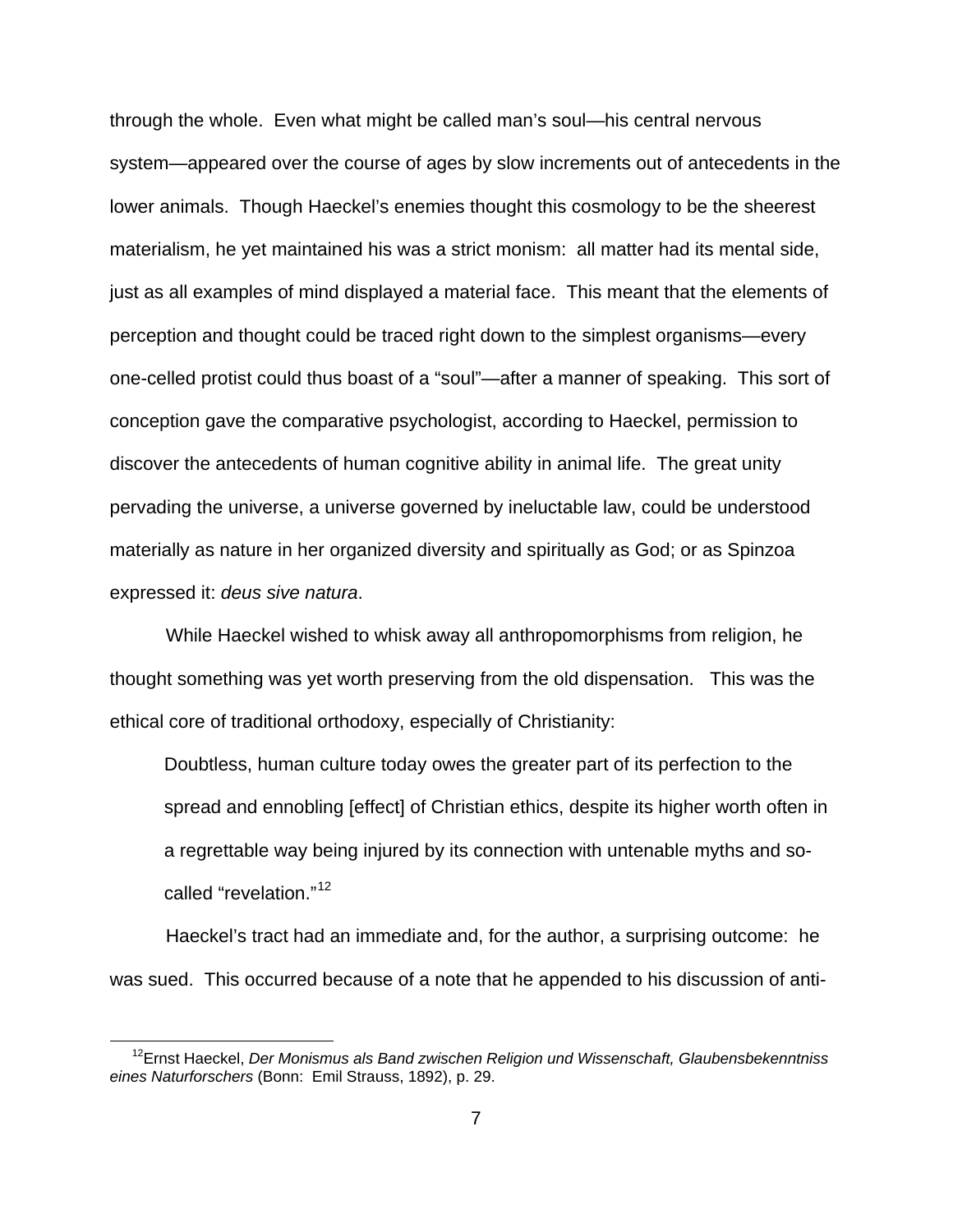Darwinian scientists. He mentioned, as he had often before, Louis Agassiz (1807-1873) and Rudolf Virchow (1821-1902) as objectors to descent theory. He added that more recently, his former student and assistant Otto Hamann (1857-1928) had taken a reactionary turn in his book *Entwicklungslehre und Darwinismus* (Evolutionary theory and Darwinism, 1892). Hamann went from being an enthusiastic supporter of Darwinian evolutionary theory during his years with Haeckel to rejecting it for a more distinctively teleological and ultimately religious conception in his new publication.

 In his book, Hamann variously argued: that the paleontological evidence indicated gaps in the fossil record;<sup>[13](#page-7-0)</sup> that von Baer had shown long ago that embryos were of consistent type, not passing from one type to another;<sup>[14](#page-7-1)</sup> and that the gap between the mental abilities of men and animals was absolute.<sup>[15](#page-7-2)</sup> He maintained, in opposition to "Darwinian dogmatism," that one had to explain the goal-striving character [*Zielstrebigkeit*] of life as based on "inner causes" that produced macro-mutations responsive to altered environments. The great harmony in the natural system of coordinated adaptations discovered by the naturalist was "the same as that unity and harmony which men prior to all scientific research feel and have sensed—a unity and limitlessness that goes by the name of God."[16](#page-7-3)

 Haeckel felt the sting of this apostasy. The argument of Hamann's volume, he remonstrated, was the very opposite of science; rather it was "from the beginning to the

<span id="page-7-2"></span> $15$ Ibid. p. 120.

l

<span id="page-7-3"></span> $16$ Ibid., p. 288.

<span id="page-7-0"></span><sup>13</sup>Otto Hamann, *Entwicklungslehre und Darwinismus. Eine kritische Darstellung der modernen Entwicklungslehre* (Jena: Hermann Constenoble, 1892), pp, 7-20.

<span id="page-7-1"></span> $14$ Ibid., pp. 21-26.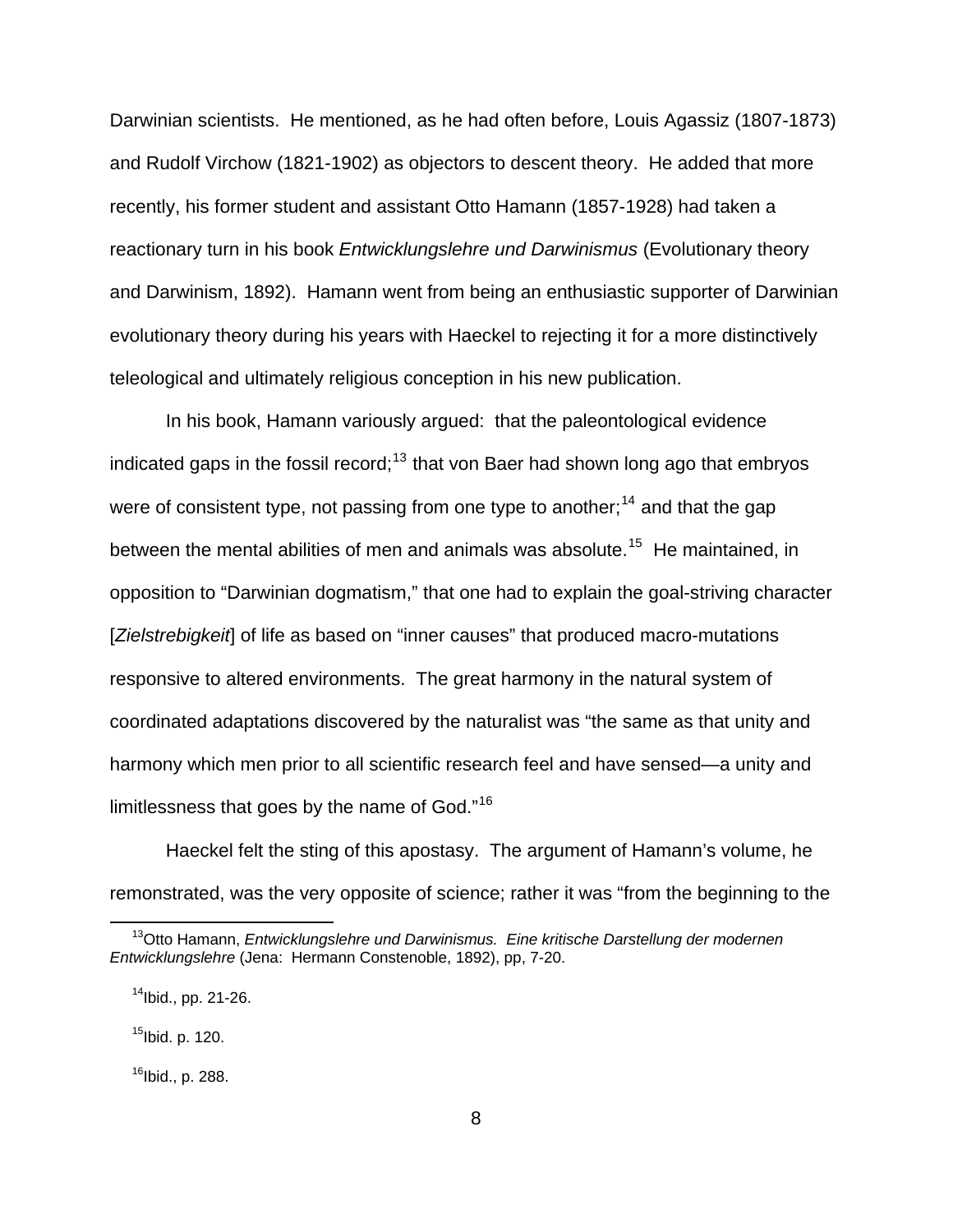end a great lie."<sup>[17](#page-8-0)</sup> Haeckel attributed the reversal in his one-time student's attitude not to the discovery of new truths about the failure of Darwinism but to his own failure to receive an academic appointment. Hamann had implored his former teacher to recommend him for a vacant chair in zoology at Jena. Haeckel did put him on a list of candidates submitted to the faculty senate, but did not place his former student among the top contenders. Hence, as Haeckel charged in his *Monismus*, Hamann took his revenge by going over to the dark side. Yet, all that would be needed to bring him running back, Haeckel supposed, would be "the jingle of coins."<sup>[18](#page-8-1)</sup>

 Hamann sued Haeckel because of this characterization, contending loss of income and slander. He requested the court grant him a total of 7500 marks, 6000 for reduced income and 1500 as punishment for the libel. Haeckel countersued, and the case was heard in the Schöffengericht (a lower court) in Jena. During the process, it came out that Hamann had misrepresented himself as a professor at Göttingen, whereas he was only a Privatdozent there, though professor in the Royal Library in Berlin. Haeckel put in evidence a series of obsequious letters from Hamman, in which the supplicant referred to his former teacher as a god whom he revered. The court concluded that Haeckel did slightly slander Hamann and fined him 200 marks; the judge also levied a fine of 30 marks against Hamann. Both were enjoined not to speak of the conflict again, and Haeckel complied by expunging his remarks from subsequent editions of his *Monismus*. Most on-lookers thought that Haeckel had won the moral

<span id="page-8-0"></span><sup>17</sup>Haeckel, *Der Monismus als Band zwischen Religion und Wissenschaft*, pp. 42-43.

<span id="page-8-1"></span> $18$ Ibid., p. 43.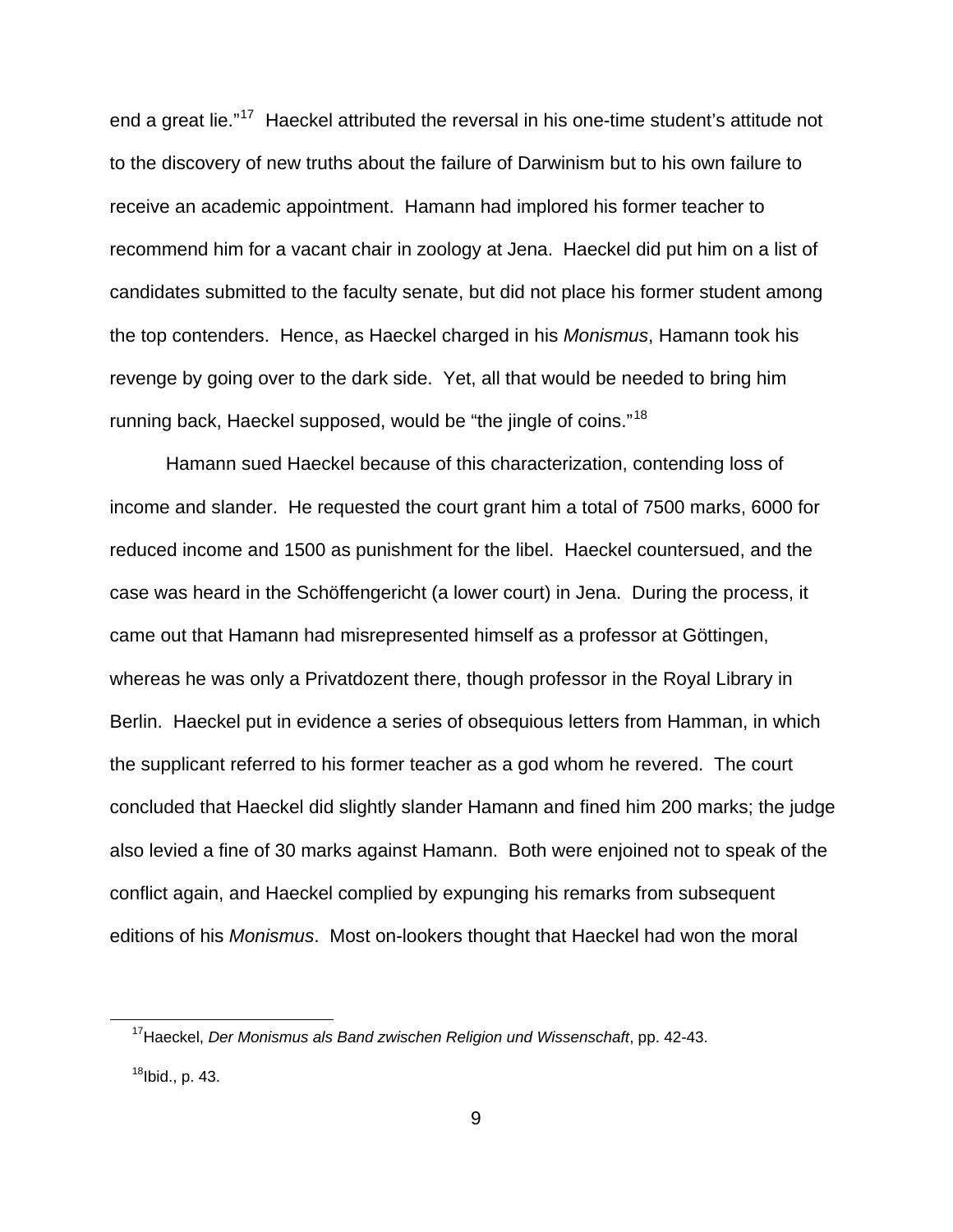victory, or so an anonymous account of the case reported.<sup>[19](#page-9-0)</sup> This trial is probably the source of the rumor, one still bubbling around in the heads of many creationists, that Haeckel had been brought before a "university court" by five of his colleagues where he was judged guilty of having committed scientific fraud. Though Jena had a student *Kerker*, a jail, a university court is an unknown entity and any talk of one could come only from brains on the boil.<sup>[20](#page-9-1)</sup>

### **Erich Wasmann, a Jesuit Evolutionist**

#### *The Challenge of the Catholic Church*

l

Ever since his medical school days in Bavaria, Haeckel had been both attracted and repelled by the Catholic Church, especially by its black-robed combat troops, the Jesuits. While in Rome, unlike Goethe who rather enjoyed the pomp of Papal celebrations, Haeckel felt his north-German sensibilities continually assaulted. Protestant liberals like Haeckel, on due reflection, came to perceived the wars against Austria and France not only as political-social conflicts but also as struggles against an alien religious force. Intellectual and cultural threats from the Church were codified for liberals in the series of condemnations listed in Pope Pius IX's *Syllabus Errorum* (1864), his brief of particulars brought against the modern world. Condemned were such heretical tenets as pantheistic naturalism, the autonomy and sufficiency of reason to discover the truth, freedom of individuals to embrace any religion, civil control of

<sup>19</sup>Anonymous, *Der Ausgang des Prozesses Haeckel-Hamann* (Magdeburg: Listner & Drews, 1893).

<span id="page-9-1"></span><span id="page-9-0"></span> $20$ This mythical story can be found on a large number of creationist websites. The words "Haeckel" and "university court" in any search engine will dump the sites on to a waiting computer.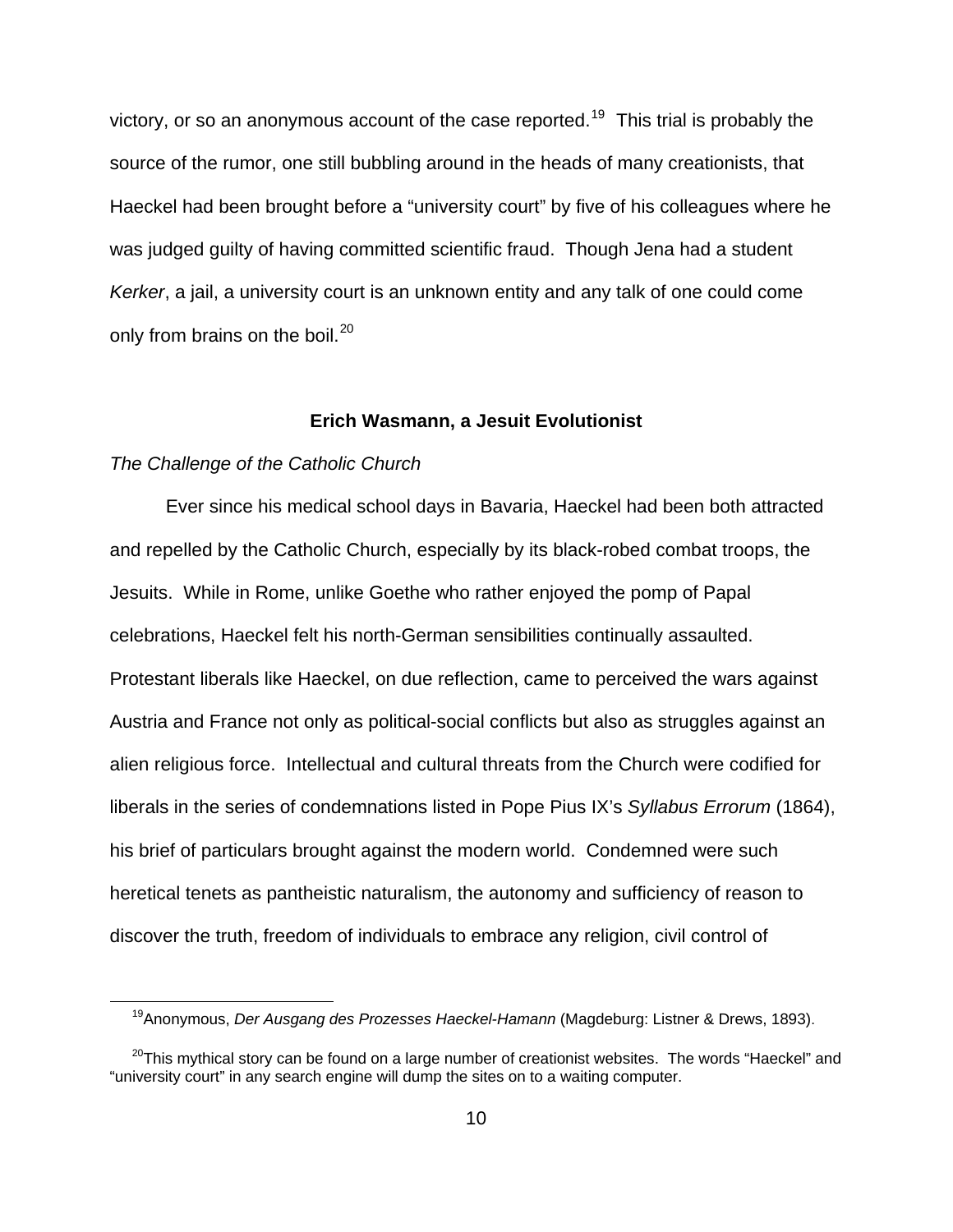education, and unbridled speech. The declaration by the Vatican Council (1870) of papal infallibility only heightened the cultural clash between the Vatican and liberal movements all over Europe—including those within the Catholic Church itself. Otto von Bismarck (1815-1898), the Chancelor of the German Empire, recognized that the negative reaction of liberals made it opportune to curb the growing power of the Catholic Center Party. He promoted what Virchow called a *Kulturkampf*—a cultural battle—but one fought with the force not of persuasion but of legislation. At Bismarck's instigation, the Reichstag passed a series of laws, the so-called May Laws of 1872-1875, that restricted the civil activities of the Catholic clergy, especially in performing staterecognized marriages and in education. In 1872, the Jesuits, the perceived sinister agents of Pius IX, were expelled from Germany; and the next year all religious orders, except those directly concerned with care of the sick, had to disband. The suppression of the Catholic Church in Germany by the liberal-dominated Reichstag ran against the principles of those same liberals, who often acted out of religious intolerance and prejudice, and, as Gorden Craig has suggested, not a little out of the economic advantages accruing to those of a more materialistic taste. $21$  Even among individuals differing on many other issues—Haeckel and Virchow, for instance—the exclusion of the Jesuits and the restrictions on the Catholic clergy found favor. By the end of the 1870s, however, the political situation began to flex as Bismarck's worries turned from Catholics to the growing socialist movements. In 1878, a new Pope, Leo XIII, ascended to the chair of Peter. Leo sought accommodation with the German government; and with a lessening of tensions, the legal and extra-legal opposition to the Catholic Church began

<span id="page-10-0"></span><sup>21</sup>Gordon Graig, *Germany, 1866-1945* (Oxford: Oxford University Press, 1980), 78-79.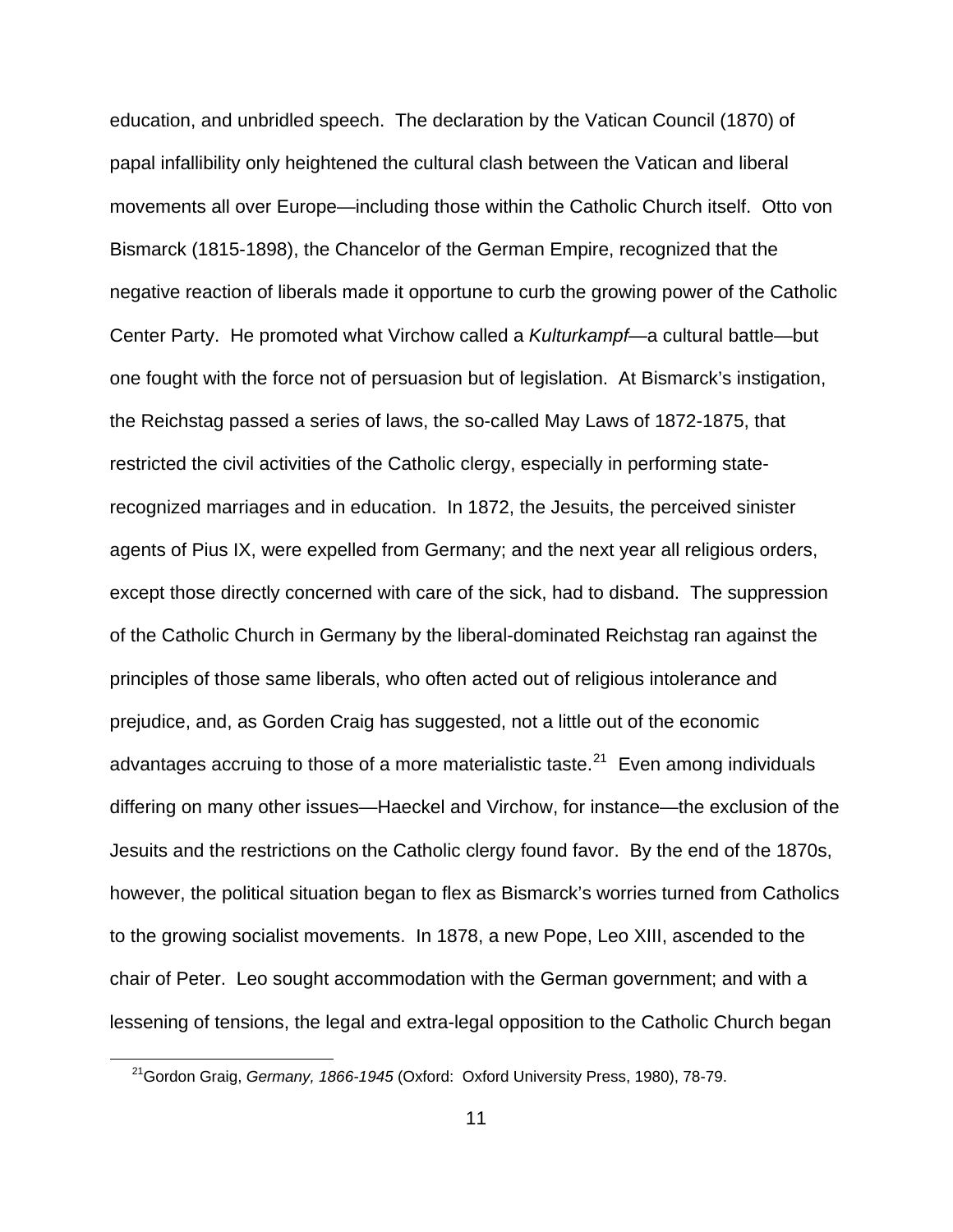to ease. The old *Kulturkampf* abated, but a new one, more personal, was turned against its original author as the young emperor William II (1888-1918) strove to take a greater hand in the social and foreign affairs of his government. Quickly relations with his aged Chancellor deteriorated, until the exit became clearly marked and the door opened. Bismarck departed in 1890. Thereafter the Social Democrats and the Center Party continued to gain seats in the Reichstag, as a more accommodating head of state took command. $^{22}$  $^{22}$  $^{22}$ 

 The new political dispensation drove Haeckel further into a conservative and antireligious mode. In a move that angered many of his colleagues at Jena, he and several other professors, students, and town's people met Bismarck and invited him to visit Jena to be honored for his creation of and service to the Empire. With this as something of a fait accompli, Haeckel then informed Archduke Carl Alexander of Saxe-Weimar-Eisenach (1818-1901), officially rector of the university, of the personal invitation. The archduke made the invitation official and Bismarck accepted it. At the end of July, 1892, the old Chancellor addressed a cheering throng of students and townspeople gathered in the market place. Since he had already received honors from various law and medical faculties throughout the Empire, his benefactor devised a new degree to be conferred on the Chancellor—the degree of doctor of phylogeny, honoris causa! The degree, of course, suggested more about the turn of the new government—with rumors spreading that the king might convert to Catholicism—than about any contributions

<span id="page-11-0"></span><sup>22</sup>See James Scheehan, *German Liberalism in the Nineteenth Century* (Chicago: University of Chicago Press, 1978), p. 223.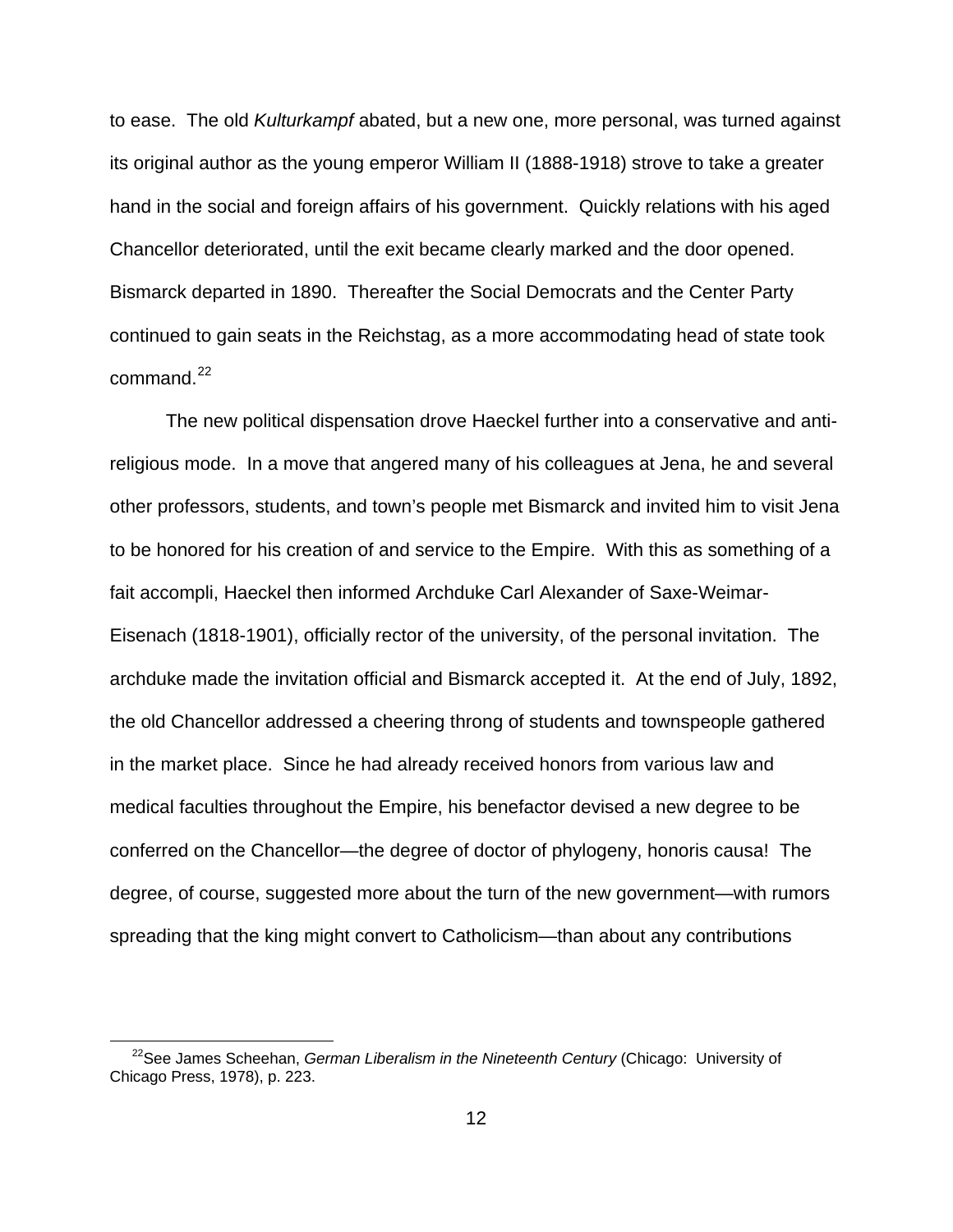Bismarck might have made to this special branch of biology.<sup>[23](#page-12-0)</sup> Through the next decade, the political and social situation, from the old liberal point of view, continued to deteriorate. In 1903, the newly elected pope, taking the ominous name of Pius X, cast a lengthening shadow up from the south. The threat of Catholic revanchism brought an invitation from friends in Berlin for Haeckel to sally forth out of retirement and to take up arms against the newly resurgent Church. The invitation,

> especially mentioned that the continually growing reaction in the leading circles, the over weaning confidence of an intolerant orthodoxy, the shift in balance toward ultramontane Papism, and the consequent threat to German spiritual freedom in our universities and schools—that all of this made an energetic defense a pressing necessity. $24$

Haeckel accepted the invitation and, in 1905, gave three lectures in the great hall of the Sing Akademie in Berlin to over two thousand enthusiastic auditors on each of the succeeding days. He rehearsed, in a minor key, the indictment against old enemies, especially those who either rejected or hesitated to endorse evolutionary theory, but orchestrated a thundering denunciation of a new and quite unexpected foe. This was a group most conspicuously represented by an entomologist, a man who was chiefly responsible for bringing the old bear out of his cave.<sup>[25](#page-12-2)</sup> This individual argued strongly

<span id="page-12-0"></span> $23$ See the brief account of Haeckel's involvement in the invitation to Bismarck by Else von Volkmann, granddaughter of Haeckel, in her "Ernst Haeckel veranlasste die Einladung Bismarck's," in *Ernst Haeckel, Sein Leben, Denken und Wirken*, 1: 82-86; see also Haeckel's account of the invitation, in ibid., 2: 119-22.

<span id="page-12-1"></span><sup>24</sup>Ernst Haeckel, *Der Kampf um den Entwickelungs-Gedanken: Drei Vorträge, gehalten am 14, 16, und 19 April 1905 im Salle der Sing-Akademie an Berlin* (Berlin: Georg Reimer, 1905), p. 7.

<span id="page-12-2"></span> $^{25}$ Haeckel mentioned to his biographer, Wilhelm Bölsche, that it was Wasmann who provoked what he thought would be his last public lectures. See Ernst Haeckel to Wilhelm Bölsche (3 April 1905), in *Ernst Haeckel-Wilhelm Bölsche, Briefwechsel 1887-1919* (Ernst-Haeckel-Haus-Studien, vol. 6/1), ed. Rosemarie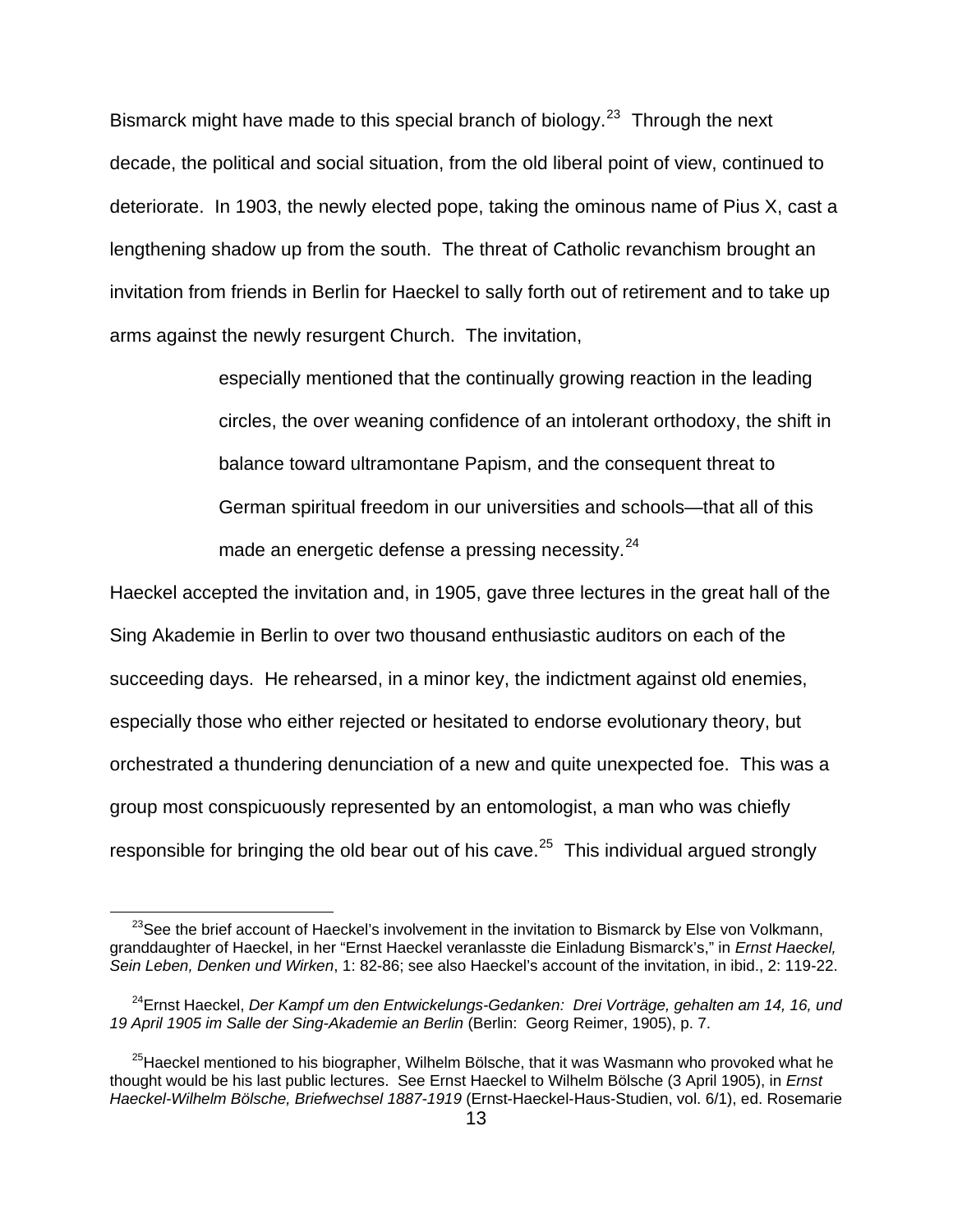for evolutionary theory, grounding his defense in extremely compelling empirical evidence; and he had just written a scientifically exemplary study, *Die moderne Biologie und die Entwickelungstheorie* (Modern biology and evolutionary theory, 1904). But the scientist was also a Jesuit priest, Father Erich Wasmann (1859-1931). For the Jesuits to endorse evolution meant that subtle chicanery had to be afoot. Haeckel declared Wasmann's book "a masterpiece of Jesuitical confusion and sophistry."<sup>[26](#page-13-0)</sup> Wasmann bears some extended consideration not only because of the vehemence of Haeckel's reaction but also because of this Jesuit's scientific acumen, which has preserved his name in the reference lists of modern entomological studies, and especially because he provides a telling case of an individual whose scientific observations trumped his initial dogmatic convictions.<sup>[27](#page-13-1)</sup>

### *The Guests of Ants—Evidence for Evolution*

l

 Since his days in the Jesuit seminary in the Netherlands, Wasmann had been an enthusiastic collector of bugs (not unlike the Cambridge student Charles Darwin).

Because of a recurring lung infection, the young seminarian could not go to the missions

Nöthlich (Berlin: Verlag für Wissenschaft und Bildung, 2002), p. 173.

26Haeckel, *Kampf um den Entwickelungs-Gedanken*, p. 32.

<span id="page-13-1"></span><span id="page-13-0"></span><sup>27</sup>Of the hundreds of authors cited by Edward O. Wilson in his *Insect Societies* (Cambridge: Harvard University Press, 1971), Wasmann has about the eighth largest number of citations, some fourteen (p. 521). Abigail Lustig has written an illuminating essay on Wasmann and colleagues. See her "Ants and the Nature of Nature in Auguste Forel, Erich Wasmann, and William Morton Wheeler," in *The Moral Authority of Nature,* eds. Lorraine Daston and Fernando Vidal (Chicago: University of Chicago Press, 2004): 282-307. Lustig also has published a comparison of the intellectual styles of Haeckel and Wasmann. See her "Erich Wasmann, Ernst Haeckel and the Limits of Science," *Theory in Biosciences* 121 (2002): 252-59.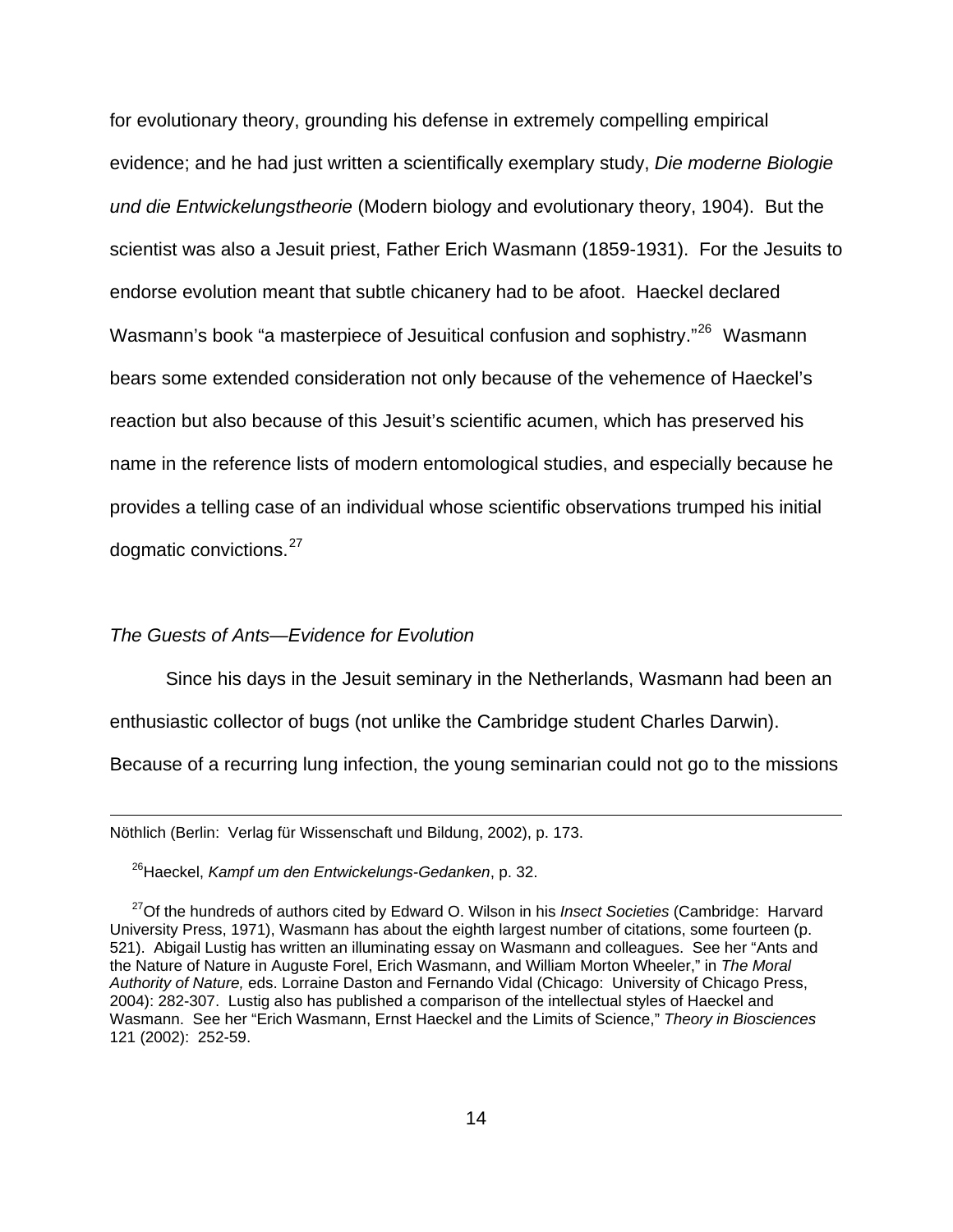or teach in a Jesuit school after finishing the philosophy curriculum. Instead he was allowed to engage in private theological study and to continue exercising an obvious talent for entomological research. His interest in this latter quickly turned to ants and a class of beetles that lives symbiotically in ant nests, the so-called "myrmecophile" or "guest of ants." In the short period from 1884 to 1890, Wasmann had over sixty publications on ants, termites, and their guests. His meticulous study of slave-making behavior in ants of the new and old worlds culminated in a work that secured his reputation as a leading authority in entomology: *Die zusammengesetzten Nester und gemischten Kolonien der Ameisen* (The commonly established nests and mixed colonies of ants, 1891). He concluded that work with a consideration of its bearing on evolutionary theory. He argued that slave-making ants in the Americas and Europe, which displayed common instincts, had either to have been created originally with these behavioral traits or to have evolved in the two, widely separated locations in a strictly parallel fashion, which on Darwinian grounds seemed quite improbable. One had to acknowledge, therefore, that a higher intelligence had established internal laws of development and instilled their causal processes in the hereditary structure of these organisms.[28](#page-14-0) Wasmann's anti-evolutionary convictions, however, became muted after deeper study of those odd beetles that came to live in ant nests. Indeed, through empirical evidence supplied by the guests of ants, he dramatically altered his original attitude toward evolution.

<span id="page-14-0"></span><sup>28</sup>Erich Wasmann, *Die zusammengesetzten Nester und gemischten Kolonien der Ameisen* (Münster i.W.: Aschendorff'schen Buchdruckerei, 1891), pp. 252-53.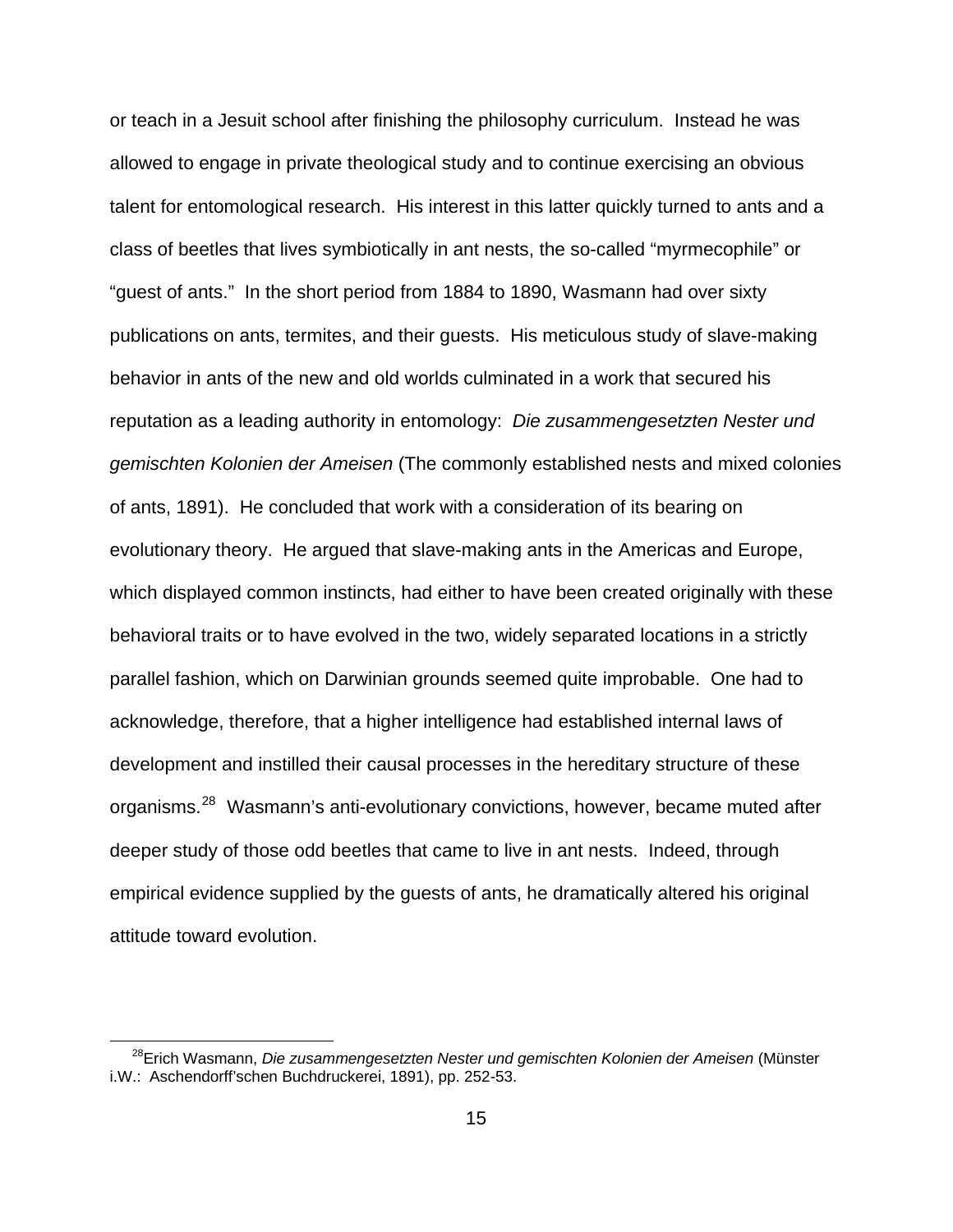In a series of articles first appearing in *Biologisches Zentralblatt* and in *Stimmen aus Maria-Laach*, [29](#page-15-0) and then summarized in *Moderne Biologie und die Entwicklungstheorie*, Wasmann presented extensive and quite detailed empirical evidence for evolutionary transitions in the myrmecophile.<sup>[30](#page-15-1)</sup> He distinguished three kinds inquilines, or ant-guests, according to their morphology and behavior: the aggressive type (*Trutztypus*), the symphilic type, and the mimetic type. Aggressive, tank-like beetles could be found in the genus *Dinarda.* These species displayed heavily armored, compact individuals that were impervious to ant attacks. Wasmann examined four species that were distributed over north central Europe and showed that they varied in color and size depending on the color and size of the species of ants with which they lived. The similarity of color made the beetles less conspicuous in the nests; and appropriate size made them less vulnerable to attacks on their appendages. Wasmann asserted that "we have here, therefore, a case in which we can explain effortlessly and completely satisfactorily, by the simplest natural causes, the differentiation of similar species of the same genus from a common progenitor."<sup>[31](#page-15-2)</sup> He further argued that the genus *Chitosa*, which inhabited southern Europe, had to be related to *Dinarda* through a common ancestor. Thus, he concluded, evolutionary adaptations had been acquired in

<span id="page-15-0"></span><sup>&</sup>lt;sup>29</sup>See Erich Wasmann, "Gibt es tatsächlich Arten, die heute noch in der Stammesentwicklung begriffen sind?" *Biologisches Zentralblatt*, 21 (1901): 685-711, 737-52; "Konstanztheorie oder Deszendenztheorie?" *Stimmen aus Maria-Laach* 56 (1903): 29-44, 149-63, 544-63.

<span id="page-15-1"></span><sup>&</sup>lt;sup>30</sup>Erich Wasmann, *Die moderne Biologie und die Entwicklungstheorie*, 2<sup>nd</sup> ed. (Freiburg im Breisgau: Herdersche Verlagshandlung, 1904), pp. 210-45. The third edition (1906) was also published in English translation: Erich Wasmann*, Modern Biology and the Theory of Evolution,* trans. A. M. Buchanan (St. Louis, Mo.: B. Herder, 1914).

<span id="page-15-2"></span> $31$ Erich Wasmann, "Gibt es tatsächlich Arten, die heute noch in der Stammesentwicklung begriffen sind?" *Biologisches Zentralblatt*, 21 (1901): 685-711, 737-52; citation on pp. 694-95.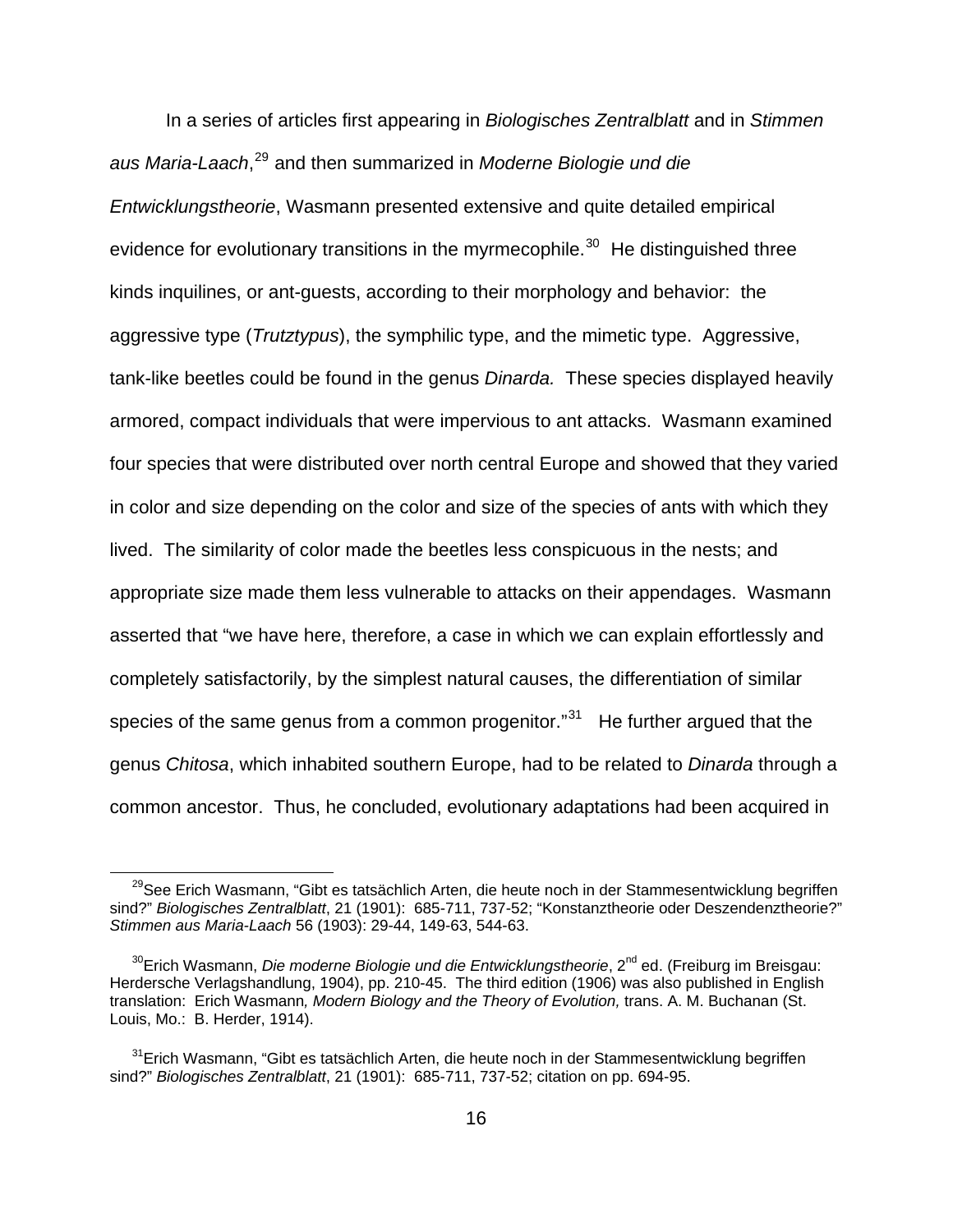the descent of species. Moreover, inquilines found in termite nests in India suggested that beetle species in the genus *Doryloxenus*, typical of the myrmecophile dwelling with African wandering ants (*Dorylus*), had come to live with termites, quite different insects; moreover, one could trace alterations in the species of this genus as they evolved more effective adaptations for protecting themselves against termite attacks.

 Wasmann drew further evidence of evolutionary transformation in the symphilic group of myrmecophile, those that secreted a sweet exudate and were fed by the ants in return. He showed that species of the *Lomechusini* varied in features dependent on the species of ant with which they lived. The most startling evidence he produced, however, was within the mimetic group. These were beetles that had evolved to look like ants. Wasmann showed that myrmecophile of quite different genera that yet inhabited nests of the same species of ant had converged in their morphologies (see fig. 2). On the basis of such evidence, Wasmann affirmed that "we ought calmly accept the evolutionary doctrine insofar as it is scientifically founded on a definite class of structures with a sufficient degree of probability."<sup>[32](#page-16-0)</sup>



<span id="page-16-0"></span>empirical evidence for descent with modification, he would still not yield to Darwinian

 <sup>32</sup>Wasmann, *Moderne Biologie und die Entwicklungstheorie,* p. 219.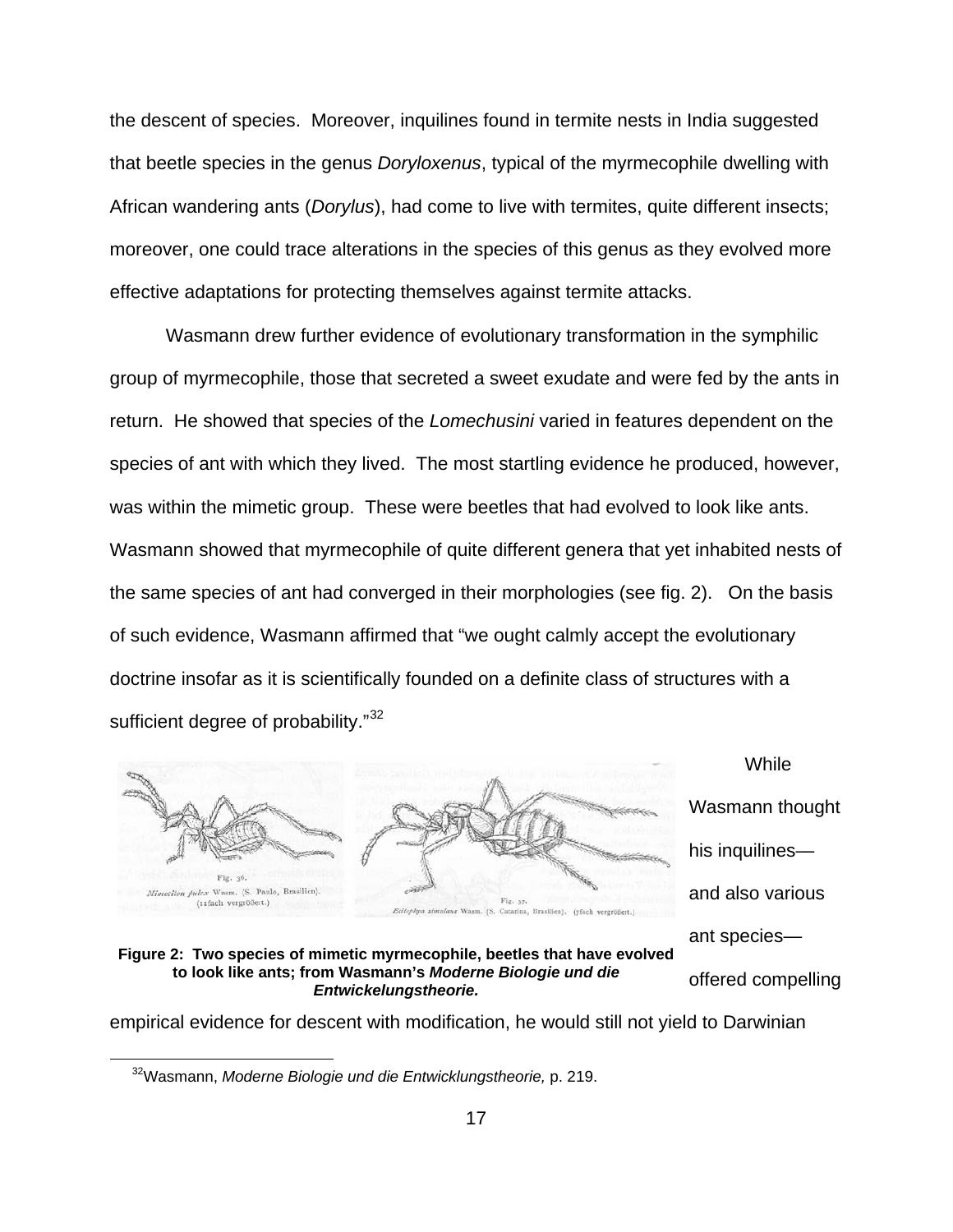theory. He argued that several considerations precluded natural selection as the primary agent of change. First, selection could only eliminate possibilities once they arose, not create them initially—a common enough objection (and a common enough misunderstanding of Darwin's device). Second, he argued that most variations were neutral, so that selection would have no purchase on them. Third, though species of the *Lomechusini* evolve because the ants, as it were, selected those with the sweetest liquor—what Wasmann called "amical selection"—the beetles yet ate ant pupa and thus were positively harmful to the ant community, something natural selection should have prevented. $33$  Finally, a gradual change, as Darwin would have it, in these inquiline species ought to take hundreds of thousands of years, exhausting, as Wasmann estimated, the geological time available. $34$  Instead of Darwinian evolution, Wasmann proposed a theory of evolution that seems to have been a hybrid of ideas drawn from Hugo De Vries (1848-1935) and Hans Driesch (1867-1941). Like De Vries, he argued that alterations in species would come as macro mutations; and like Driesch, he held that *Anlagen*—dispositions—in the hereditary structure of organisms would respond to external causal relationships in a teleologically directed way.

 Wasmann maintained that the marshaled evidence suggested that certain natural *Urspecies*, coming from the hand of the Creator, formed the base of the stem-trees

<span id="page-17-0"></span><sup>33</sup>While E. O. Wilson cites Wasmann's work throughout his *Insect Societies*, he obviously did not penetrate Wasmann's German very deeply. Wilson believes that Wasmann did not recognize that symphilic beetles often preyed on ant pupa (p. 390), something that Wasmann, in fact, emphasized as part of his argument against natural selection.

<span id="page-17-1"></span> $34$ We now know that beetles were diversely proliferating during the Permian, 300 million years ago; and fossil ants of more than 90 million years old have recently been discovered. It is reasonable to suppose the symbiosis between the two has existed for many millions of years. See Grimaldi, D.A., Agosti, D., and Carpenter, J.M., "New and Rediscovered Primitive Ants (Hymenoptera: Formicidae) in Createous Amber from New Jersey, and their Phylogenetic Relationships." *American. Museum Novitates,* no. 3208 (1997): 1-43.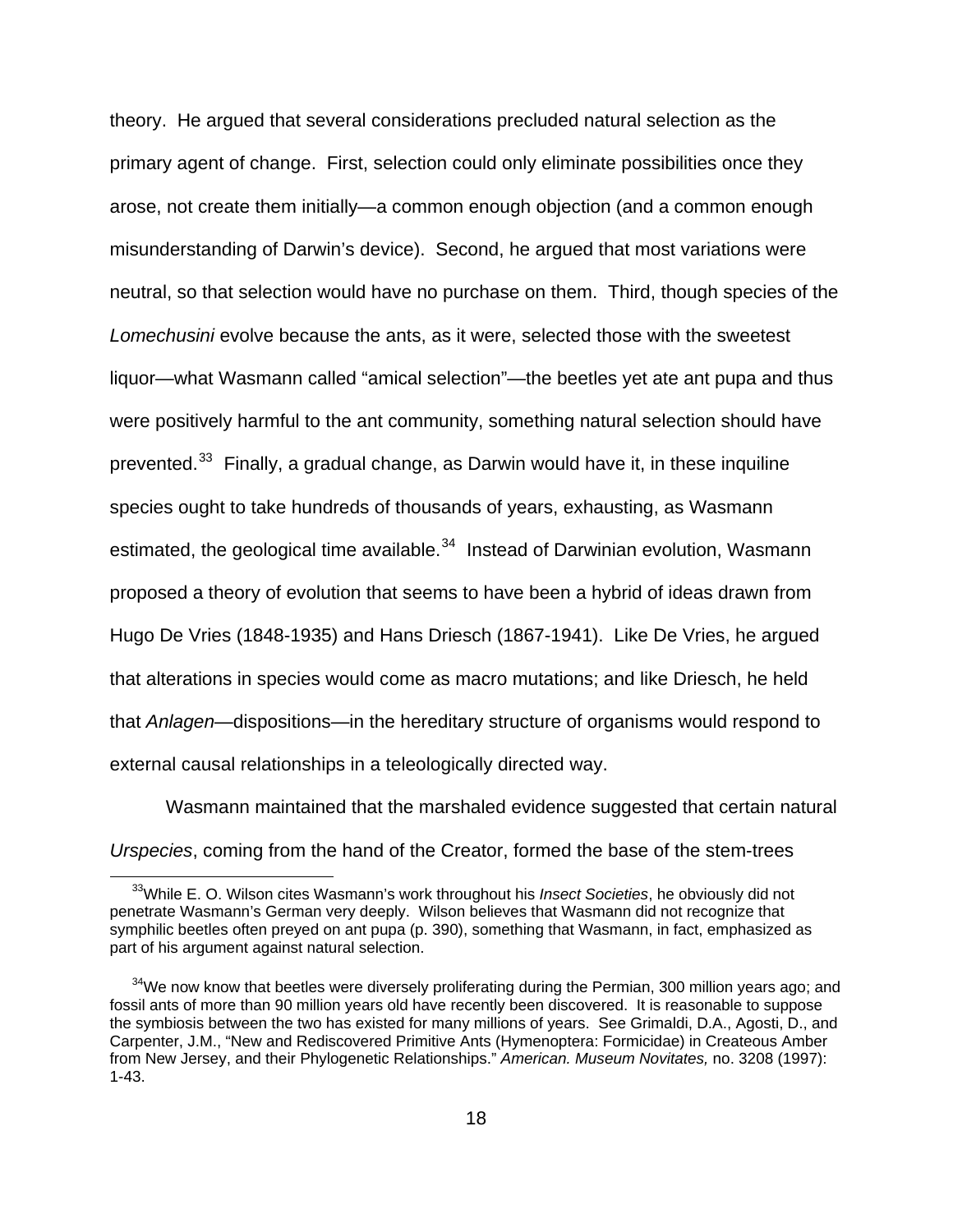whose branches held the derived species of plants and animals. Since we had no evidence of spontaneous generation, we had to assume a divine act as the source of the several types of life. Wasmann regarded it an open question as to the number of original types—perhaps only a few, perhaps more. But one type, he vigorously insisted, was unique, namely the human.



 Wasmann rejected the possibility that human beings might have arisen out of the stock of lower animals.<sup>[35](#page-18-0)</sup> Human intellect simply bore no relationship to what passed as animal intellect—an argument that Wasmann retained from his earliest considerations of the question. He continued to reject Haeckel's monistic metaphysics as the proper foundation for understanding human beings or animals. While he

# **Figure 3: Erich Wasmann, S.J., about 1900.**

<span id="page-18-0"></span>l

allowed that man's body might have been prepared by an evolutionary process prior to the reception of the soul, the leading contenders for this kind of pre-adaptation— Neanderthal man and Dubois's Java man—were, he thought, both unlikely candidates as proto-humans. Neanderthals, as Virchow suggested, were quite within the range of human variation—so they were real human beings; and Dubois's discovery appeared to be only that of a giant ape unrelated to the human stock.

<sup>35</sup>Wasmann, *Moderne Biologie und die Entwicklungstheorie,* pp. 273-304.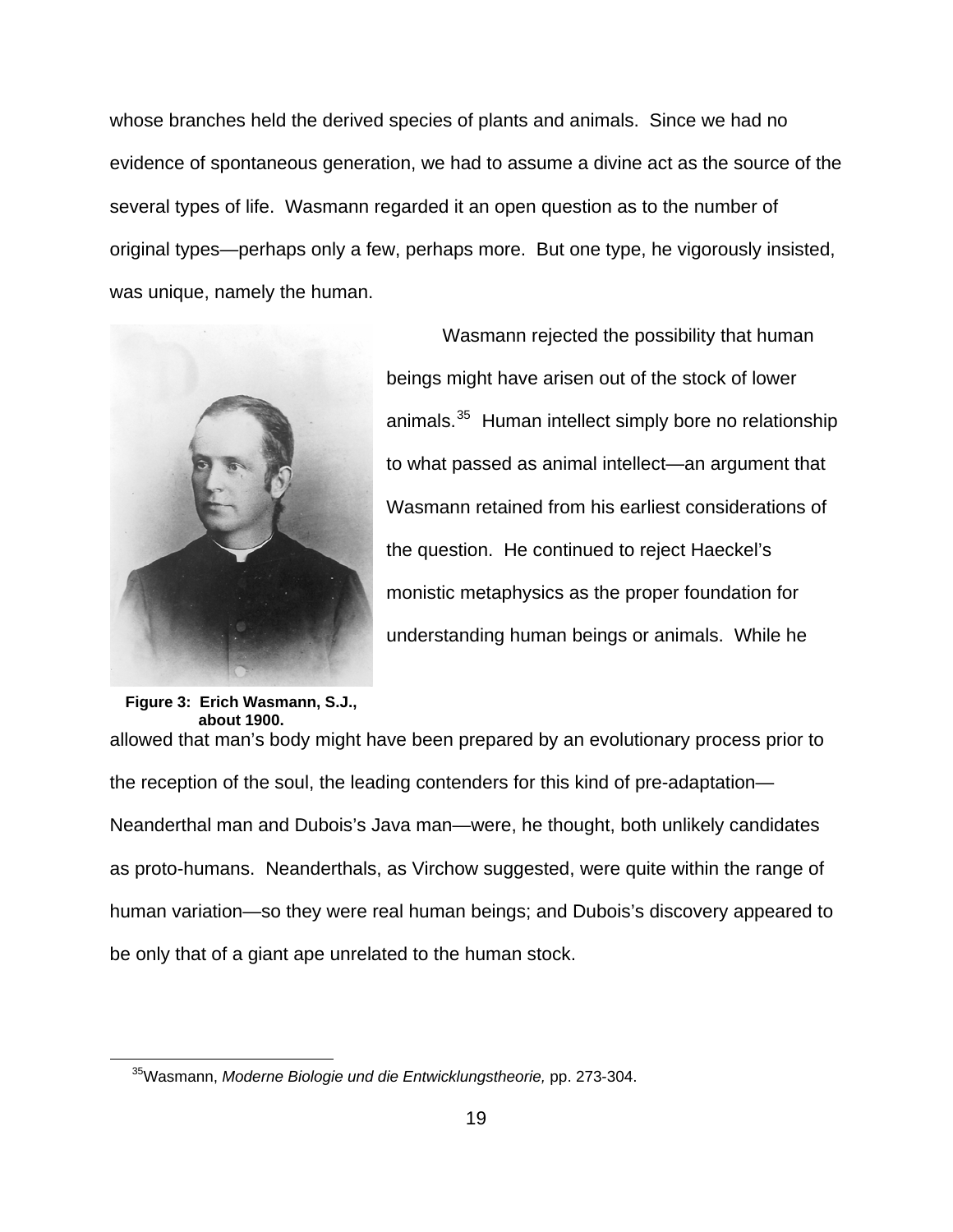## *The Confrontation between Wasmann and the Monists*

 In his Berlin lectures, Haeckel took delight in referring to Wasmann as the "Darwinian Jesuit," an ironically intended designation that yet begrudgingly suggested some respect for this Jesuit's accomplishments in entomology.<sup>[36](#page-19-0)</sup> But he simply derided Wasmann's rejection of a thorough-going evolutionism in the case of human beings: "If Wasmann assumes this introduction of the soul for the development of the type, then he must postulate in the phylogeny of the anthropoid apes an historical moment in which God descends and injects his spirit into this hitherto spiritually bereft ape soul."<sup>[37](#page-19-1)</sup> Haeckel thought the whole assumption absurd, but not innocent of political consequence. He suspected that the conservative Prussian government would seek a union of "crown and altar" not for reasons of religious conviction but for reasons of practical advantage. He was convinced that this would be no even match; under the banner of reconciliation, the crown would become "the footstool of the altar," as the Church bent the state to its own purposes.  $38$ 

 When Wasmann read of Haeckel's attack in the several newspapers that described the lectures, he penned a long open letter to his nemesis, which appeared on page one of the morning edition of the *Kölnische Volkszeitung* (2 May 1905).<sup>[39](#page-19-3)</sup> He complained that Haeckel too easily identified evolutionary theory with monism, and thus misleadingly suggested that the Jesuits and the Church had come over to the Darwinian

<span id="page-19-0"></span><sup>36</sup>Haeckel, *Der Kampf um den Entwickelungs-Gedanken*, p. 75.

 $37$ Ibid., p. 83.

 $38$ Ibid., p. 84.

<span id="page-19-3"></span><span id="page-19-2"></span><span id="page-19-1"></span><sup>39</sup>Erich Wasmann, "Offener Brief an Hrn. Professor Haeckel (Jena)," *Kölnische Volkszeitung* 46, no. 358 (2 May 1905): 1-2.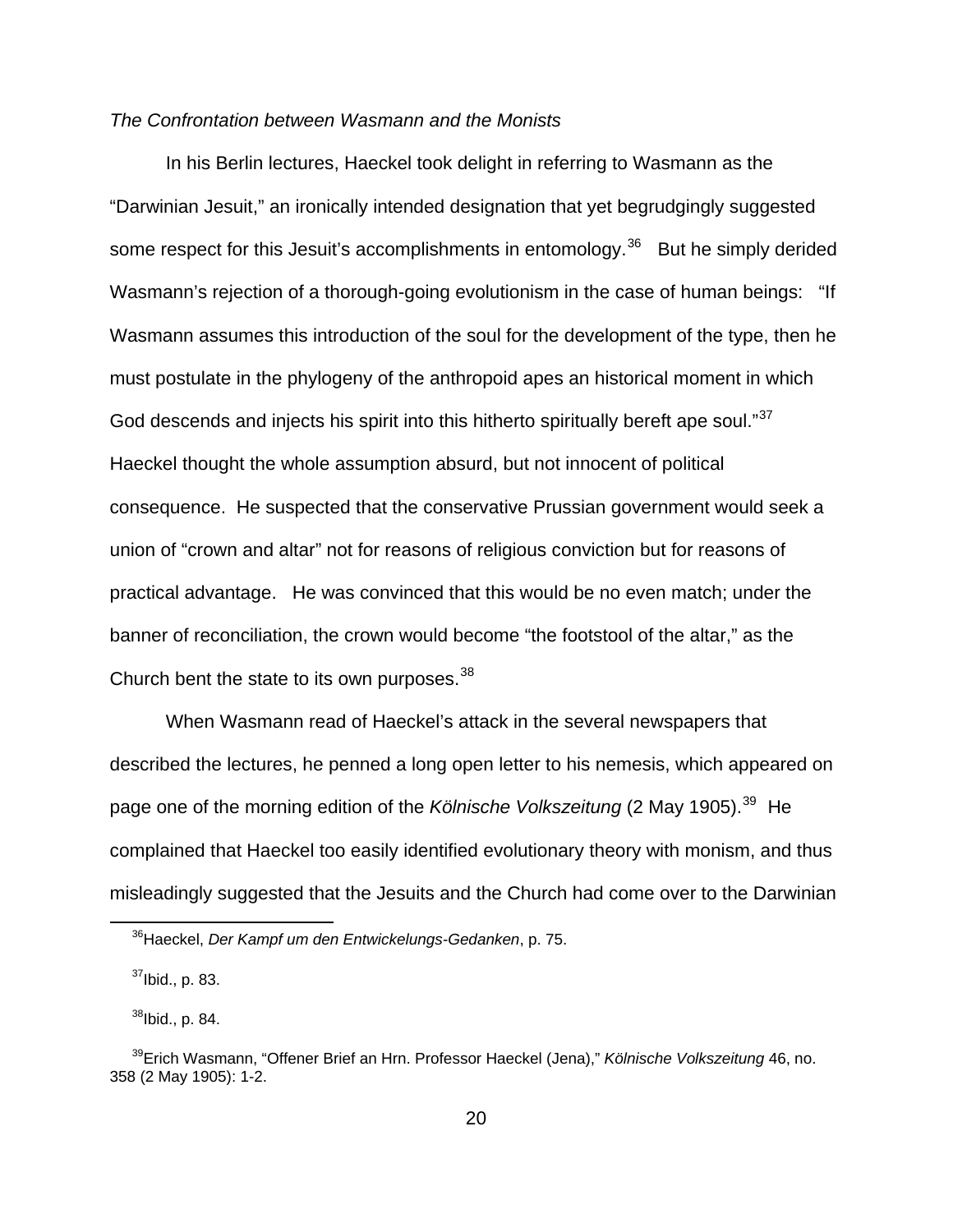side. Wasmann rejected aeckel's assumption of only one meaning for evolution, and he protested that his own theistic version had no official sanction from the Church or the Jesuits. About this second point, Wasmann would eventually be proved mistaken: his view of evolution came to be widely accepted by the Catholic Church as a way of accommodating this latest scientific, though dangerous, advance. Under Wasmann's orchestration, the Vatican could at last admit the world actually moved.

 The drama of the evolution-religion conflict and a sense of its high-culture entertainment value brought Wasmann, amidst a flurry of newspaper interpretations of the debate, an invitation in 1906 to reply to Haeckel at the Sing Akademie. He declined the offer, but a short time later did accept a comparable invitation issued by a group of prominent scientists in Berlin. Initially he was to have addressed a meeting of the entomological society, but Ludwig Plate (1862-1937), a member of the inviting committee and an associate of Haeckel, insisted that the meeting be open to the public.<sup>[40](#page-20-0)</sup> Wasmann agreed and he further allowed that after his three public lectures, his opponents could present their objections and he would respond. Initially some twentyfive critics requested time, but Wasmann left it up to the committee to pare down the list to something manageable.

 On February 13, 14, and 17, 1907, Wasmann lectured in the Sing Akademie each day to over one thousand people, who paid one mark for each occasion (two for reserved seating). He took as his subjects: the general theory of evolution and its support drawn from entomology; varieties of evolutionary theory—theistic and monistic

<span id="page-20-0"></span><sup>40</sup>Wasmann had already crossed pens with Plate in the pages of the *Biogisches Zentralblatt* (1901), where he defended evolutionary descent in the guests of ants but not on the monist's terms. See Wasmann, "Gibt es tatsächlich Arten, die heute noch in der Stammesentwicklung begriffen sind?"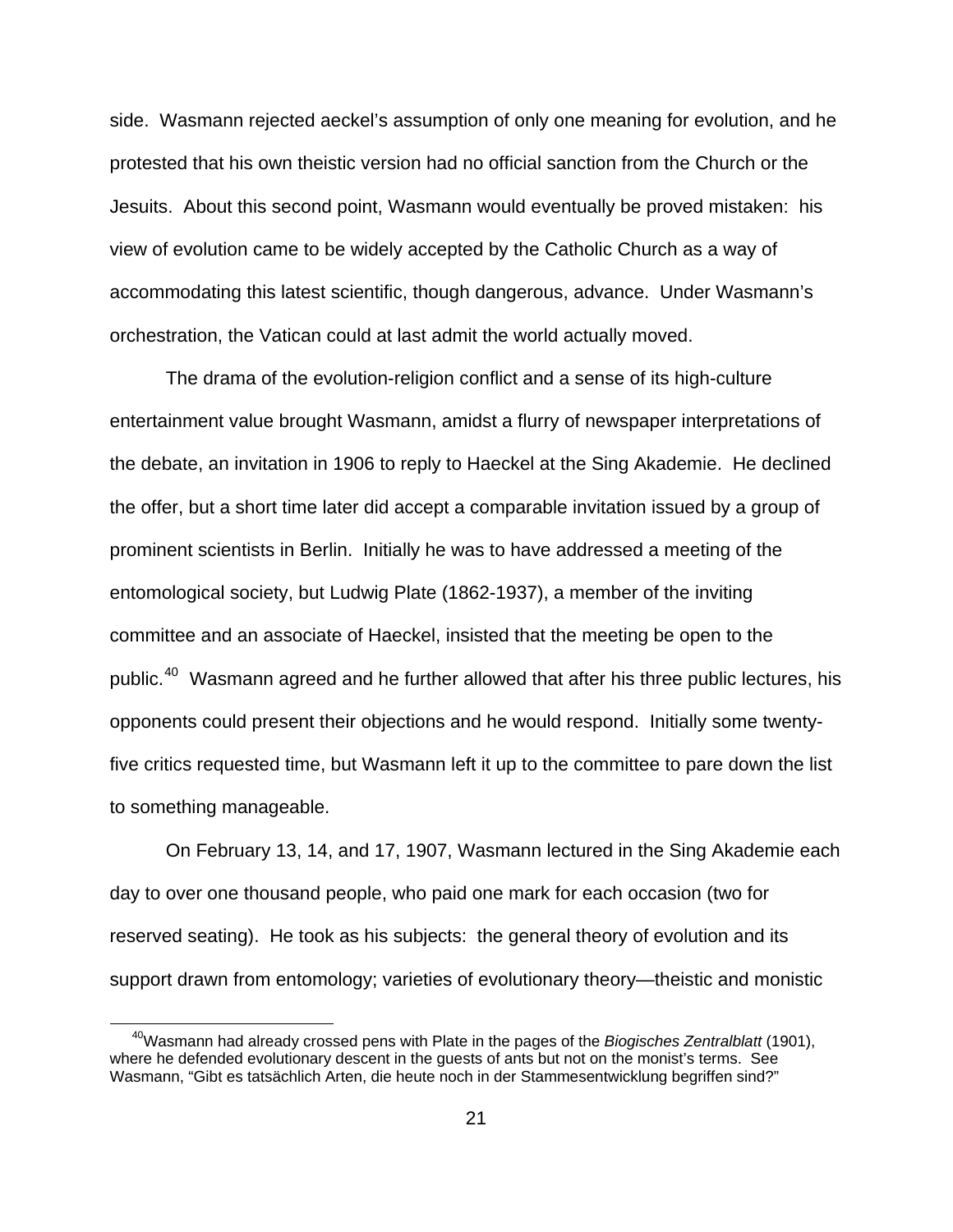(atheistic); and the problem of human evolution.<sup>[41](#page-21-0)</sup> At 8:30 on the evening of February 18, with the audience swelling to some two thousand men and women, eleven opponents confronted Wasmann in the auditorium of the Zoological Gardens. His objectors were allotted varying amounts of time, with Plate, the principal organizer, receiving the longest period at half of an hour. Wasmann was granted thirty minutes to answer his eleven critics. He mounted the podium at 11:30 p.m., with the full complement of the audience still in their seats. He focused his response on Plate's objections, and brought in others as time permitted. He asserted that he would surrender to the idea of spontaneous generation if the scientific evidence demonstrated the likelihood, but he could not allow the creation of matter and its laws to be proper scientific subjects. These latter problems lay in the province of metaphysics, about which he would nonetheless be happy to argue. His own position on the purely scientific issues, he said, were close to that of Hans Driesch: one had to postulate, internal vital laws to devise adequate explanations of species descent. Though Plate and others continued to attribute an interventionist theology to Wasmann, he claimed that his science did not require that—though he was philosophically committed to the belief that God had created matter and its laws, which laws might, he allowed, eventually include those governing spontaneous generation. And while the evolution of man's body from lower creatures had yet to be shown, he also allowed that as a possibility. But, he

<span id="page-21-0"></span><sup>&</sup>lt;sup>41</sup> Several accounts of Wasmann's lectures and the ensuing debate are extant. I have relied on the book-length descriptions given by Wasmann himself and his principal opponent, Ludwig Plate. See Erich Wasmann, *Der Kampf um das Entwicklungsproblem in Berlin* (Freiburg im Breisgau: Herdersche Verlagshandlung, 1907); and Ludwig Plate, *Ultramontane Weltanschauung und moderne Lebenskunde, Orthodoxie und Monisms* (Jena: Gustav Fischer, 1907). Wasmann's book was also published in English as *The Berlin Discussion of the Problem of Evolution*, authorized translation (St. Louis, Mo.: Herder Book Co., 1909).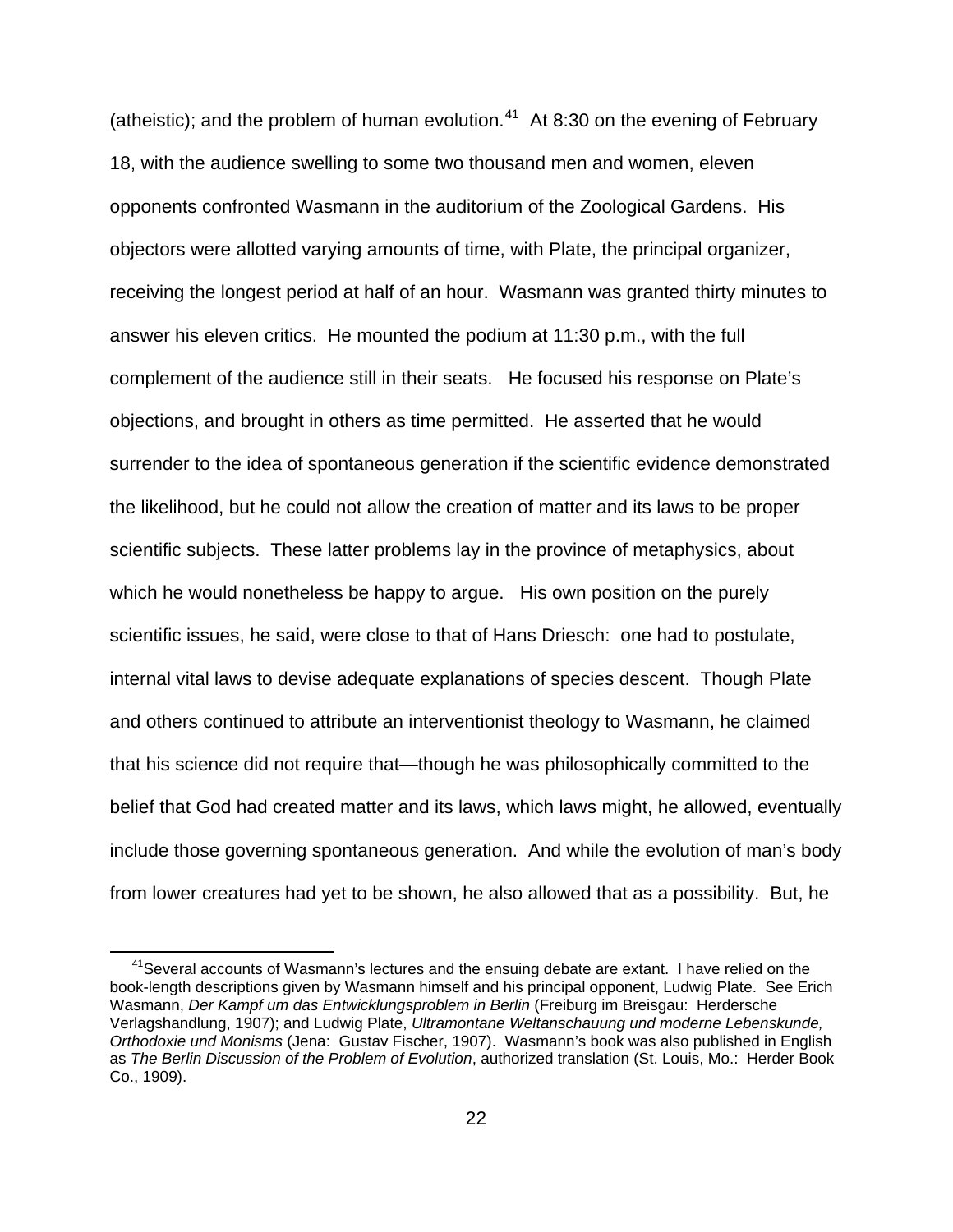maintained, it was the natural science of psychology that absolutely distinguished human mentality from animal cognition, and therefore a gradual transition in mind from animals to man was precluded by science itself.

 Wasmann's opponents shelled him not only with intellectual objections but also lobbed the occasional invective designed to dismember less substantial egos—Plate concluded that "Father Wasmann is not a genuine research scientist (*Naturforscher*), not a true scholar"; the anthropologist Hans Friedenthal (1870-1943) referred to Wasmann as a "dilettante" in the area of human evolution."<sup>[42](#page-22-0)</sup> Yet Wasmann met the over-wrought responses with a calm professionalism made piquant with a "dry sense of humor" (as the *Berliner Morgenpost* characterized his lectures).[43](#page-22-1) The *Deutsche Tageszeitung* judged that with the exception of Plate, Wasmann's opponents "seemed almost like pygmies."<sup>[44](#page-22-2)</sup> After midnight, at the conclusion of the reply to his critics, Wasmann, according to the *Kölnische Volkszeitung,* received from the audience a "thunderous ovation."[45](#page-22-3) It seems clear that if he did not always convince his auditors—some five hundred articles in the various German papers reported a variety of judgments—he at least charmed them. But from our historical perspective, he did more than that. He showed that evolutionary theory at the turn of the century still had not achieved consensus, though was rapidly approaching fundamental agreement among professionals of every philosophical

<sup>42</sup>Plate, "Ultramontane Weltanschauung," p. 77, 93.

<sup>43[</sup>Anonymous], "Pater Wasmanns Berliner Vorträge," *Berliner Morgenpost* (14 February 1907).

<span id="page-22-2"></span><span id="page-22-1"></span><span id="page-22-0"></span><sup>44</sup>*Deutsche Tageszeitung* (19 February 1907), as quoted by Wasmann in *Kampf um das Entwicklungsproblem in Berlin,* p. 148.

<span id="page-22-3"></span><sup>45[</sup>Anonymous], "Pater Wasmann," *Kölnische Volkszeitung* (morning edition) no. 149 (20 February 1907), p. 2.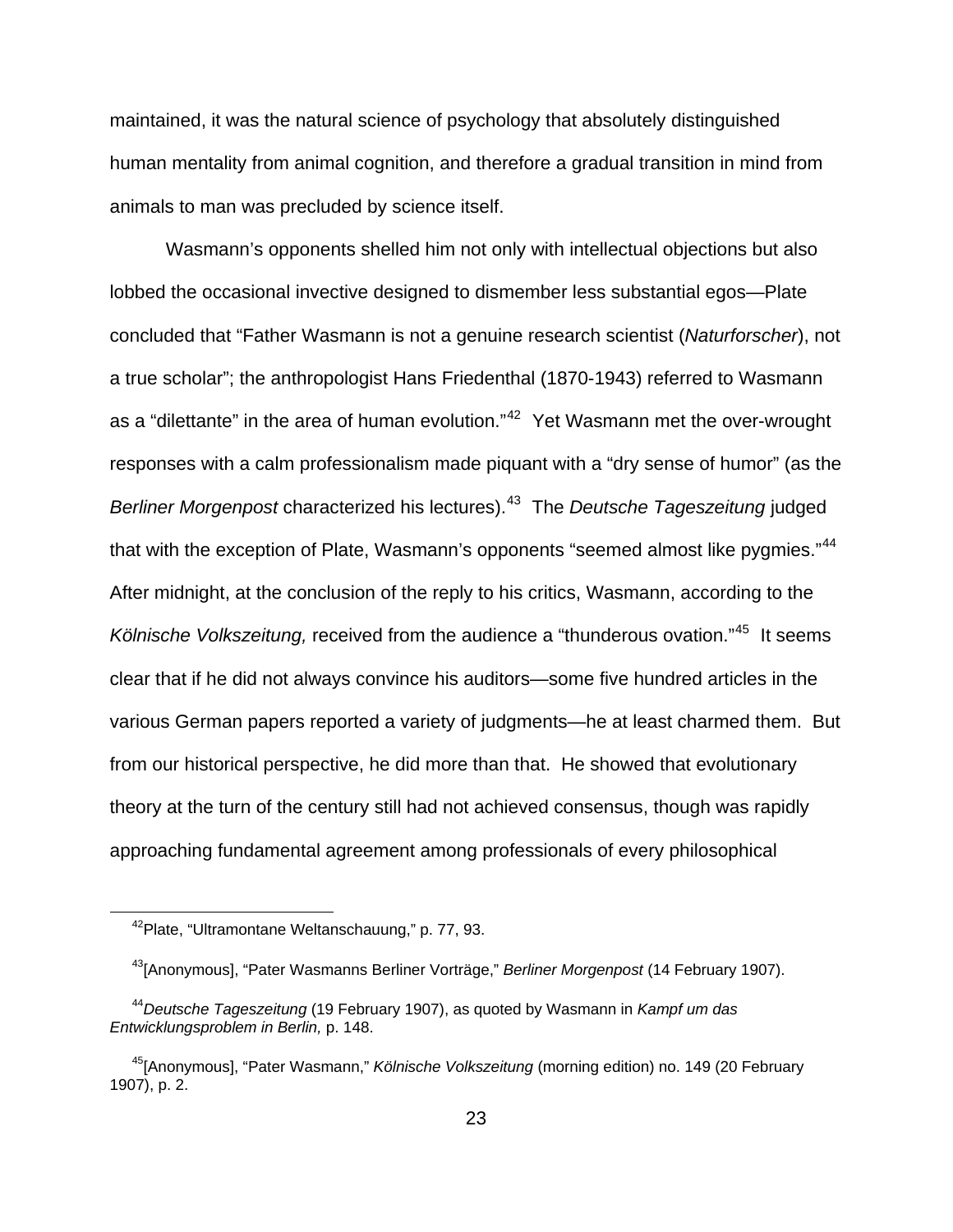conviction. And his subtle arguments demonstrated that no necessary antagonism had to exist between evolutionary theory and a liberal, philosophically acute brand of theology. Not all objectors from the side of religion showed themselves as high-minded as Wasmann. Certainly Arnold Brass of the Protestant Keplerbund did not.

## **The Keplerbund vs. the Monistenbund**

 Haeckel's book *Die Welträthsel* set off a swarming and stinging reaction from the many quarters that had already been aroused by Haeckel's frequent attacks on religion. While the book seemed, especially to the young, like a flaming torch lighting the way to liberation from the crushing hands of orthodox science and religion, others thought it an incendiary faggot set at the base of Christian civilization. Many of those for whom it illuminated the path to freedom joined the Monistenbund, originally a union of scientists and dedicated citizens who subscribed to Haeckel's program of monistic philosophy. Haeckel had harbored the idea of such an organization for several years. While attending the International Free-Thinkers Conference in Rome in 1904, where he was celebrated as the anti-pope, he thought it might then spontaneously form. When that failed, he took practical steps to bring it into existence.<sup>[46](#page-23-0)</sup> The planning began in the wake of his Berlin lectures against Wasmann, and the initial meeting took place on January 11, 1906, in Jena. The first president selected was the radical Protestant pastor, Albert Kalthoff (1850-1906), though Haeckel quickly importuned the noted

<span id="page-23-0"></span><sup>46</sup>Ernst Haeckel to Wilhelm Bölsche (15 October 1905), in *Ernst Haeckel-Wilhelm Bölsche: Briefwechsel*, pp. 180-81.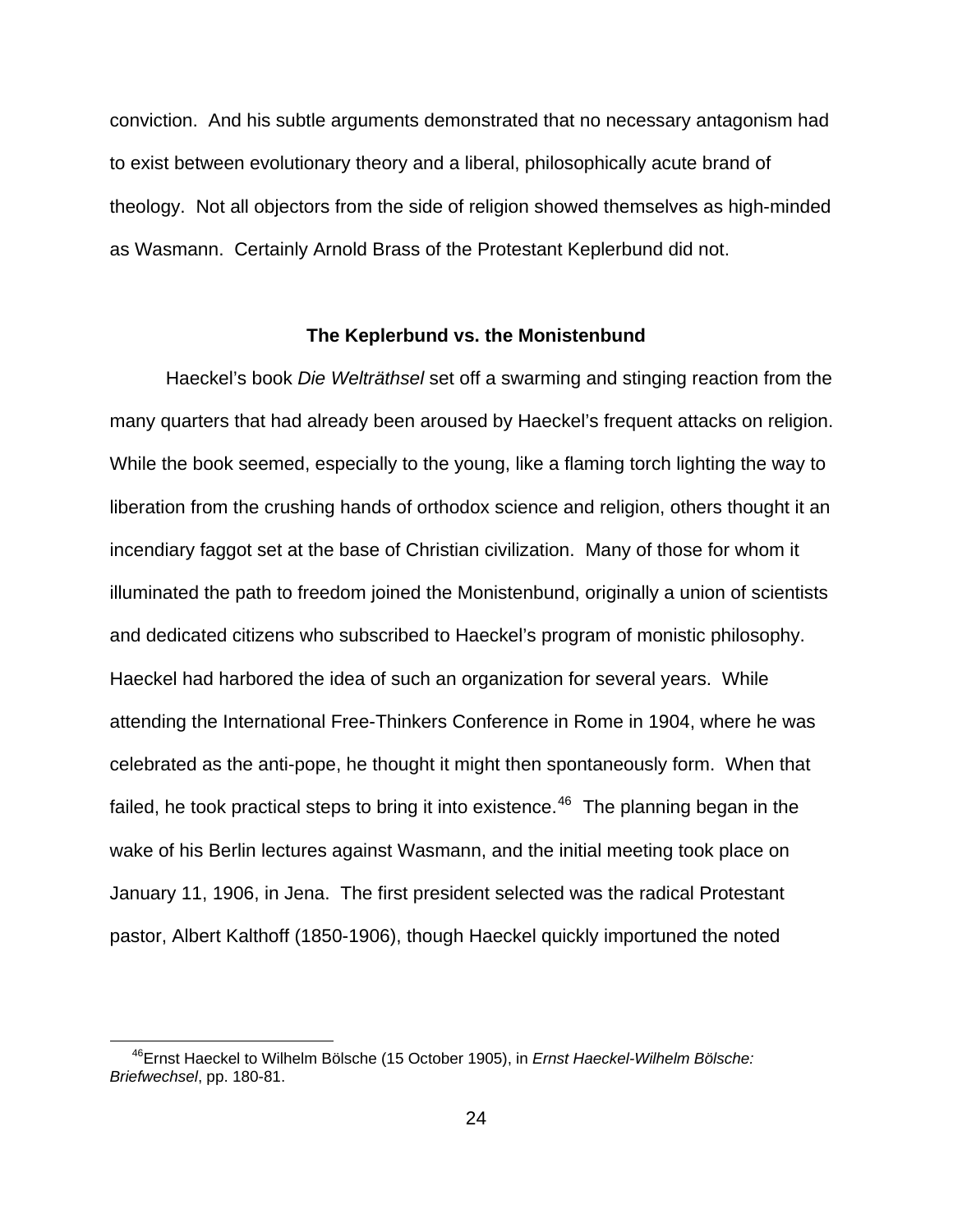naturalist August Forel (1848-1931) to assume leadership.<sup>[47](#page-24-0)</sup> Eventually the Nobel Prize winner Wilhelm Ostwald (1853-1932) would occupy the chair (1911), presiding over an organization that would grow to some six thousand members before disbanding in 1933 rather than be taken over by the Nazis. While the league was initially guided by Haeckel's declarations of monistic philosophy—especially its anti-dualism, anticlericalism, and notions of scientific management of the state—it became a more heterogeneous alliance, embodying, as one of its early presidents maintained, the principles of the Enlightenment further elevated through modern science. It continued to stress scientific epistemology, world peace, international co-operation, and eugenic principles of forming a healthy society. While some of its members—Wilhelm Schallmayer (1857-1919), for instance—would preach race hygiene, others, like Magnus Hirschfeld (1868-1935), would preach tolerance for homosexuals. After the Great War, the Monistenbund became decidedly more pacifistic and socialistic. The society spread to most of the European countries, as well as America, where the journal *The Monist*, edited by Paul Carus (1852-1919), published Haeckel and many other like-minded philosophers and scientists.<sup>[48](#page-24-1)</sup>

<span id="page-24-0"></span><sup>&</sup>lt;sup>47</sup>Heiko Weber, "Der Monismus als Theorie einer einheitlichen Weltanschauung am Beispiel der Positionen von Ernst Haeckel und August Forel," in *Monismus um 1900: Wissenschaftskultur und Weltanschauung*, ed. Paul Ziche (Berlin: Verlag für Wissenschaft und Bildung, 2000), 81-127.

<span id="page-24-1"></span><sup>48</sup>See Niles Holt, "Monists & Nazis: A Question of Scientific Responsibility," *Hastings Center Report* 5 (1975): 37-43. See also Richard Weikart, "Evolutionäre Aufklärung? Zur Geschichte des Monistenbundes," in *Wissenschaft, Politik und Öffentlichkeit*, eds. Mitchell Ash and Christian Stifter (Vienna: Universitätsverlag, 2002), pp. 131-48. For a contrasting picture of the Monist League, see Daniel Gasman, *The Scientific Origins of National Socialism* (New York: Science History Publications, 1971), especially pp. 31-54.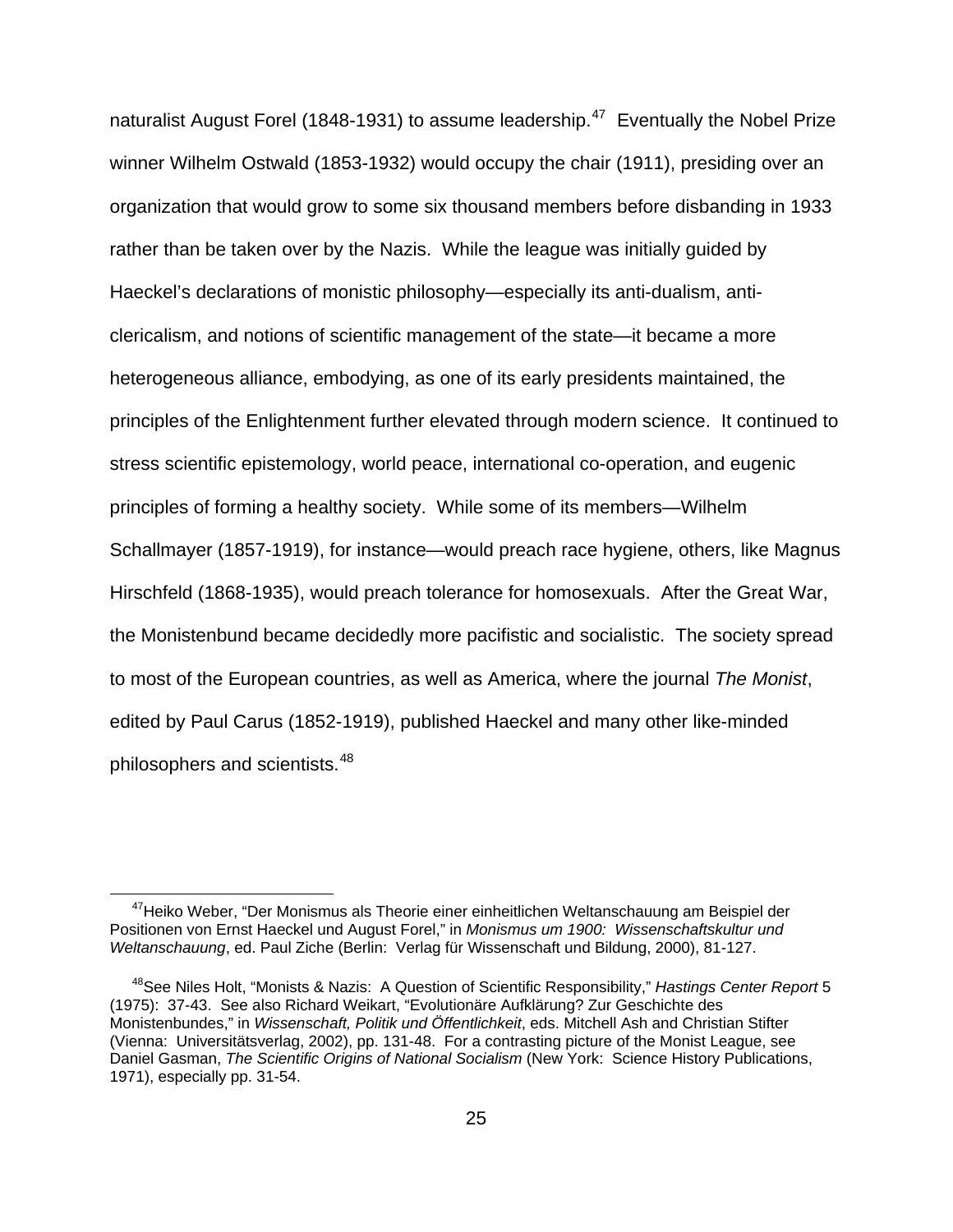

l

encompasses the harmony of natural scientific facts In 1907, the year after the founding of the Monistenbund, Eberhard Dennert (1862-1942), a botanist and teacher in the Evangelical Pädagogium in Bad Godesberg, called into existence "the Keplerbund for the Advance of Natural Knowledge." This was an organization of Protestant scientists and laymen dedicated, as their initial call declared, to the conviction that: "Truth with philosophical knowledge and religious

experience. Accordingly, the Keplerbund is expressly distinguished from the materialistic dogma of biased Monism and struggles against the thoroughly atheistic propaganda of this latter, which falsely claims to be grounded on natural science."<sup>[49](#page-25-0)</sup> **of the Keplerbund.**  The founder of the bund, Dennert, had trained in the Realeschule at Lippstadt under the Darwinian enthusiast Hermann Müller (1829-1883), who was the brother of the more famous Fritz Müller (1822-1897). The school master sent his best pupils to Jena. Dennert went to Marburg, where under the strongly anti-Darwinian Albert Wigand (1821- 1886), he cultivated a distaste for evolutionary doctrine.

 Dennert reacted like a tightly wound spring to Haeckel's *Welträthsel*, immediately firing off a broadside: *Die Wahrheit über Ernst Haeckel und seine "Welträtsel"* (The truth about Ernst Haeckel and his "Riddle of the Universe," 1901), one of the over ninety

<span id="page-25-0"></span><sup>49</sup>Eberhard Dennert, *Die Naturwissenschaft und der Kamp um die Weltanschauung*, Schriften des Keplerbundes, Heft 1 (Godesberg b. Bonn: Naturwissenschaftlicher Verlag, 1910): 29.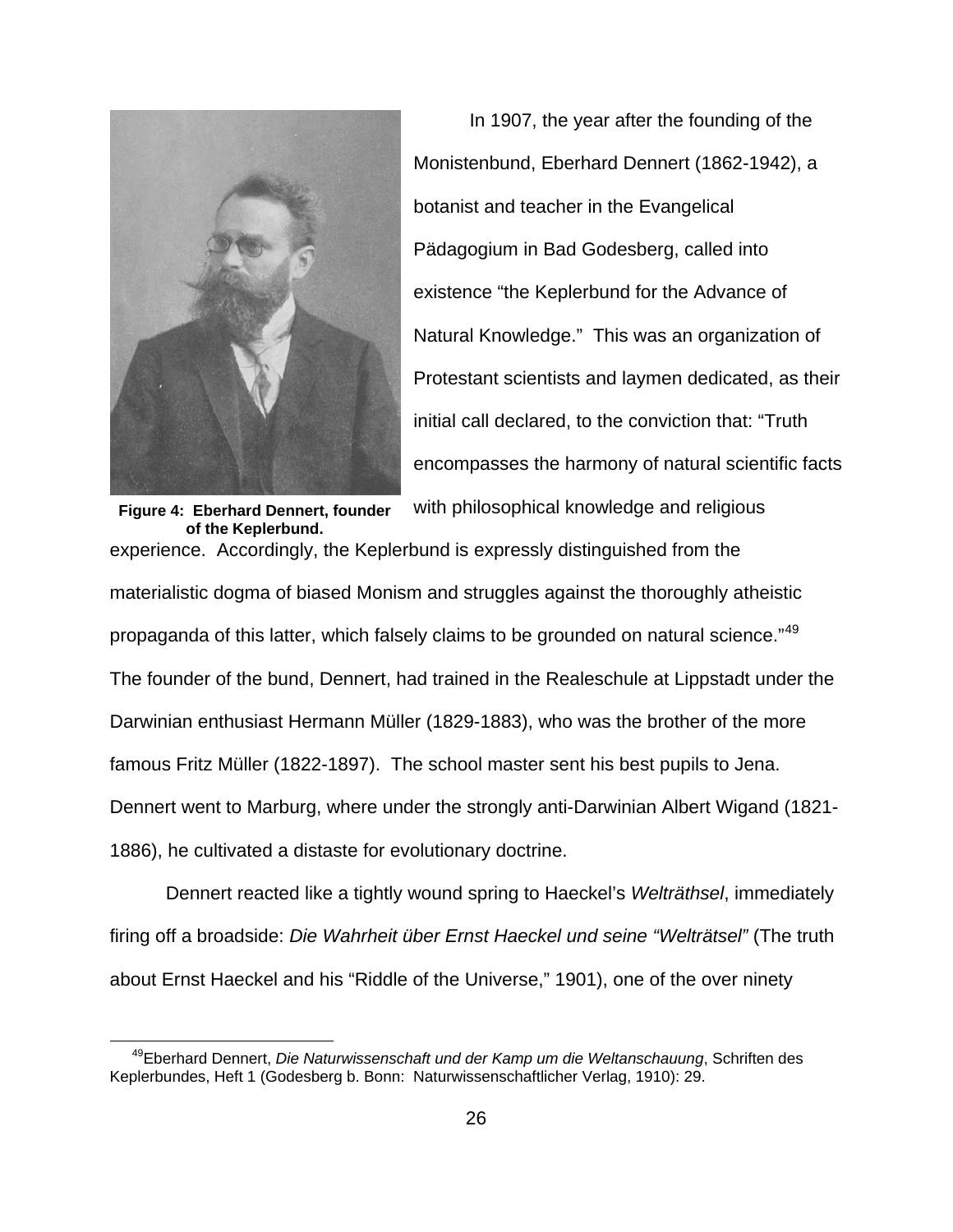books and pamphlets venting his religious enthusiasms.<sup>[50](#page-26-0)</sup> Under the flapping spread of his many tracts he sought the reconciliation of religion and science by draining the blood from one and emasculating the other. Religion, he asserted, was not a matter of understanding, of intellectual demonstration, but a matter of feeling. He thought it manifest from his own surveys of the faith of past scientists that "natural scientific research [*Naturforschung*] does not exclude simple Biblical faith, and that religious belief and religious life do not draw their proof from the intellect, but entirely from other factors. These factors [feelings of the heart] are available to every person."<sup>[51](#page-26-1)</sup> These factors [feelings of the heart] are available to every person." $52$  In contrast to religious faith, science did require the most rigid intellectual demonstration: only unequivocal fact and theory strictly derived from fact could be admitted into its domain. But Darwinism, with its atheistic implications, froze the heart and supplied no set of demonstrated facts from which to launch its speculations. Thus, as a second requirement for reconciliation, Darwinian evolution had to be rejected. Typical of Dennert's effort was the often reprinted tract *Vom Sterbelager des Darwinismus* (On the deathbed of Darwinism, 1902), which cursorily and loosely examined the work of several biologists (e.g., Albert von Kölliker [1817-1905], Oskar Hertwig [1849-1922], Gustav Theodor Eimer [1843- 1898]) who had alternative evolutionary proposals. The argument seems to be that all of

<span id="page-26-0"></span><sup>50</sup>Eberhard Dennert, *Die Wahrheit über Ernst Haeckel und seine "Welträtsel, nach dem Urteil seiner*  Fachgenossen, 2<sup>nd</sup> ed. (Halle: C. Ed. Müller's Verlagsbuchhandlung, 1905). The book is mostly a compilation of the positions of the various objectors to Haeckel, beginning with Ludwig Rütimeyer's charge of fraud.

<span id="page-26-1"></span><sup>51</sup>Eberhard Dennert, *Bibel und Naturwissenschaft* (Halle: Richard Mühlmann's Verlag, 1911), pp. 312- 20.

<span id="page-26-2"></span><sup>52</sup>Eberhard Dennert, *Bibel und Naturwissenschaft* (Halle: Richard Mühlmann's Verlag, 1911), pp. 312- 20.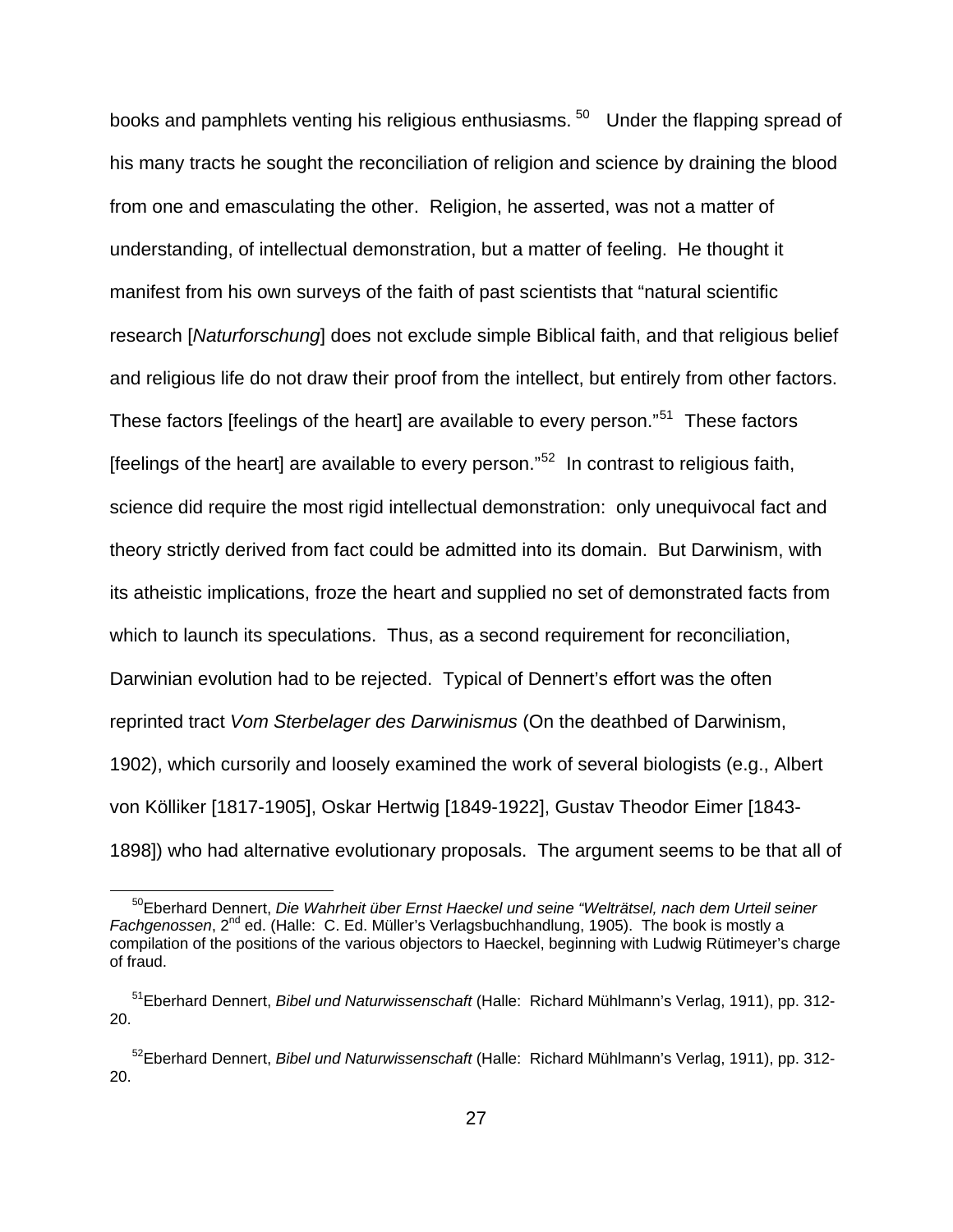these different variations on evolutionary theory somehow prove Darwin and Haeckel's version to be moribund. The heterogeneity of proposals concerning evolution and the ultimately inadequate efforts to substantiate it suggested to Dennert that the very doctrine of descent itself must also be quite doubtful. At least we could have no "clear and exact demonstration of evolutionary theory [*Entwicklungslehre*]," and thus the mode of its occurrence would of necessity remain forever hidden.<sup>[53](#page-27-0)</sup>

 Dennert found a particularly aggressive and paranoid ally in another hapless naturalist, Arnold Brass (b. 1854). Brass had failed to start his academic career in a way that would lead to a professorship: he wanted to work at the Naples Zoological Station, but was not chosen; at Marburg, his application for recognition of his habilitation was rejected. He had to fall back on itinerate work in zoology, usually producing drawings for various books and articles in anatomy. After the turn of the century, as he reflected on the derailment of his academic career two decades before, Brass began to suspect the conspiratorial hand of Ernst Haeckel.<sup>[54](#page-27-1)</sup> Haeckel would later deny any such connivance, since he barely knew the man. In 1906, Brass published a tract that came to the defense of Dennert, who had been dismissed by Plate and Haeckel as an inept Christian

<span id="page-27-0"></span><sup>53</sup>Eberhard Dennert, *Vom Sterbelager des Darwinismus*, neue Folge (Halle: Richard Mühlmann's Verlag, 1905), p. 6. Dennert rather liked Kropotkin's emphasis on cooperation in nature but thought it militated against the Russian's retention of Darwinian selection theory (pp. 123-34). But in sum, he thought transformation might occur, but we would never have any proof of it nor could we ever discover its mode. If we yet postulated it, we would have to assume internal driving forces (*Triebkräften*) as responsible (p. 6).

<span id="page-27-1"></span><sup>&</sup>lt;sup>54</sup>Naively Brass let slip out his various failures to obtain desired academic positions, and increasingly detected Haeckel as the culprit. See Arnold Brass, *Ernst Haeckel als Biologe und die Wahrheit* (Halle: Richard Mühlmann's Verlag, 1906), pp. 10-11. See also the second edition of Brass's *Affen-Problem* (1909) as quoted by Reinhard Gursch, *Die Illustrationen Ernst Haeckels zur Abstammungs- und Entwicklungsgeschichte* (Frankfurt a. M.: Verlag Peter Lang, 1981), p. 89: "In 1886, I had submitted a habilitation work on the systematics of the mammals, etc. at Marburg for the first and only time. This audacity had angered Haeckel and others at the time. To exclude the possibility of my again attempting a habilitation in Marburg, Plate, a student of Haeckel, was admitted to the position of docent."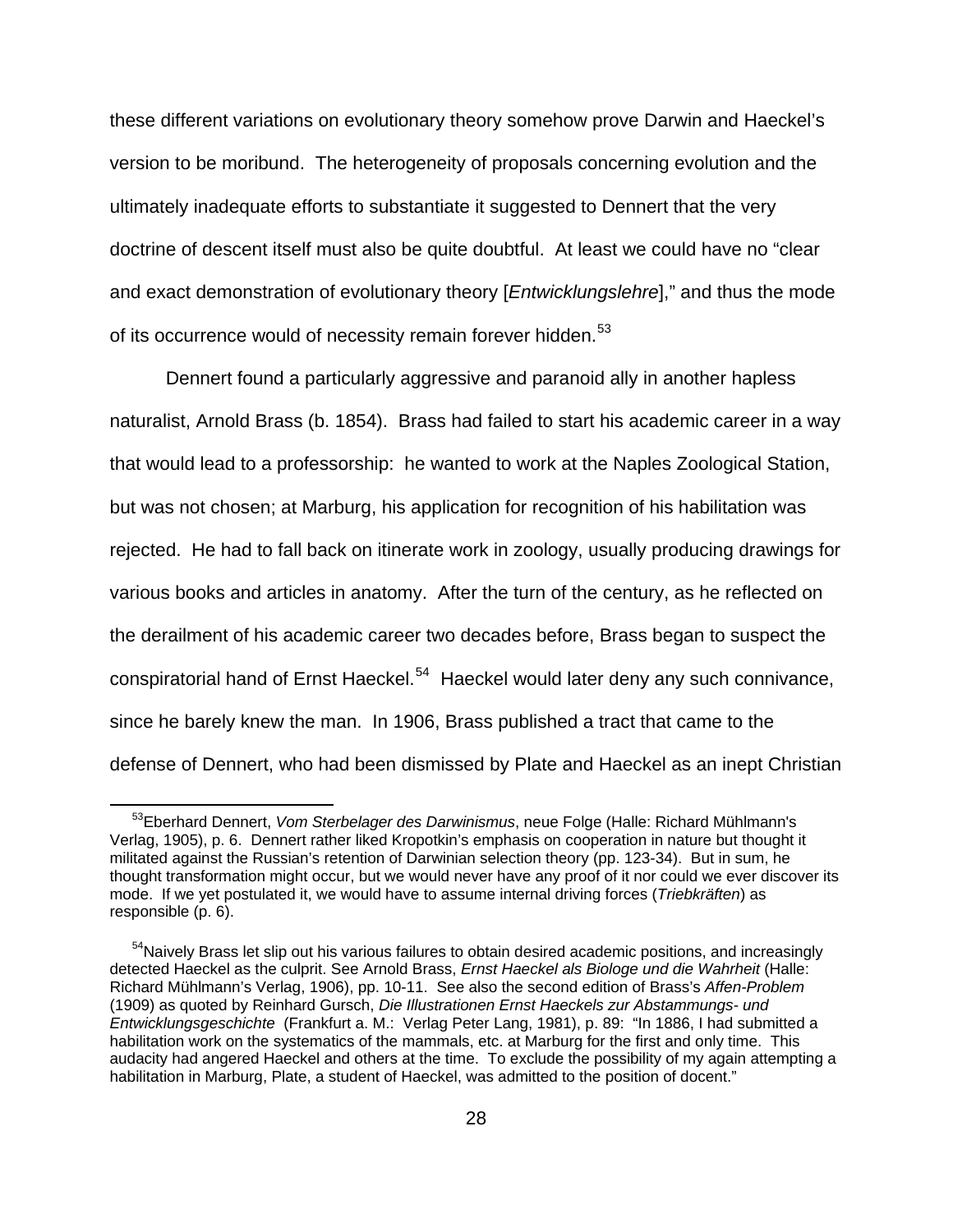apologist. In the booklet, *Ernst Haeckel als Biologe und die Wahrheit* (Ernst Haeckel as biologist and the truth, 1906), Brass remained fairly polite, actually rather sycophantic.



**Figure 5: Vertebrates (bat, gibbon, human) at three stages of development; from Haeckel's** *Das Menschen-Problem.*

He acknowledged Haeckel's "genius" and command of vast areas of zoology—far superior to Darwin's in this respect. But he thought himself able to meet the Jena lion on common ground. He expended most of his effort in the book describing the presumed deficiencies of Darwinian theory and arguing for the compatibility of reliable science with evangelical theology. After this publication, he began to lecture on Haeckel's monism, for which he received some financial support from the Keplerbund.[55](#page-28-0) In these lectures, his opposition to monism in general and Haeckel in particular grew in

stridency.

 On April 10, 1908, Brass delivered a lecture in Berlin to a meeting of the Christian-Social Party at which he claimed that Haeckel had illustrated a recent talk in an "erroneous" fashion.[56](#page-28-1) As reported in the Berlin *Staatsbürgerzeitung,* Brass asserted

<span id="page-28-0"></span><sup>&</sup>lt;sup>55</sup>Brass later denied he received any money from the Keplerbund—and maybe he did not. But the business director of the Keplerbund, Wilhelm Teudt, reported that Brass did receive financial guarantees from the society for his lectures in winter of 1807-1808. Haeckel would use this as an indictment. See Wilhelm Teudt, *"Im interesse der Wissenschaft! Haeckel's "Fälschungen" und die 46 Zoologen,"* Schriften des Keplerbundes, Heft 3 (Godesberg bei Bonn: Naturwissenschaftilicher Verlag, 1909), p. 7.

<span id="page-28-1"></span><sup>&</sup>lt;sup>56</sup>I have reconstructed the course of these debates from two opposing sources, from the account of the Keplerbund's general business manger, Wilhelm Teudt, and from that of the secretary of the Monistenbund, Heinrich Schmidt. Both quote verbatim from newspaper articles and other sources, and both, of course, offer their particular interpretations of the events. See Teudt, *Im Interesse der*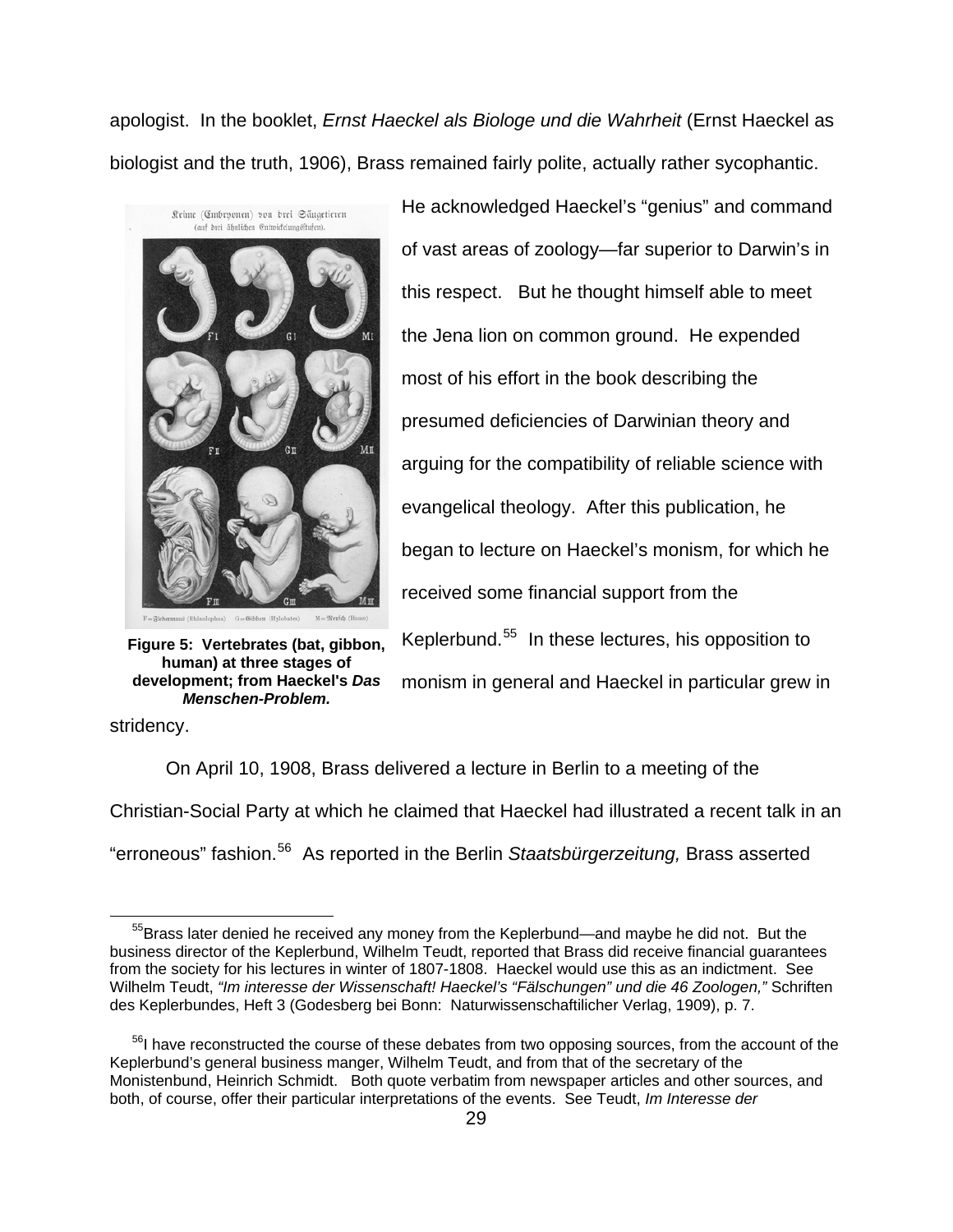that in arguing for the biogenetic law, Haeckel had made a "mistake" (*Missgeschick*) by depicting an ape embryo sporting the head of a human embryo and a human embryo with an ape head. The newspaper reported that "the lecturer could speak here from the most exact personal knowledge, since he himself had presented to Haeckel the correct illustrations."<sup>[57](#page-29-0)</sup> The supposedly "mistaken" illustration was from Haeckel's Jena lecture on the occasion of the two-hundredth anniversary of Linnaeus's birth. The lecture was published as *Das Menschen-Problem und die Herrentiere von Linné* (The problem of man and the anthropoid animals of Linnaeus, 1907), and it had several illustrations appended to it. In the illustration that compared the embryos of a bat, gibbon, and human being, Brass claimed that Haeckel had switched the heads of the gibbon and human being depicted in the second row (fig.  $5)$ .  $58$ 

 When Haeckel learned of Brass lecture, he explosively responded in an open letter to a colleague that the charge was a "barefaced lie" (*freche Lüge*); he did not make the alleged "mistake" and Brass certainly never prepared any illustrations for him. In a fury, he had his lawyer contact several newspapers threatening suit if they perpetuated this "brazen invention."[59](#page-29-2) Brass immediately modified his charge in two newspaper

57Schmidt, *Haeckels Embryonenbilder*, p. 8.

l

<span id="page-29-1"></span><span id="page-29-0"></span>58Ernst Haeckel, *Das Menschen-Problem und die Herrentiere von Linné: Vortrag, gehalten am 17. Juni 1907 in Volkshause zu Jena* (Frankfurt a. M.: Neuer Frankfurter Verlag, 1907), table 3. This is the same illustration Haeckel had used in his *Der Kampf um den Entwickelungs-Gedanke* two years earlier.

<span id="page-29-2"></span>59Schmidt, *Haeckels Embryonenbilder*, p. 8; Teudt, *Im Interesse der Wissenschaft,* p. 13.

*Wissenschaft*; and Henrich Schmidt, *Haeckels Embryonenbilder: Dokumente zum Kampf um die Weltanschauung in der Gegenwart* (Frankfurt a.M.: Neuer Frankfurter Verlag, 1909). In 1900, Schmidt had become Haeckel's assistant and protégé. See Uwe Hossfeld, "Haeckels 'Eckermann': Heinrich Schmidt (1874-1935)," in Matthias Steinbach and Stefan Gerber (eds.), *Klassische Universität und akademische Provinz: Die Universität Jena von der Mitte des 19. bis in die 30er Jahre des 20. Jahrhunderts* (Jena: Bussert & Stadeler, 2005), pp. 270-288.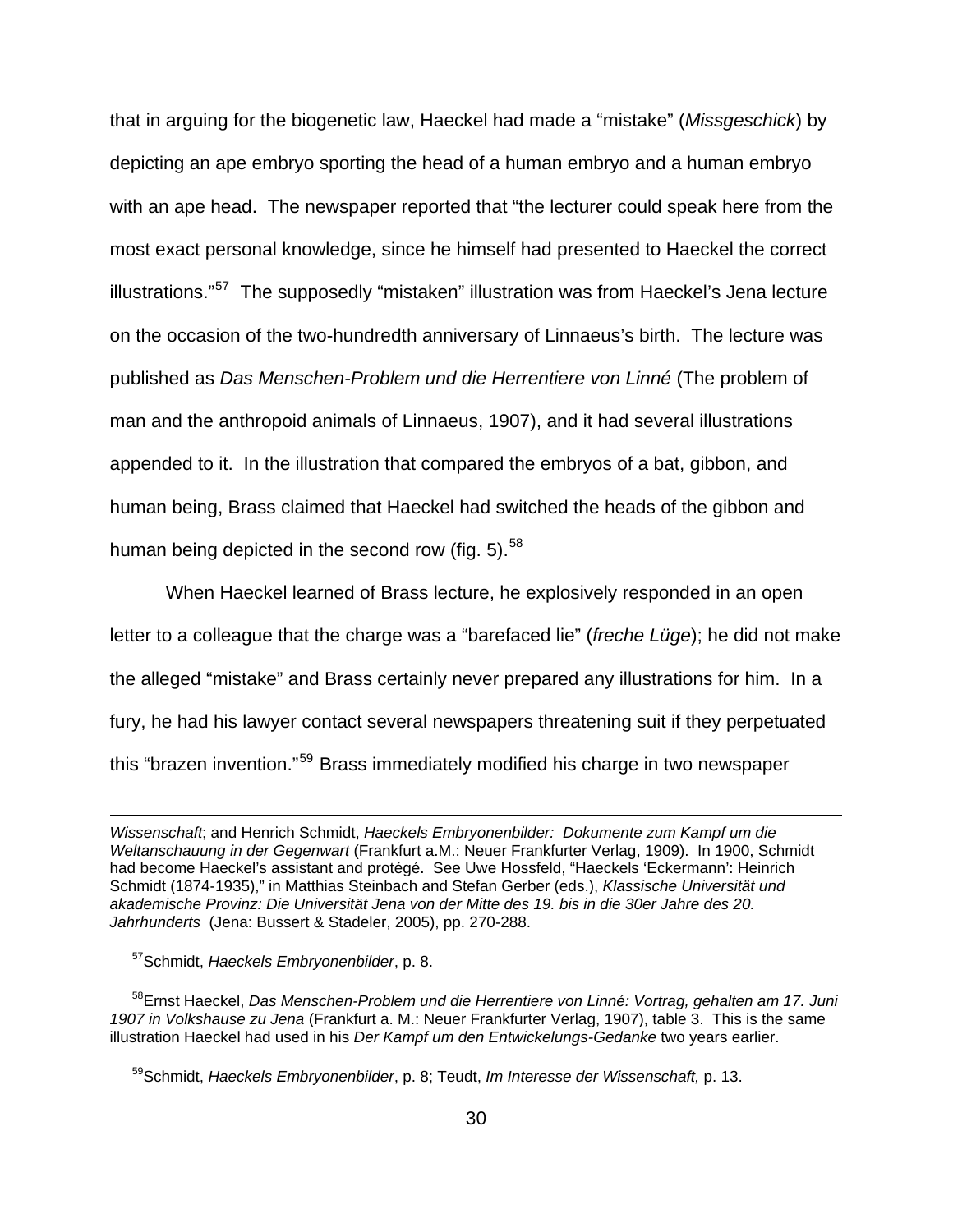articles (*Statsbürgerzeitung* and *Volk*, Berlin, April 25, 1908), now saying that the head of the gibbon in the illustration bore "more than the usual similarity to the human embryo at a similar developmental stage, which I have repeatedly sketched and illustrated from a preparation."<sup>[60](#page-30-0)</sup> Haeckel quickly wrote to the same newspapers saying that he himself had not drawn the illustrations but had a designer do so relying on figures taken from well-known authors: the ape embryo, which he called a "hylobates" (a genus of gibbon), he said he took from Emil Selenka (1842-1902) and the human embryo was based on the work of a couple of authors, including Wilhelm His. $61$  A comparison of Selenka's and His's images with those of Haeckel's lecture shows, indeed, a close similarity (see figs. 6 and  $7)$ .<sup>[62](#page-30-2)</sup> It is quite clear that Haeckel did not switch heads of the embryos as Brass had initially charged.



 **gibbon embryo, from his** *Menschen-Problem.* **Figure 6: Macaque embryo, from Selenka's**  *Menschenaffen* **(left); and Haecekl's depiction of a** 

 $60$ Ibid., p. 14.

<span id="page-30-0"></span>l

61Ibid., pp. 14-15; Schmidt, *Haeckels Embryonenbilder*, p. 9.

<span id="page-30-2"></span><span id="page-30-1"></span> $62$ For their respective depiction of a macaque embryo and a human embryo, see Emil Selenka, *Menschenaffen (Anthropomorphae): Studien über Entwickelung und Schädelbau*, vol. 5 of *Zur Vergleichenden Keimesgeschichte der Primaten* (Wiesbaden: C. W. Kreidel's Verlag, 1903), p. 357; and Wilhelm His, *Anatomie menschlicher Embryonen*, 3 vols. with 3 atlases (Leipzig: Verlag von F. C. W. Vogel, 1880-1885), III atlas, table 10.

 Brass, nonetheless, quickly escalated in another lecture: "Haeckel has not only falsely represented the developmental condition of the human, ape, and other mammals, in order to be able to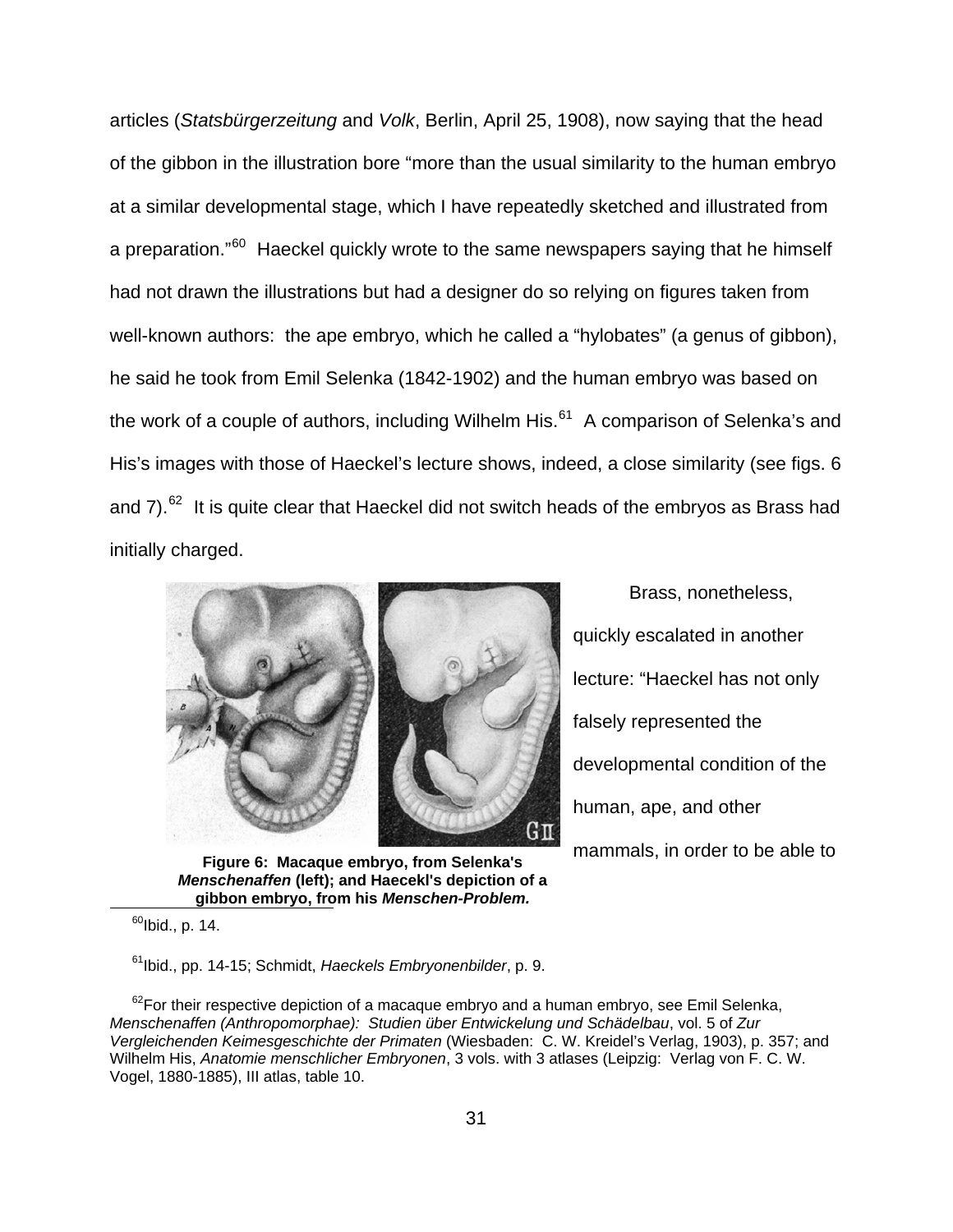sustain his hypothesis, he took from the scientific store of a researcher the figure of a macaque, cut off its tail, and made a gibbon out of it."<sup>[63](#page-31-0)</sup> Haeckel in fact did use a macaque embryo with a shortened tail instead of a gibbon embryo. In the Selenka volume, the illustrations of gibbon embryos immediately follow those of macaques, without, however, any gibbon embryo at the stage which Haeckel needed.<sup>[64](#page-31-1)</sup> The similarity of macaque and human embryos would seem to make Haeckel's case even stronger. But there is no doubt that Haeckel's use of the macaque embryo instead of a gibbon embryo rendered him vulnerable. Brass promised that Haeckel's malfeasance would be extensively demonstrated in a little book he was preparing. Haeckel perceived the forthcoming tract as another repetition of the old charge, a creature he had slain over





and over, which was now returning to seek vengeance against an old man.

 Brass's book appeared as **Das Affen-Problem** in late 1908.<sup>[65](#page-31-2)</sup> In the tract, he expanded his indictment by enumerating several

**Figure 7: Human embryo from His's** *Atlas 3: Anatomie* trivial particulars and at the same *menschlicher Embryonen* **(left); and Haeckel's depiction of the human embryo, from his** *Menschen-Problem.*

 <sup>63</sup>Schmidt, *Haeckels Embryonenbilder*, pp. 9-10; Teudt, *Im Interesse der Wissenschaft*, p. 15.

<sup>64</sup>Selenka, *Menschenaffen*, pp. 353-63.

<span id="page-31-2"></span><span id="page-31-1"></span><span id="page-31-0"></span><sup>65</sup>Arnold Brass, *[Das](http://sbbweb1.sbb.spk-berlin.de:8080/CHARSET=ISO-8859-1/DB=1/IMPLAND=Y/LNG=DU/LRSET=1/SET=1/SID=51b194e0-2/SRT=YOP/TTL=7/MAT=/NOMAT=T/CLK?IKT=1016&TRM=Das) [Affen-Problem](http://sbbweb1.sbb.spk-berlin.de:8080/CHARSET=ISO-8859-1/DB=1/IMPLAND=Y/LNG=DU/LRSET=1/SET=1/SID=51b194e0-2/SRT=YOP/TTL=7/MAT=/NOMAT=T/CLK?IKT=1016&TRM=Affen%2DProblem): Prof. E. Haeckel's Darstellungs- u. Kampfesweise sachlich dargelegt nebst Bemerkungen über Atmungsorgane u. Körperform d. Wirbeltier-Embryonen* (Leipzig: Biologischer Verlag, 1908).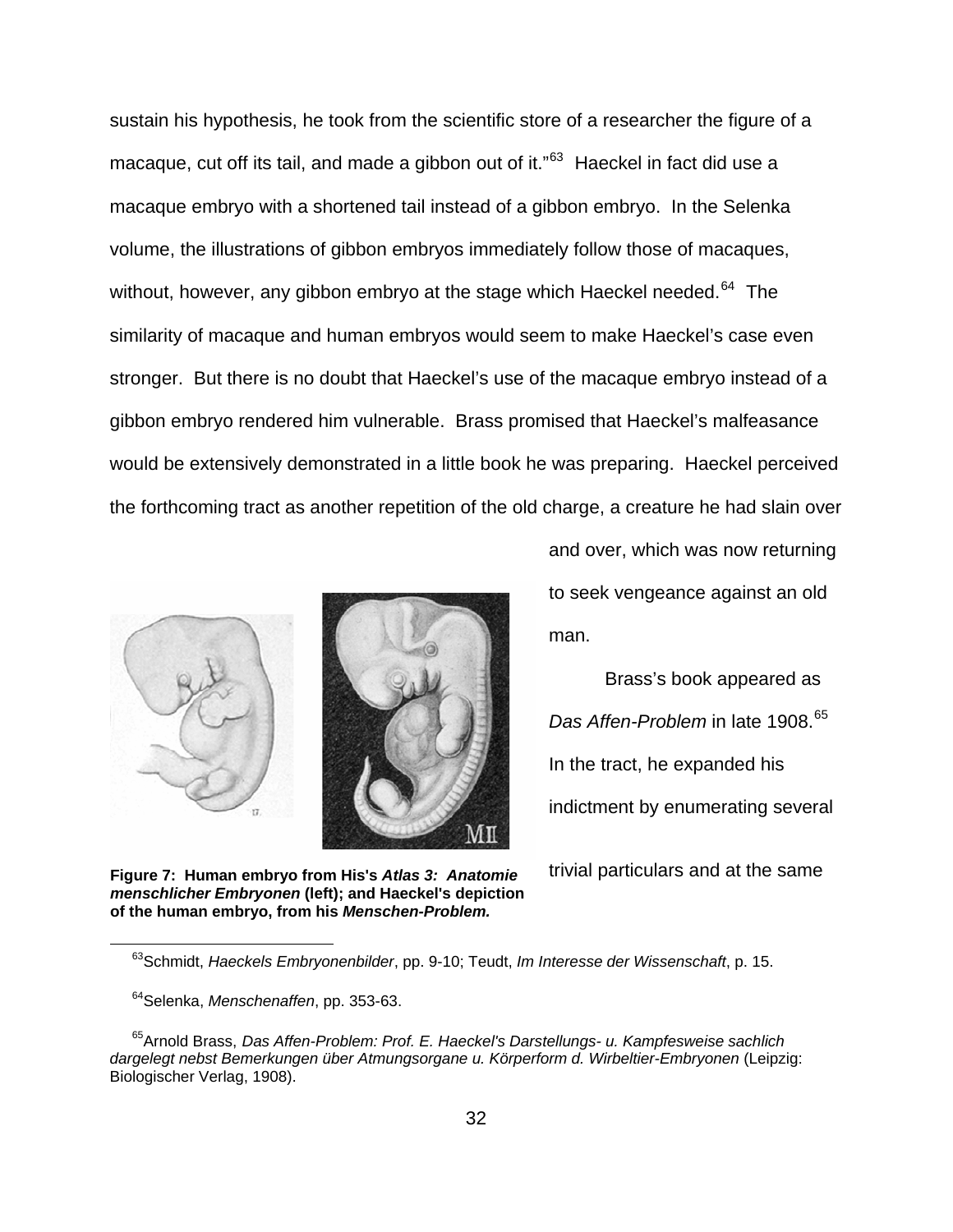time deflated what had been his initial, quite serious charge. The first plate of Haeckel's *Das Menschen-Problem* depicted a representation of four ape skeletons and a human skeleton, assuming poses similar to those in a famous illustration by Thomas Henry Huxley (1825-1895). Brass contended that Haeckel had made the human too stooped, the gorilla too erect, the apes with their feet flat on the ground, and the gorilla displaying his teeth in an all too human grin. $66$  Concerning the second plate, which showed embryos of a pig, rabbit, and human being at three very early "sandal" stages, Brass mostly suggested they lacked other surrounding features (e.g., yolk) and that they were too symmetrical. $^{67}$  $^{67}$  $^{67}$  Finally, concerning the third plate of the embryonic stages of the bat, gibbon, and human being, Brass simply dropped his original charge that Haeckel had swapped the heads of the gibbon and human embryos. He found other falsifications, however: the bat was the common bat (*Vespertilio murinus*) instead of the horseshoe nosed bat (*Rhinolophus*) that Haeckel claimed; the human embryo in MII was represented with forty-six vertebrae instead of the thirty-three to thirty-five normally present; and the so-called gibbon at GIII was really a macaque that had its tail removed.<sup>[68](#page-32-2)</sup>

 Haeckel responded to Brass's new charges in the December 29, 1908 number of the *Berliner Volkszeitung* in a long article that recounted the activities of the Keplerbund and its opposition to Darwinian theory and monism. Haeckel acknowledge that like virtually every illustrator he had "schematized" his depictions, removing features

 $66$ Ibid., p. 8.

<span id="page-32-1"></span><span id="page-32-0"></span> $67$ Ibid., pp. 8-10.

<span id="page-32-2"></span> $^{68}$ lbid., pp. 15-21.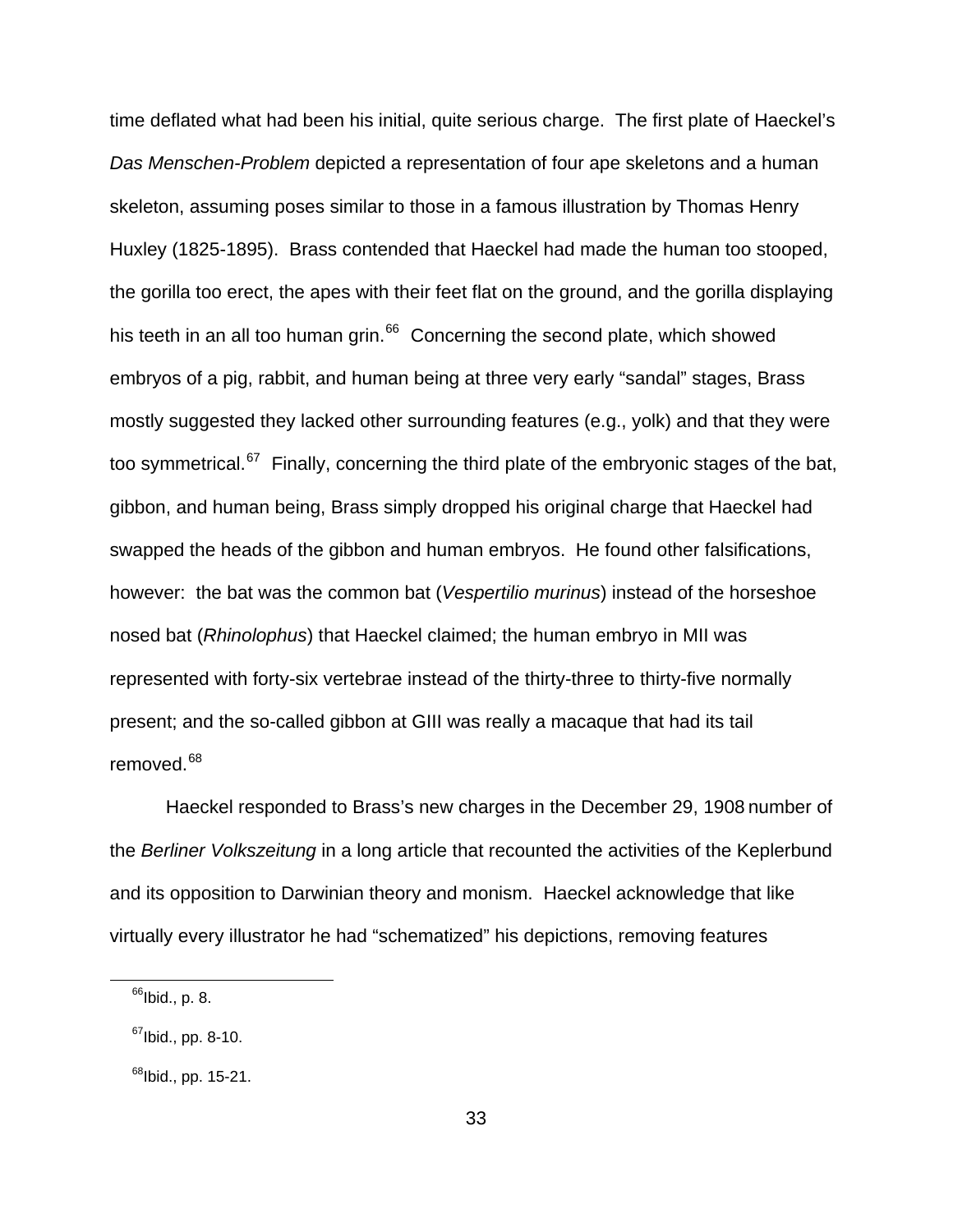inessential to the point of the discussion. $69$  I think an impartial judge would recognize that Haeckel's schematizations did not materially alter his essential message, namely, that the embryonic structures of vertebrates at comparable stages were strikingly similar and that the best explanation of the similarity was common descent.

### **The Response of the 46**

 The contretemps between Haeckel and the Keplerbund generated a massive reaction from scientists and laymen alike. Hundreds of articles and pamphlets, some calm and reflective, most vituperative and dismissive streamed from the presses. The Keplerbund sought a thorough condemnation of Haeckel and to that end they sent around a letter to many distinguished anatomists and embryologists seeking their support. They did get a response, but not precisely the one they had hoped for. In mid February, the following letter, signed by some of the most distinguished researchers in biology, appeared in a number of German newspapers:

The undersigned professors of anatomy and zoology, directors of anatomical and zoological institutes and natural history museums, and so on, herewith declare that they certainly [*zwar*] do not approve [*nicht gutheissen*] of the few instances in which Haeckel practiced a kind of schematization but that in the interest of science and the freedom to teach they condemn in the sharpest way the battle that Brass and the Keplerbund have waged against him. They further declare that

<span id="page-33-0"></span><sup>69</sup> Teudt, *Im Interesse der Wissenschaft,* p.28; Schmidt, *Haeckels Embryonenbilder*, pp. 16-17.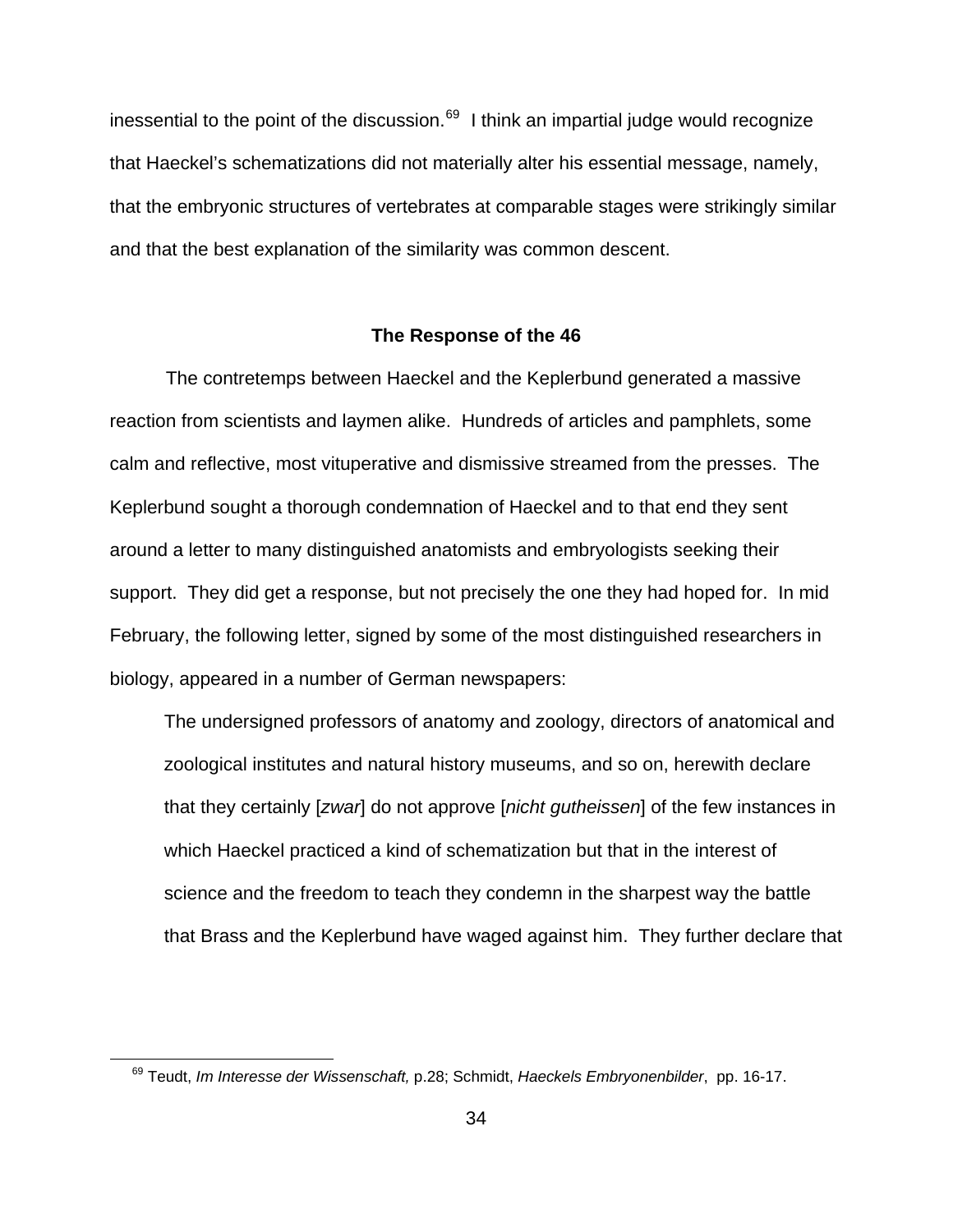the developmental concept, as it is expressed in descent theory, can suffer no injury from a few inappropriately repeated embryo illustrations.<sup>[70](#page-34-0)</sup>

The letter was signed by forty-six biologists, including Theodor Boveri, Karl Escherich, Max Fürbringer, Alexander Goette, Richard Hertwig, Karl Kraepelin, Arnold Lang, Ludwig Plate, Karl Rabl, Gustav Schwalbe, and August Weismann. Lest their meaning be unclear about their mild reproof of Haeckel, Karl Rabl (1853-1917), the great Leipzig cytologist, published in the *Frankfurter Zeitung* a clarification of what they meant by "schematization":

concerning the schematizations that went a bit too far, this is not a question of falsification or betrayal. The mild form in which the objection was clothed has been dictated by the great regard the zoologists and anatomist feel for Haeckel. They know very well how to appreciate how much they owe Haeckel and they know also that the few schemata of lesser value are hardly of consequence, as opposed to the numerous first-rate ones that Haeckel has produced and that have become the common property of science. $71$ 

Rabl securely situated Haeckel in the minds and sentiments of the significant scientists at the beginning of the twentieth century; and he and the other members of the forty-six provided, I think, a just evaluation of the old warrior's protracted dispute with the Keplerbund.

# **Conclusion**

<span id="page-34-0"></span><sup>70</sup>Ibid., p. 50; Teudt, *Im Interesse der Wissenschaft*, p. 49.

<span id="page-34-1"></span><sup>71</sup>Schmidt, Schmidt, *Haeckels Embryonenbilder*, p. 63.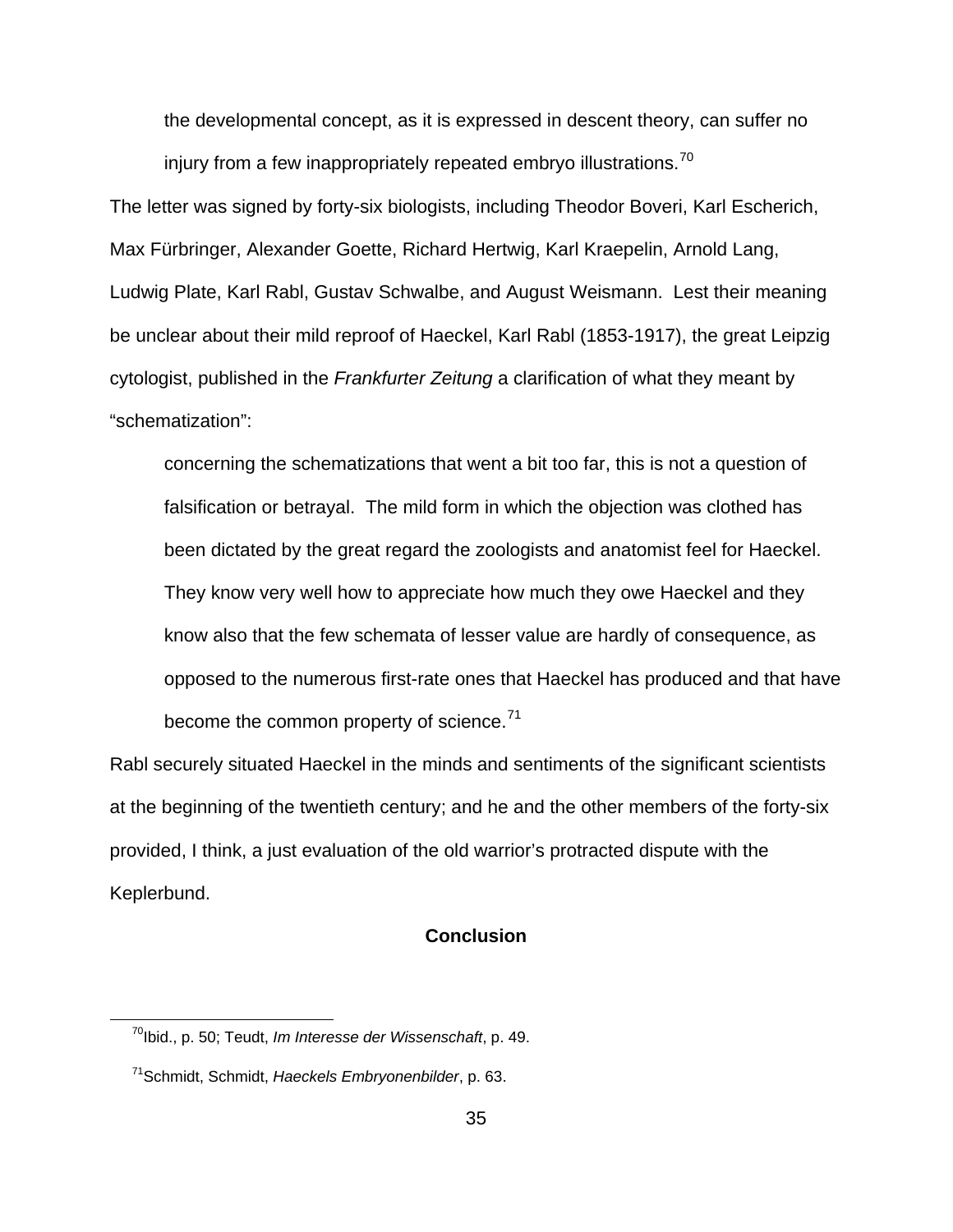"Darwin's *Origin of Species* had come into the theological world like a plough into an ant-hill," wrote Andrew Dixon White in 1894. "Everywhere," he remarked, "those thus rudely awakened from their old comfort and repose had swarmed forth angry and confused."[72](#page-35-0) None more angry and confused than the theologians and theologians manqué who saw in Haeckel the embodiment of the anti-Christ. From sophisticated German theologians who found his scientific world view an appropriate challenge to Christianity to English preachers who feared "the depth of degradation and despair into which the teachings of Haeckel will plunge mankind," the German Darwinian came to symbolize Evolution Militant.<sup>[73](#page-35-1)</sup> Moreover, the complex relations of religion with political parties and revolutionary social movements, especially the Marxists, made even more hyperbolic the reactions of the lower minded orthodox to a doctrine that seemed to deny the hand of the creator in shaping the living world. To what shoals did that doctrine lead? "Primitive barbarism, Sun worship, Mohammedanism, self-love: these are the awful rapids to which Haeckel would steer the ship of humanity," so warned the preacher of the Hampstead Congregationalist Church.<sup>[74](#page-35-2)</sup>

<span id="page-35-2"></span> $^{74}$ Ibid., p. 355.

<span id="page-35-0"></span><sup>&</sup>lt;sup>72</sup>Andrew Dixon White, *A History of the Warfare of Theology with Science in Christendom, 2 vols. (New* York: George Braziller, [1894] 1955), 1: 70. Michael Ruse delivers a pungent account of the reaction of contemporary religious sects to evolutionary theory in his *The Evolution-Creation Struggle* (Cambridge: Harvard University, 2005). Ronald Numbers provides a scholarly treatment of the American Fundamentalist response to evolution in the early part of the twentieth century in his *The Creationists*  (New York: Knopf, 1992).

<span id="page-35-1"></span> $73$ For examples of calm and sophisticated responses to Haeckel's attacks on religion, see, for example, Friedrich Loofs, "Offener Brief an Herrn Professor Dr. Ernst Haeckel in Jena," *Die Christliche Welt* 13 (1899): 1067-72; and Georg Wobbermin, *Ernst Haeckel im Kampf gegen die christliche Weltanschauung*  (Leipzig: J. C. Hinrichs'sche Buchhandlung, 1906). The analytic and reflective consideration was not the strong suite of the English preacher R. F. Horton; see his "Ernst Haeckel's 'Riddle of the Universe,'" *The Christian World Pulpit* 63 (1903): 353-56 (quotation from p. 353).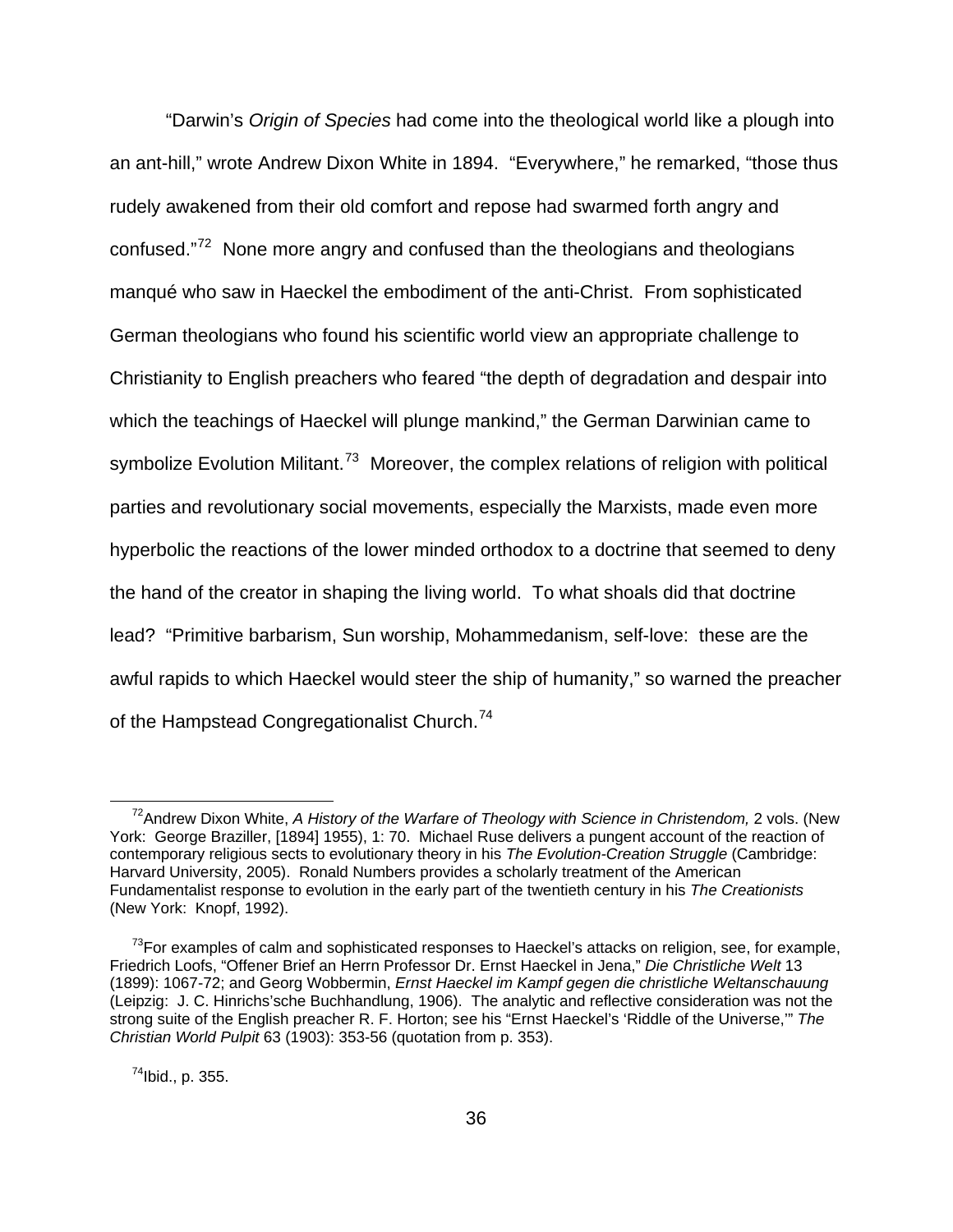But was evolutionary theory in necessary conflict with sophisticated theology? I do not think so, and Erich Wasmann's own way of dealing with evolution would suggest this. Today, not many philosophers—or even theologians of cultivated taste—would be ready to endorse his Thomistic dualism. Yet his readiness to reflect on articulate scientific theory and accept striking empirical evidence indicate the kind of flexible mind that is not saturated with dank ideology—a mind that in a later day might be ready to conceive sensory cognition (which he though the provenance of animals) and human reason as more dynamically related, one that might interpret the "soul" not as an entity but as an achievement. Wasmann stands as a case of an individual for whom empirical truth triumphed over dogmatism. By contrast, the crude opposition of individuals like Brass would not have stirred Haeckel to wrath, except for that failed academic's mendacity. Wasmann's scientific intelligence and sophisticated acumen created for Haeckel a much more dangerous situation: that Jesuit showed how one could be both an intelligent evolutionist and a sophisticated religious thinker. This was the deeper problem for the Monist position. Of course, it did not take much to discharge Haeckel's long-term suspicion and disdain for the Church of Rome. Even when the more vitriolic and personally damaging dispute with the Keplerbund broke out, he still thought of that group as somehow allied with Wasmann's Jesuits, so intellectually pernicious did he regard the latter. In 1910, Haeckel brought out a small tract entitled *Sandalion: Eine offene Antwort auf die Fälschungs-Anklagen der Jesuiten* (Sandalion: an open answer to the charges of falsification of the Jesuits).<sup>[75](#page-36-0)</sup> "Sandalion" referred to the sandal-shaped

<span id="page-36-0"></span><sup>75</sup>Ernst Haeckel, *Sandalion: Eine offene Antwort auf die Fälschungs-Anklagen der Jesuiten* (Frankfurt a.M.: Neuer Frankfurther Verlag, 1910).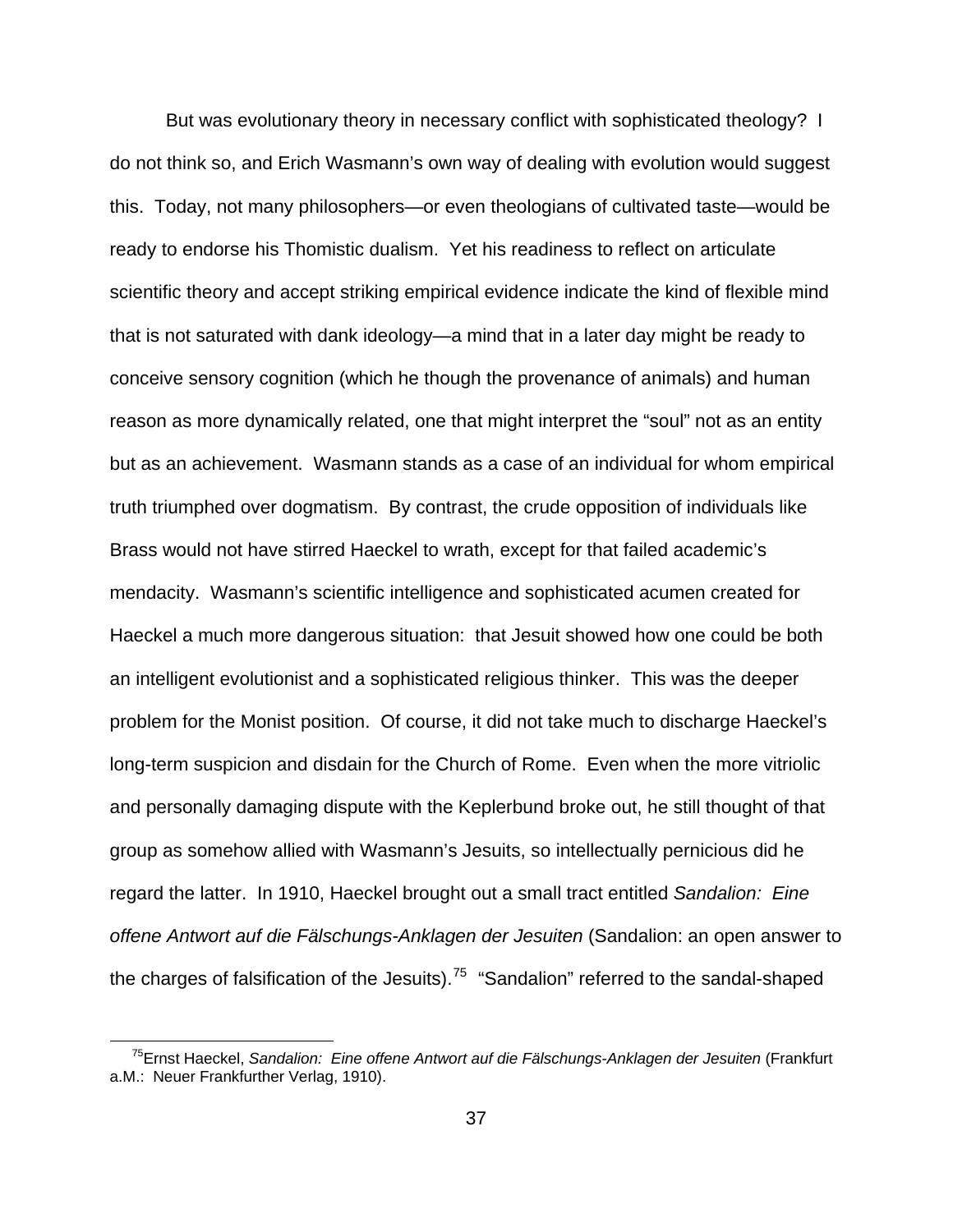embryos of vertebrates. But by "Jesuits" he meant not only the Catholic religious order but also Protestant religious thinkers of a low, Jesuitical type. Protestant Jesuits! He saw those dark shapes looming everywhere. That part of the World-Soul where Haeckel now dwells must be even more chagrined and suspicious of Jesuit intrigue after eavesdropping on the meeting of the Pontifical Academy of Sciences in 1996, where Pope John Paul II declared that "fresh knowledge leads to recognition of the theory of evolution as more than just a hypothesis."<sup>[76](#page-37-0)</sup> The Pope, in stating the Church's position, however, hardly broke new theological ground. He essentially reiterated the resolution that Wassman had worked out a century before.

 Haeckel had lost his taste for any orthodox religion after his habilitation work in Italy and Sicily. The wonderful excesses of southern Catholicism should, perhaps, have amused him; instead he took them as a personal affront. The death of his first wife, Anna, not only caused him to abandon formal observance, the soul-searing event turned him against the kind of superstition that would worship such a malevolent being. Yet because of his second wife, his children, and their social life in Jena, Haeckel retained nominal membership in the Evangelical Church. The attacks of the Keplerbund, however, finally drove him out. In December, 1910, he formally declared, in a published account of his religious trajectory, that he had left the Evangelical Church.<sup>[77](#page-37-1)</sup> What

<span id="page-37-0"></span> <sup>76</sup>John Tagliabue, "Pope Bolsters Church's Support for Scientific View of Evolution," *NewYork Times* (25 October 1996): A1.This is a report of Pope John Paul II's address to the Pontifical Academy of Sciences. The current Pope, Benedict XVI, may be having second thoughts. His friend, the Cardinal Archbishop of Vienna, Christoph Schönborn, has asserted: "Evolution in the sense of common ancestry might be true, but evolution in the neo-Darwinian sense—an unguided, unplanned process of random variation and natural selection—is not. Any system of thought that denies or seeks to explain away the overwhelming evidence for design in biology is ideology, not science." His essay appeared as an op. ed. in the New York Times: Christoph Schönborn, "Finding Design in Nature," *New York Times* (7 July 2005): A27.

<span id="page-37-1"></span><sup>77</sup>Ernst Haeckel, "Mein Kirchenaustritt," *Das freie Wort* 10 (1910): 714-17.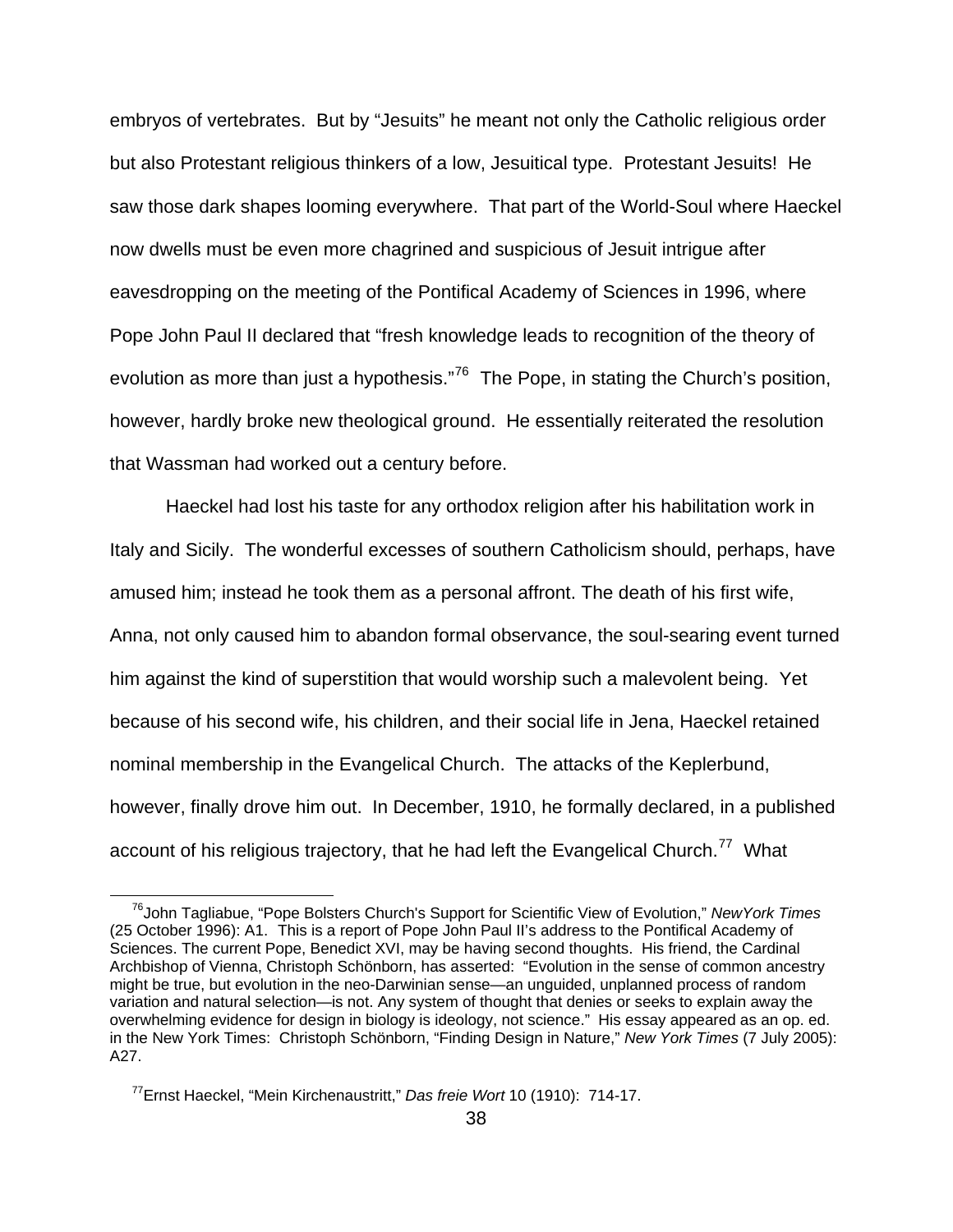undoubtedly surprised those who read the article was that he had still been a member of the Church.

#### *Coda: "The Rape of the Ants"*

 After his encounter with Haeckel and the Monists, Wasmann continued his research on inquilines and their hosts. His correspondence network of important antmen—August Forel, William Morton Wheeler (1865-1937), and Hugo von Buttel-Reepen (1860-1933)—continued apace, with the exchange of many ant species among them. Wasmann built up the largest entomological collection of ants in the world, some 3500 different species. He also strove unremittingly against Haeckelian evolutionary theory and its cultural spread, which he believed to be rife during the first decades of the new century. He lectured and wrote on the dangers to German culture of Monistic thought, especially that connection about which Virchow had warned, namely, its alliance with the Social Democratic Party and the Communists. Wasmann thought this danger particularly acute after the Great War, with German institutions and society in shambles and with their need of reconstruction. In a lecture delivered to the Catholic Union in Aachen on January 28, 1921, Wasmann asked, rhetorically, about the direction to take in the wake of the destruction of German cultural and social life.

Our answer can only be shouted: back to Christianity and away with Haeckelian Monism! For the impregnation of anti-Christian ideas of this neopaganism into our social networks bears the chief responsibility for not only the material collapse

39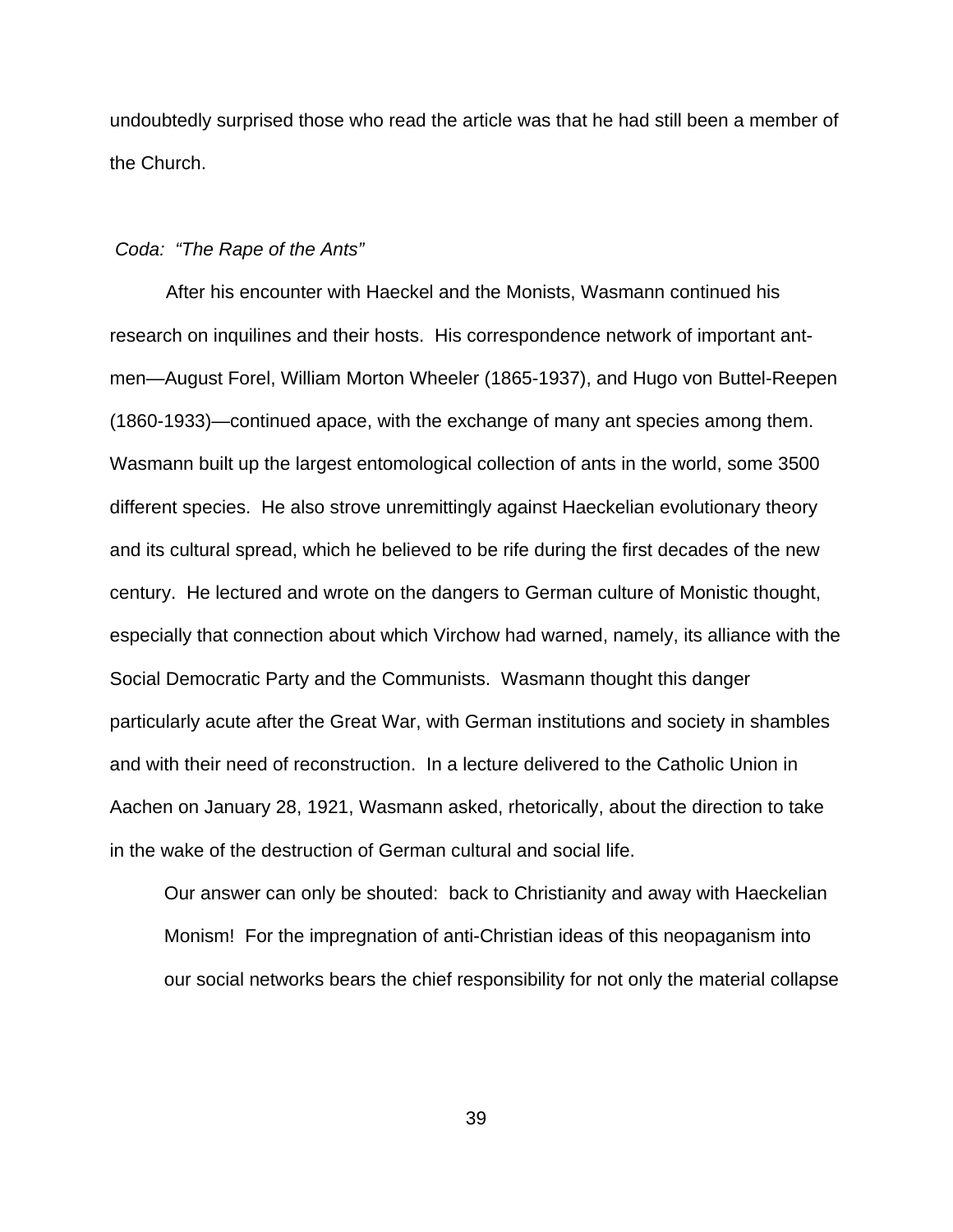of our Fatherland but also its ethical and religious orientation. For that reason we say: Haeckel's Monism is a cultural danger [*Kulturgefähr*].[78](#page-39-0)

During Wasmann's last years, he saw the beginning of a transformation in German society, but in a way that confirmed his dark forebodings. Wasmann died in 1931. His ants, however, were fated to have a curious connection with the Nazi regime.<sup>[79](#page-39-1)</sup>

 After his death, Wasmann's large collection of books and reprints, along with his ants and beetles, were donated to the Natural History Museum of Maastricht to be used for all researchers. In October of 1942, Dr. Has Bischoff, curator of the Berlin Zoological Museum, received an order from Heinrich Himmler, head of the *Schutzstaffel* (*SS*) and himself an amateur entomologist. Bischoff was to go to Holland and get Wasmann's ants. He first traveled to the Jesuit house in Limburg looking for the collection. He was told it was transferred to the Natural History Museum in Maastricht. The museum personnel and other citizens learned of Bischoff's mission; and, with the connivance of even the Quisling mayor, they hid the ants in the basement of the city hall. Only temporarily foiled, Bischoff returned to Maastricht the next spring with a contingent of SS troops. Quite formally he stated the ants were being repatriated. They were German ants! The burgomaster retorted that Wasmann was born in the Tyrol. They were Italian ants. The Dutch, needless to say, did not win the argument. The ants and Wasmann's book collection were carted off to Berlin. A *Time Magazine* article of 1944, entitled "The

 $78$  The lecture is in the Nachlass of Erich Wasmann held in the Natural Museum of Maastricht.

<span id="page-39-1"></span><span id="page-39-0"></span> $79$ The outline of the following story was told to me by Dr. Fokeline Dingemans of the Natural History Museum of Maastricht. For other details, I have relied on a story, "Ants Rescued by Richmonder," in the *Richmond Times*-Dispatch (10 February 1946). I am grateful to David Leary (University of Richmond) for providing information on John Wendell Bailey.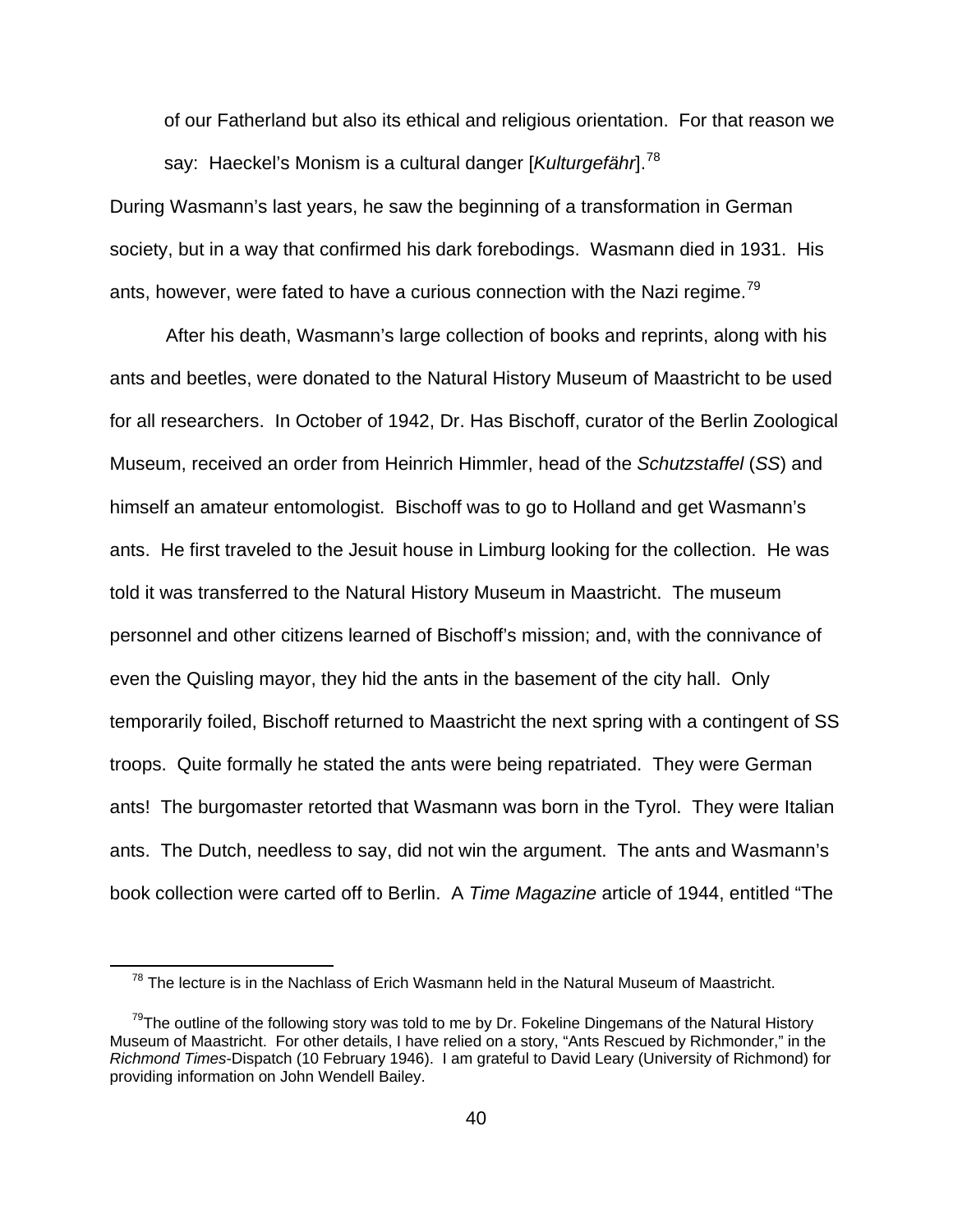Rape of the Ants," stood aghast at the perfidy of the *SS*, who even stooped so low as to steal ants.<sup>[80](#page-40-0)</sup>

After the Normandy Invasion, Colonel John Wendell Bailey (1895-1986), head of typhus control in Europe, made his way to Maastricht in fall of 1945 to examine Wasmann's collection. Bailey was a professor of entomology at the University of Richmond and a former student of Harvard Professor William Morton Wheeler, Wasmann's old friend. When he got to the museum he learned about the fate of the ants. He decided to chance it and traveled the 600 miles to Berlin and the Zoologisches Museum, which lay in rubble. He did manage to locate Bischoff and with some tactful threats discovered that Wasmann's ants and books had been stored in the deep vaults of a bank. The bank lay in ruins, but the vaults were still secure. Miraculously the entire collection of ant species and the library had survived. Since the bank was in the Russian sector, Bailey had to negotiate with a Russian general, whom he befriended with many cartons of American cigarettes and several bottles of whiskey. After the proper papers were signed, Bailey and several G.I.s loaded the ants and books—some 160 insect trays, 150 small boxes, 100 bottles of specimens in alcohol, and 50,000 books and reprints—on two trucks and three jeeps and took them to the American sector. Bailey discovered, however, that some of the insects were missing, which he later found in Himmler's country home in Waischenfeld, just over the Swiss border. Bailey shipped the ants and books back to the Maastricht Natural History Museum, where today they are still used in research.

<span id="page-40-0"></span><sup>80&</sup>quot;The Rape of the Ants," *Time* 44, no. 21 (20 November 1944), science section.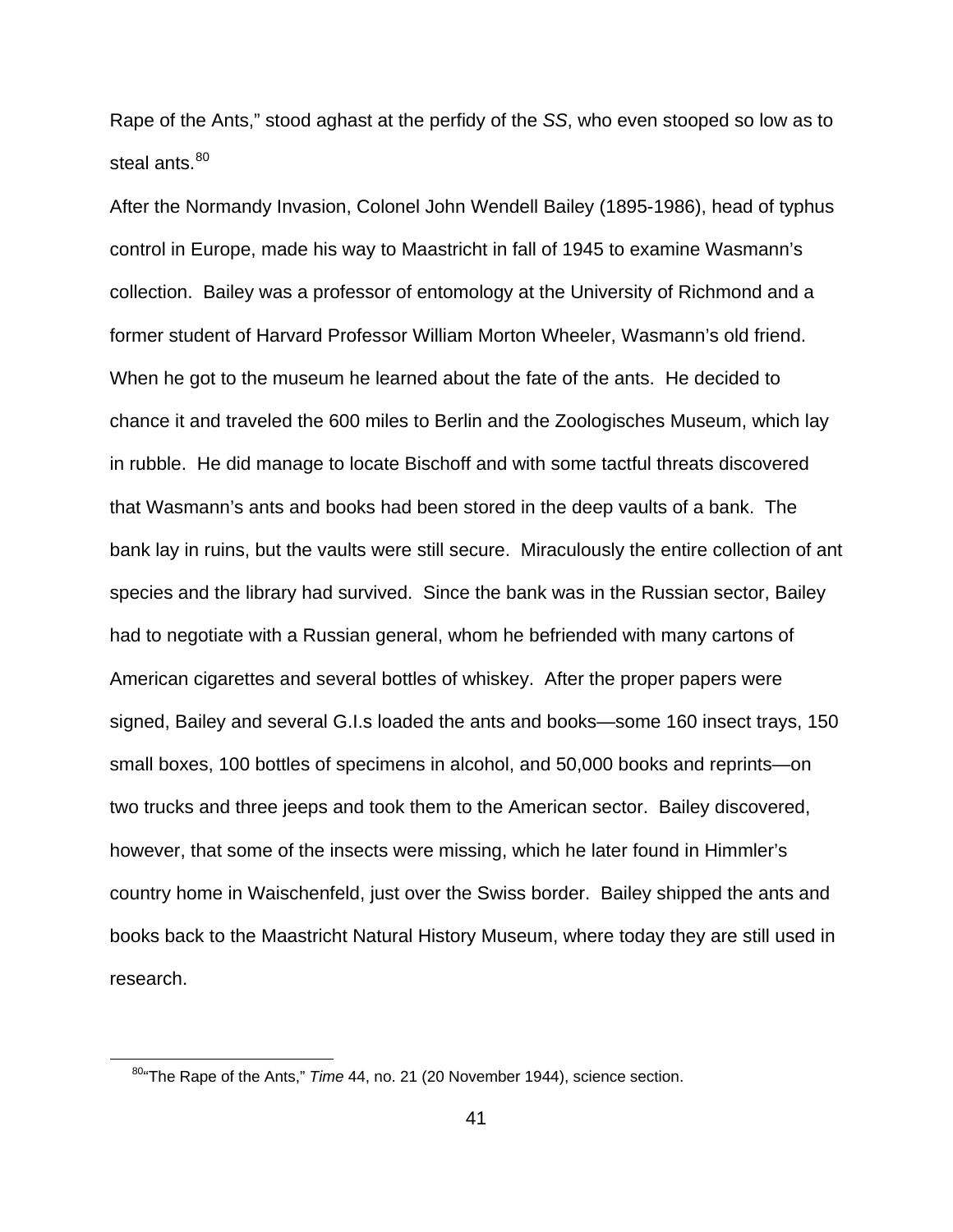### References

- Anonymous (1893). *Der Ausgang des Prozesses Haeckel-Hamann*. Magdeburg: Listner & Drews.
- Anonymous (1907). "Pater Wasmanns Berliner Vorträge," *Berliner Morgenpost* (14 February).
- Anonymous (1907). "Pater Wasmann," *Kölnische Volkszeitung* (morning edition) no. 149 (20 February), p. 2.
- Anonymous (1944). "The Rape of the Ants," *Time* 44, no. 21. (20 November).
- Anonymous (1946). "Ants Rescued by Richmonder," *Richmond Times*-Dispatch. (10 February).
- Bölsche, W. (1909). *Ernst Haeckel: Ein Lebensbild.* Berlin: Georg Bondi.
- Brass, A. (1906). *Ernst Haeckel als Biologe und die Wahrheit.* Halle: Richard Mühlmann's Verlag.
- Brass, A. (1908). *Das Affen-Problem: Prof. E. Haeckel's Darstellungs- u. Kampfesweise sachlich dargelegt nebst Bemerkungen über Atmungsorgane u. Körperform d. Wirbeltier-Embryonen.* Leipzig: Biologischer Verlag.
- Craig, G. (1980). *Germany, 1866-1945.* Oxford: Oxford University Press.
- Dennert, E. (1905). *Die Wahrheit über Ernst Haeckel und seine "Welträtsel, nach dem Urteil seiner Fachgenossen*, 2nd ed. Halle: C. Ed. Müller's Verlagsbuchhandlung.
- Dennert, E. (1905). *Vom Sterbelager des Darwinismus*, neue Folge. Halle: Richard Mühlmann's Verlag.
- Dennert, E. (1910). *Die Naturwissenschaft und der Kamp um die Weltanschauung* (Schriften des Keplerbundes, Heft 1). Godesberg b. Bonn: Naturwissenschaftlicher Verlag.
- Dennert, E. (1911). *Bibel und Naturwissenschaft*. Halle: Richard Mühlmann's Verlag.
- Franz, V. (ed.) (1943-1944). *Ernst Haeckel: Sein Leben, Denken und Wirken*. 2 vols. Jena: Wilhelm Gronau.
- Gasman, D. (1971). *The Scientific Origins of National Socialism.* New York: Science History Publications.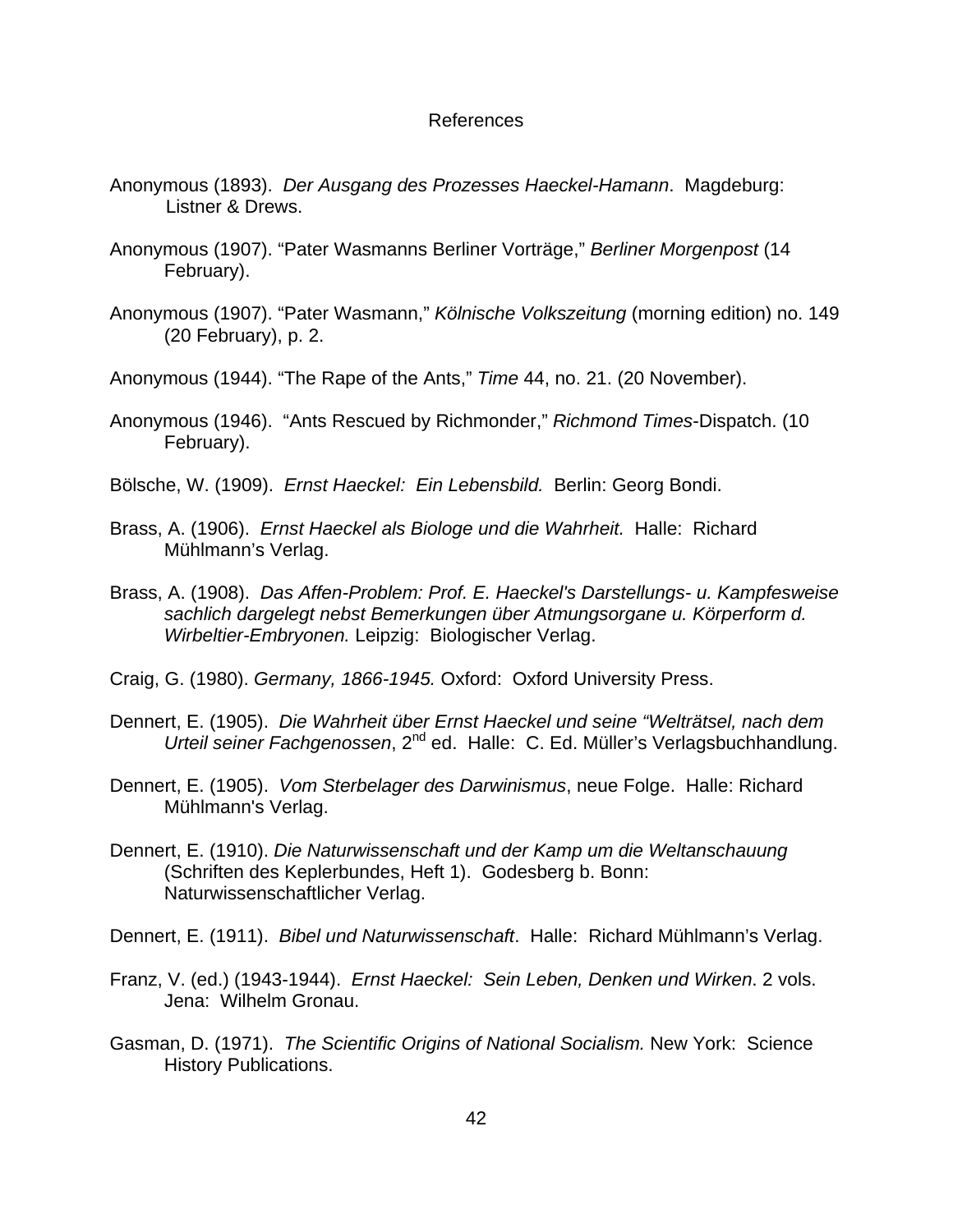- Grimaldi, D., and Carpenter, J. (1997). "New and Rediscovered Primitive Ants (Hymenoptera: Formicidae) in Createous Amber from New Jersey, and their Phylogenetic Relationships." *American. Museum Novitates,* no. 3208: 1-43.
- Gursch, R. (1981). *Die Illustrationen Ernst Haeckels zur Abstammungs- und Entwicklungsgeschichte.* Frankfurt a. M.: Verlag Peter Lang.
- Haeckel, E. (1882). "Ueber die Naturanschauung von Darwin, Göthe und Lamarck," *Tageblatt der 55. Versammlung Deutscher Naturforscher und Aerzte in Eisenach, von 18. bis 22. September 1882*. Eisenach: Hofbuchdruckerei von H. Kahle, pp. 81-91.
- Haeckel, E. (1882). *Die Naturanschauung von Darwin, Goethe und Lamarck.* Jena: Gustav Fischer.
- Haeckel, E. (1892). *Der Monismus als Band zwischen Religion und Wissenschaft, Glaubensbekenntniss eines Naturforschers*. Bonn: Emil Strauss.
- Haeckel, E. (1905). *Der Kampf um den Entwickelungs-Gedanken: Drei Vorträge gehalten am 14, 16, und 19 April 1905 im Salle der Sing-Akademie an Berlin*. Berlin: Georg Reimer.
- Haeckel, E. (1907). *Das Menschen-Problem und die Herrentiere von Linné: Vortrag, gehalten am 17. Juni 1907 in Volkshause zu Jena.* Frankfurt a. M.: Neuer Frankfurter Verlag.
- Haeckel, E. (1910). *Sandalion: Eine offene Antwort auf die Fälschungs-Anklagen der Jesuiten.* Frankfurt a.M.: Neuer Frankfurther Verlag.
- Haeckel, E. (1910). "Mein Kirchenaustritt," *Das freie Wort* 10: 714-17
- Hamann, O. (1892). *Entwicklungslehre und Darwinismus. Eine kritische Darstellung der modernen Entwicklungslehre*. Jena: Hermann Constenbole.
- His, W. (1880-1885). *Anatomie menschlicher Embryonen*. 3 vols. with 3 atlases. Leipzig: Verlag von F. C. W. Vogel.
- Holt, N. (1975). "Monists & Nazis: A Question of Scientific Responsibility," *Hastings Center Report* 5: 37-43.
- Horton, R. (1903). "Ernst Haeckel's 'Riddle of the Universe,'" *The Christian World Pulpit* 63: 353-56.
- Hossfeld, U. (2005). "Haeckels 'Eckermann': Heinrich Schmidt (1874-1935)," in Matthias Steinbach and Stefan Gerber (eds.), *Klassische Universität und akademische*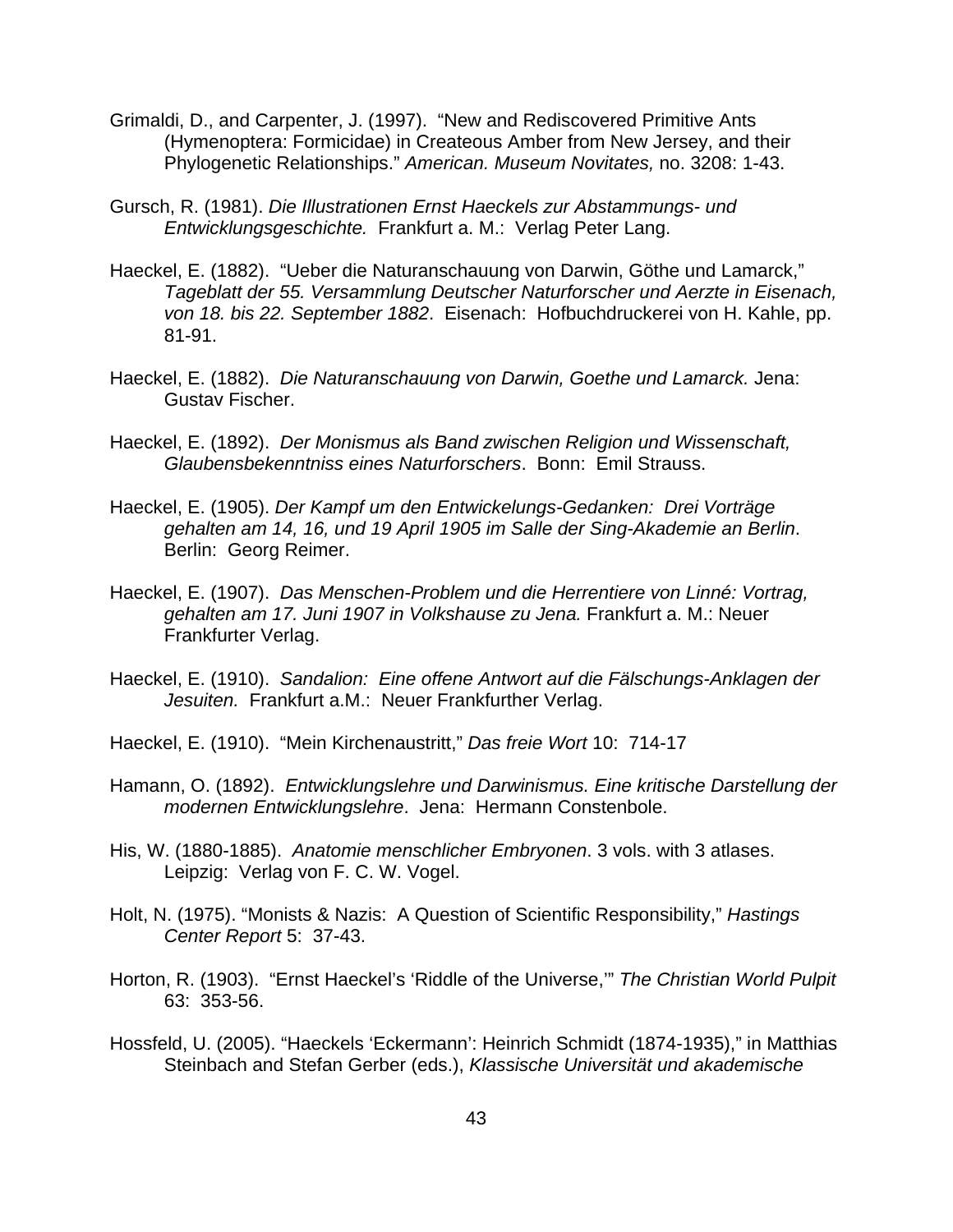*Provinz: Die Universität Jena von der Mitte des 19. bis in die 30er Jahre des 20. Jahrhunderts* (Jena: Bussert & Stadeler, 2005), pp. 270-288.

- Koop, R. (ed.) (1941). *Haeckel und Allmers: Die Geschichte einer Freundschaft in Briefen der Freunde*. Bremen: Arthur Geist Verlag.
- Loofs, F. (1899). "Offener Brief an Herrn Professor Dr. Ernst Haeckel in Jena," *Die Christliche Welt* 13: 1067-72.
- Lustig, A. (2002). "Erich Wasmann, Ernst Haeckel and the Limits of Science." *Theory in Biosciences* 121: 252-59.
- Lustig, A. (2004). "Ants and the Nature of Nature in Auguste Forel, Erich Wasmann, and William Morton Wheeler," *The Moral Authority of Nature,* eds. L. Daston and F. Vidal. Chicago: University of Chicago Press, pp. 282-307.
- Nöthlich, R. (2002). *Ernst Haeckel-Wilhelm Bölsche, Briefwechsel 1887-1919*. (Ernst-Haeckel-Haus-Studien, vol. 6/1). Berlin: Verlag für Wissenschaft und Bildung.
- Plate, L. (1907). *Ultramontane Weltanschauung und moderne Lebenskunde, Orthodoxie und Monismus.* Jena: Gustav Fischer.
- Richards, R. J. (2002). *The Romantic Conception of Life: Science and Philosophy in the Age of Goethe*. Chicago: University of Chicago Press.
- Richards, R. J. (2005). "The Aesthetic and Morphological Foundations of Ernst Haeckel's Evolutionary Project," in Mary Kemperink and Patrick Dassen (eds.), *The Many Faces of Evolution in Europe, 1860-1914*. Amsterdam: Peeters, pp. 25-50.
- Ruse, M. (2005). *The Evolution-Creation Struggle.* Cambridge: Harvard University.
- Scheehan, J. (1978). *German Liberalism in the Nineteenth Century*. Chicago: University of Chicago Press.
- Schmidt, H. (1909). *Haeckels Embryonenbilder: Dokumente zum Kampf um die Weltanschauung in der Gegenwart.* Frankfurt a.M.: Neuer Frankfurter Verlag.
- Schönborn, C. (2005). "Finding Design in Nature," *New York Times*. 7 July: A27.
- Selenka, E. (1903). *Menschenaffen (Anthropomorphae): Studien über Entwickelung und Schädelbau*, vol. 5 of *Zur Vergleichenden Keimesgeschichte der Primaten.*  Wiesbaden: C. W. Kreidel's Verlag.
- Tagliabue, J. (1996). "Pope Bolsters Church's Support for Scientific View of Evolution," *NewYork Times.* 25 October: A1.